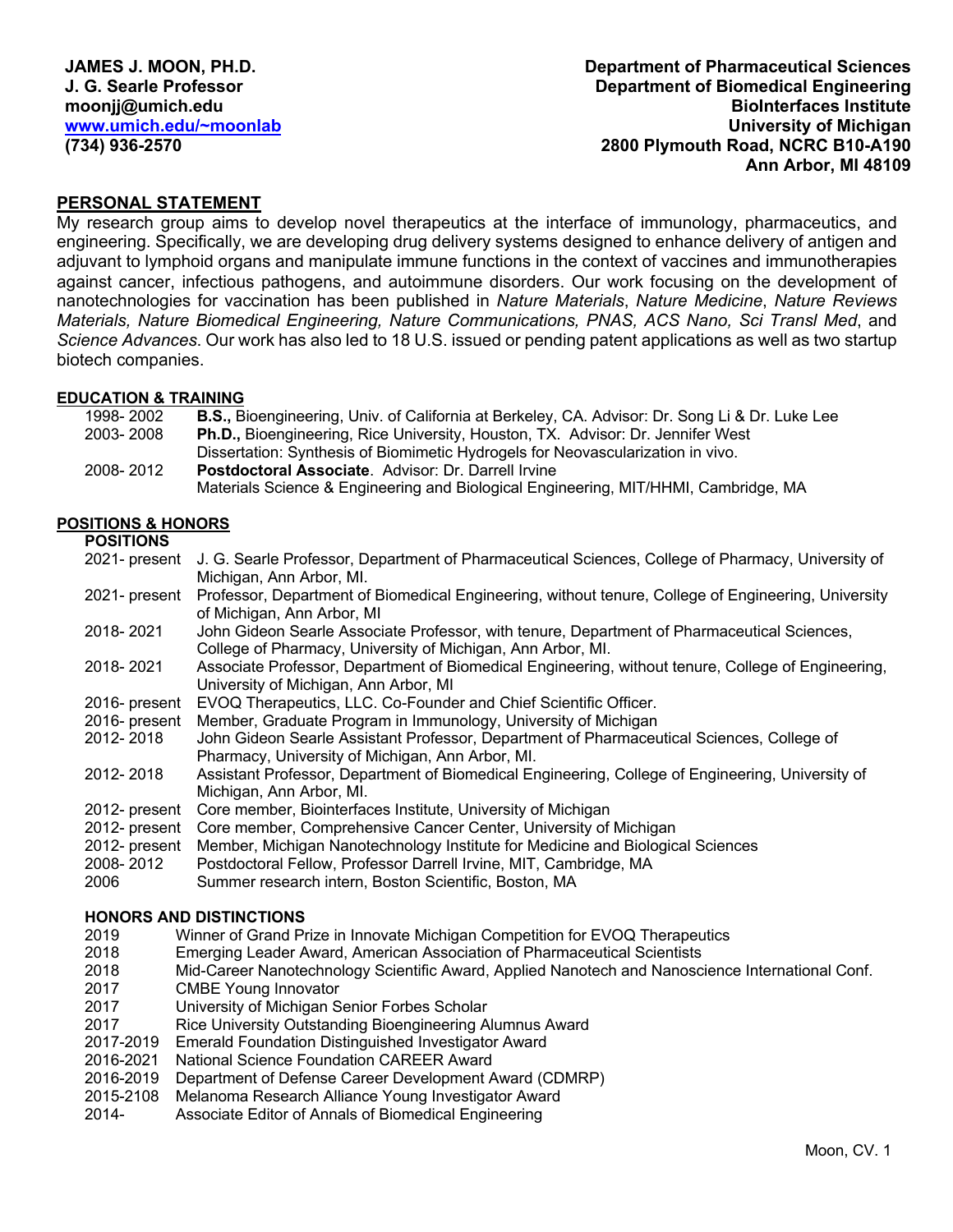- AAPS New Investigator Award in Pharmaceutics and Pharmaceutical Technologies
- Recipient of John Gideon Searle Assistant Professorship
- NIH/NIAID K22 Research Scholar Development and Faculty Transition Award
- American Association of Immunologist Trainee Award
- IEEE-EMBS Harvard Wyss Institute Award for Translational Research
- Biomaterials Gordon Research Conference Poster Award
- TERMIS Young Investigator Award (Tissue Engineering and Regenerative Medicine International Society)
- Mary F.D. Morse Graduate Fellowship Award (for outstanding graduate student research)
- American Society for Investigative Pathology Trainee Award
- American Anatomy Association Trainee Award
- First Place Graduate Student Research Award, North American Vascular Biology Organization
- Sigma Xi Graduate Student Research Award (for outstanding graduate research)

#### **OTHER EXPERIENCE AND PROFESSIONAL MEMBERSHIP**

- 2012- Member, American Association of Pharmaceutical Scientists
- 2011- Member, American Association of Immunologists
- 2009- Member, American Chemical Society
- 2009- Member, Controlled Release Society
- 2004- Member, Society for Biomaterials
- 2004- Member, Biomedical Engineering Society

### **TECHNOLOGY TRANSFER AND COMMERCIALIZATION**

- EVOQ Therapeutics, LLC. Co-Founder and Chief Scientific Officer, Technology Licensed.
- Vedantra Pharmaceuticals, Technology Licensed.

#### **PANELS AND SERVICES**

2018-current NIH, "HIV Immunopathogenesis and Vaccine Development (HIVD)", Study Section Panel Member. 2018-current American Foundation for Pharmaceutical Education Fellowships, ad hoc reviewer.

- NIH, "U19: Integrated Preclinical / Clinical AIDS Vaccine Development Program (IPCAVD)", ad hoc reviewer.
- NIH, "Gene and Drug Delivery (R21, R01) Review Panel", ad hoc reviewer.
- NIH, "COVID-19 Emergency Awards (R21, R01) Review Panel", ad hoc reviewer.
- European Research Council, "Applied Life Sciences, Biotechnology and Molecular and Biosystems engineering", ad hoc reviewer
- NIH, "SEP-2: NCI Clinical and Translational R21 and Omnibus R03", ad hoc reviewer.
- CDMRP, "Lung Cancer Research Program", ad hoc reviewer.
- NIH, "U19: Botanical Dietary Supplements Research Centers", ad hoc reviewer.
- 2019 NIH, "P01 HIVRAD: HIV Vaccine Research and Design Program", ad hoc reviewer.<br>2019 NIH, "U01: Immune-oncology translation network", ad hoc reviewer.
- NIH, "U01: Immune-oncology translation network", ad hoc reviewer.
- NIH, "P30: NCI-designated cancer center", ad hoc reviewer.
- Melanoma Research Alliance, Grant Review Committee, ad hoc reviewer.
- NIH, "HIV/AIDS Vaccines (VACC)", ad hoc reviewer.
- NIH, "SBIR Phase I for Methods in Improving HIV Protein Expression (ZAI1-CB-A-C1)", ad hoc reviewer.
- NIH, "Innovative Research in Cancer Nanotechnology (ZRG1-IMST-LL 55)", ad hoc reviewer.
- NIH, "AIDS and AIDS-related research (ZRG1-AARR-E)", ad hoc reviewer.
- NIH, "Innovation for HIV Vaccine Discovery", ad hoc reviewer.
- NIH, "HIV Vaccine Research and Design (HIVRAD, P01)", ad hoc reviewer.
- NIH, "Nanotechnology (NANO)", ad hoc reviewer.
- NIH, "HIV/AIDS Vaccines (VACC)", ad hoc reviewer.
- Prostate Cancer Canada, Discovery Grants, ad hoc reviewer.
- NIH, NIAID, "Innovation for HIV Vaccine Discovery (R01)", Special Emphasis Panel.
- NIH, NIAID, "HIV Vaccine Research and Design (HIVRAD) Program (P01)", Special Emphasis Panel.
- National Science Foundation, Biomedical Engineering Program CAREER, ad hoc reviewer.
- NIH, NIAID, "Small Business: Non-HIV Microbial Vaccine Research", Special Emphasis Panel.
- FWO Research Foundation, Brussel, Belgium, ad hoc reviewer
- Partnership KWF–STW, Utrecht, Netherlands, ad hoc reviewer
- University of College London Hospitals, UCLH Charities and SLMS, ad doc reviewer
- US Department of Defense, CDMRP, ad hoc reviewer
- University of Michigan, MICHR PTSP, ad hoc reviewer.
- NIH, NIAID, "Beyond HAART: Innovative Approaches to Cure HIV-1 (U19)", Special Emphasis Panel.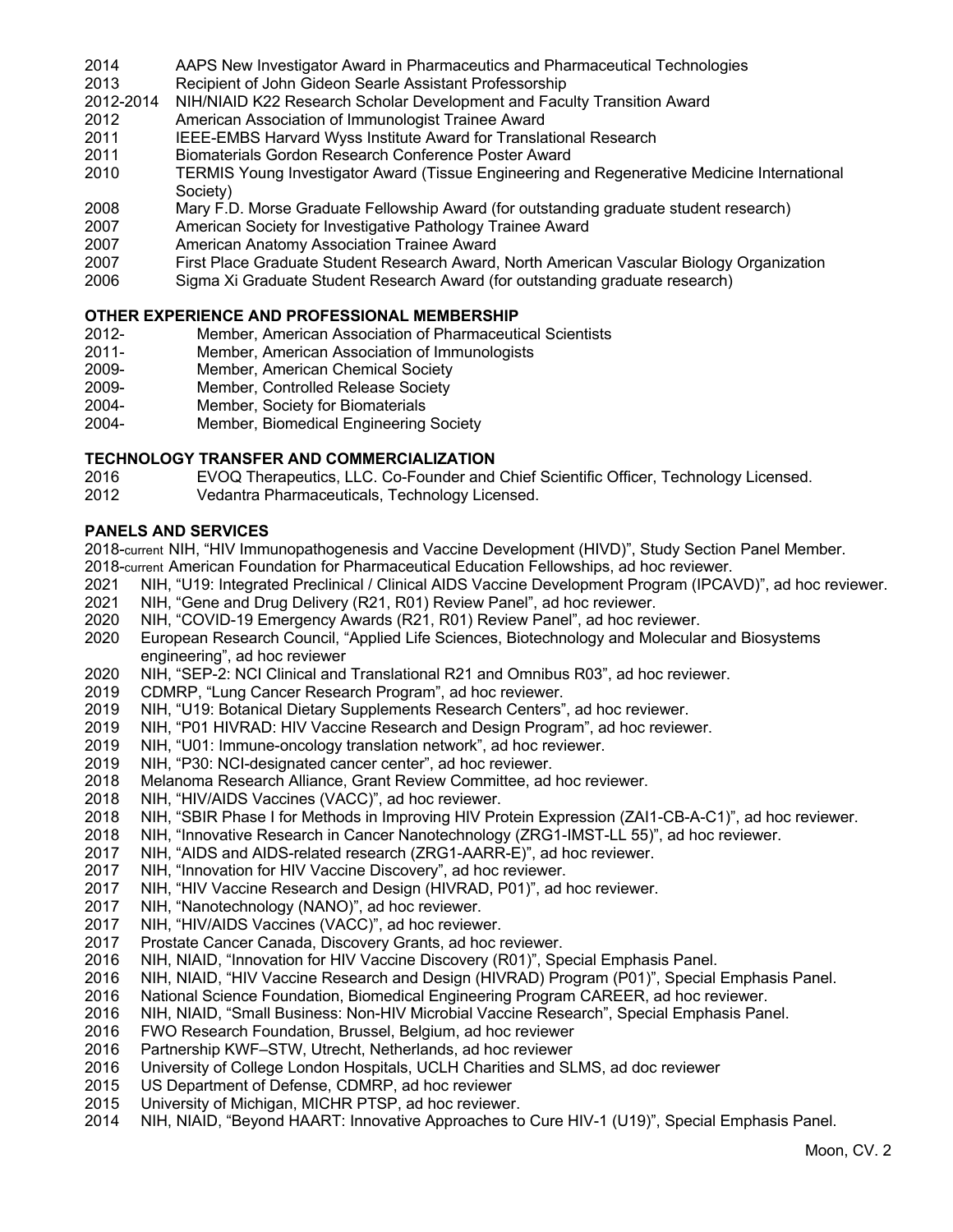- 2014 University of Michigan, BioInterfaces Institute Grand Challenge, ad doc reviewer.
- 2013 NIH, NIAID, "Center of Excellence for Translational Research", Special Emphasis Panel.
- Technology Foundation STW, ad hoc reviewer.
- 2013 University of Michigan, MICHR Translational Research, ad doc reviewer.
- 2012 Human Frontier Science Program, ad hoc reviewer.

## **PUBLICATIONS (> 9400 Google Scholar Citations,** *h***-index = 45)**

https://scholar.google.com/citations?hl=en&user=A\_sDT6oAAAAJ

https://www.ncbi.nlm.nih.gov/myncbi/14u1TxX3D9OQT/bibliography/public/

(\*Authors contributed equally; **§**Corresponding or Co-corresponding authors; Trainees are underlined)

#### **From September 2012- current (University of Michigan, Ann Arbor)**

- 1. Son S**§**\*, Nam J\*, Park KS, Shannon B, Zou W, Shi J, Farokhzad OC, **Moon JJ§**. Mannan-based Nanocapsules for Induction of Th17-mediated Anti-tumor Immune Response. **Nature Biomedical Eng**. *Under revision*.
- 2. Sun X, Zhang Y, Li J, Park KS, Han K, Zhou X, Xu Y, Nam J, Xu J, Shi X, Wei L, Lei YL, **Moon JJ§**. Amplifying STING Activation by Cyclic Dinucleotide-Manganese Particles for Local and Systemic Cancer Metalloimmunotherapy. In Press, 2021, **Nature Nanotech**.
- 3. Han K, Nam J, Xu J, Sun X, Huang X, Animasahun O, Achreja A, Joen JH, Pursley B, Kamada N, Chen GY, Nagrath D, **Moon JJ§**. Generation of systemic antitumour immunity via the in situ modulation of the gut microbiome by an orally administered inulin gel. doi: 10.1038/s41551-021-00749-2, 2021, **Nature Biomedical Eng**.
- 4. Najafabadi AH, Abadi ZI, Aikins ME, Foulds KE, Donaldson MM, Yuan W, Okeke EB, Nam J, Xu Y, Weerappuli P, Hetrick T, Adams D, Lester PA, Salazar AM, Barouch DH, Schwendeman A, Seder RA, **Moon JJ§**. Vaccine nanodiscs plus polyICLC elicit robust CD8 T cell responses in mice and non-human primates. 337, 168-178, 2021, **Journal of Controlled Release**.
- 5. **Moon JJ§**, De Geest B, Sun X. Next Generation Immunotherapies Emerging Strategies for Immune Modulation against Cancer, Infections, and Beyond. doi.org/10.1002/adtp.202100157, 2021, **Advanced Therapeutics**. **(Editorial)**
- 6. Nam J, Son S, Park KS, **Moon JJ§**. Photothermal therapy combined with neoantigen cancer vaccination for effective immunotherapy against large established tumors and distant metastasis. 2100093, 2021, **Advanced Therapeutics**.
- 7. Park KS\*, Nam J\*, Son S, **Moon JJ§**. Personalized combination nano-immunotherapy for robust induction and tumor infiltration of CD8+ T cells, 274, 120844, 2021, **Biomaterials**.
- 8. Alghamri MS, McClellan BL, Hartlage MS, Haase S, Faisal SM, Thalla R, Dabaja A, Banerjee K, Carney SV, Mujeeb AA, Olin MR, **Moon JJ**, Schwendeman A, Lowenstein PR, Castro MG. Targeting Neuroinflammation in Brain Cancer: Uncovering Mechanisms, Pharmacological Targets, and Neuropharmaceutical Developments. 12:680021, 2021, **Front. Pharmacology.**
- 9. Li G, Kryczek I, Nam J, Li X, Li S, Li J, Wei S, Grove S, Vatan L, Zhou J, Du W, Lin H, Wang T, Subramanian C, **Moon JJ**, Cieslik M, Cohen M, Zou W. LIMIT is an immunogenic lncRNA in cancer immunity and immunotherapy, 23, 526- 537, 2021, **Nat. Cell Biol.**
- 10. Park KS, Sun X, Aikins ME, **Moon JJ§**. Non-viral COVID-19 vaccine delivery systems, 169, 137-151, 2021, **Advanced Drug Delivery Reviews**.
- 11. Nam J, Son S, Park KS, **Moon JJ§**. Modularly programmable nanoparticle vaccine based on polyethyleneimine for personalized cancer immunotherapy, 8, 5:2002577, 2021, **Advanced Science**.
- 12. Arai Y, Choi B, Kim BJ, Park S, Park H, **Moon JJ**, Lee SH. Cryptic ligand on collagen matrix unveiled by MMP13 accelerates bone tissue regeneration via MMP13/Integrin α3/RUNX2 feedback loop, S1742-7061, 21, 00137-9, 2021, **Acta Biomater**.
- 13. Yuan W, Yu B, Yu M, Kuai R, Morin EE, Wang H, Hu D, Zhang J, **Moon JJ**, Chen YE, Guo Y, Schwendeman A. Synthetic high-density lipoproteins delivering liver X receptor agonist prevent atherogenesis by enhancing reverse cholesterol transport. 329:361-371, 2020, **Journal of Controlled Release**.
- 14. Park KS, Bazzill JD, Son S, Nam J, Shin SW, Ochyl LJ, Meagher JL, Chang L, Stuckey JA, Song J, Montefiori DC, LaBranche CC, Smith JL, Xu J, **Moon JJ§**. Lipid-based vaccine nanoparticles for induction of humoral immune responses against HIV-1 and SARS-CoV-2. 330:529-539, 2021, **Journal of Controlled Release**.
- 15. Chen XS, **Moon JJ**, Cheon J. New Opportunities in Cancer Immunotherapy and Theranostics. 53, 12:2763-2764, 2020, **Accounts of Chemical Research**. (Editorial)
- 16. Aikins ME, Xu C, **Moon JJ§**. Engineered Nanoparticles for Cancer Vaccination and Immunotherapy. 53, 10:2094-2105, 2020, **Accounts of Chemical Research**.
- 17. Kadiyala P, Carney SV, Gauss JC, Garcia-Fabiani MB, Haase S, Alghamri MS, Núñez FJ, Liu Y, Yu M, Taher AW, Nunez FM, Li D, Edwards MB, Kleer CG, Appelman H, Sun Y, Zhao L, **Moon JJ**, Schwendeman A, Lowenstein PR,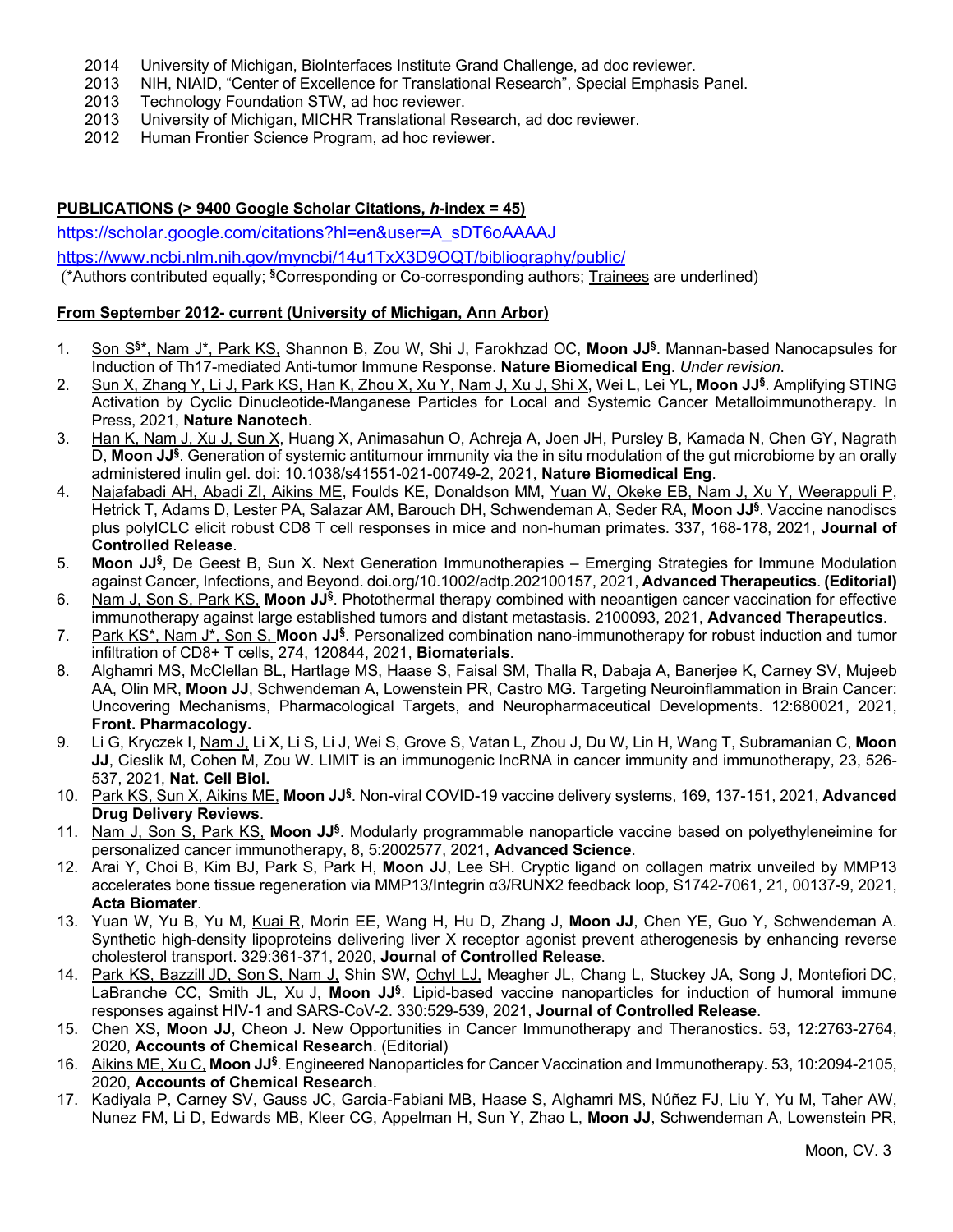Castro MG. Inhibition of 2-Hydroxyglutarate Elicits Metabolic-reprograming and Mutant IDH1 Glioma Immunity in Mice. 131, 4, e139542, 2020, **Journal of Clinical Investigation**.

- 18. Zhou X, Jing X, Qu, M, Aninwene GE, Jacaud V, **Moon JJ**, Gu Z, Sun W, Khademhosseini A. Engineering Antiviral Vaccines. 14, 10:12370-12389, 2020, **ACS Nano**.
- 19. Hassani Najafabadi A\*, Zhang J\*, Aikins ME, Najaf Abadi ZI, Liao F, Qin Y, Okeke EB, Scheetz LM, Nam J, Xu Y, Adams D, Lester P, Hetrick T, Schwendeman A, Wicha MS, Chang AE, Li Q**§**, **Moon JJ§.** Cancer Immunotherapy via Targeting Cancer Stem Cells Using Vaccine Nanodiscs. 20, 10:7783-7792, 2020, **Nano Letters**.
- 20. Xu C, Hong H, Lee Y, Park KS, Sun M, Wang T, Aikins ME, Xu Y, **Moon JJ§**. Efficient Lymph Node-Targeted Delivery of Personalized Cancer Vaccines with Reactive Oxygen Species-Inducing Reduced Graphene Oxide Nanosheets. 14, 10:13268-13278, 2020, **ACS Nano**.
- 21. Park KS, Xu C, Sun X, Louttit C, **Moon JJ§**. Improving STING Agonist Delivery for Cancer Immunotherapy Using Biodegradable Mesoporous Silica Nanoparticles. 3, 10, 2000130, 2020, **Advanced Therapeutics**.
- 22. Kuai R<sup>\*</sup>, Singh PB<sup>\*</sup>, Sun X<sup>\*</sup>, Xu C, Najafabadi Hassani A, Scheetz L, Yuan W, Xu Y, Hong H, Keskin DB, Wu CJ, Jain R, Schwendeman A**§**, **Moon JJ§**. Robust Anti-Tumor T Cell Response with Efficient Intratumoral Infiltration by Nanodisc Cancer Immunotherapy. 3, 9, 2000094, 2020, **Advanced Therapeutics**.
- 23. Habibi N, Christau S, Ochyl LJ, Fan Z, Hassani Najafabadi A, Kuehnhammer M, Zhang M, Helgeson M, von Klitzing R, **Moon JJ**, Lahann J**§**. Engineered Ovalbumin Nanoparticles for Cancer Immunotherapy. 3, 10, 2000100, 2020, **Advanced Therapeutics**.
- 24. Scheetz L**\***, Kadiyala P**\***, Sun X**\***, Son S, Najafabadi AH, Aikins, M, Lowenstein PR, Schwendeman A**§**, Castro MG**§**, **Moon JJ§**. Synthetic high-density lipoprotein nanodiscs for personalized immunotherapy against gliomas. 26, 16, 4369-4380, 2020, **Clinical Cancer Research**.
- 25. Scheetz L, Yu M, Li D, Castro MG, **Moon JJ§**, Schwendeman A**§**. Synthetic HDL Nanoparticles Delivering Docetaxel and CpG for Chemoimmunotherapy of Colon Adenocarcinoma. 21, 5, 1777, 2020, **Int. J. Mol. Sci**.
- 26. Garcia-Fabiani MB, Ventosa M, Comba A, Candolfi M, Nicola Candia AJ, Alghamri M, Kadiyala P, Carney S, Faisal SM, Schwendeman A, **Moon JJ,** Scheetz L, Lahann J, Mauser A, Lowenstein PR, Castro MG. Immunotherapy for gliomas: shedding light on progress in preclinical and clinical development. 29, 7, 659-684, 2020, **Expert Opin Investig Drugs.**
- 27. Okeke EB, Louttit C, Fry C, Najafabadi AH, Han K, Nemzek J**§**, **Moon JJ§**. Inhibition of neutrophil elastase prevents neutrophil extracellular trap formation and rescues mice from endotoxic shock. 238, 119836, 2020, **Biomaterials**.
- 28. Son S\*, Nam J\*, Zenkov I, Ochyl LJ, Xu Y, Scheetz L, Shi J, Farokhzad OC**§**, **Moon JJ§**. Sugar-Nanocapsules Imprinted with Microbial Molecular Patterns for mRNA Vaccination. 20, 3, 1499-1509, 2020, **Nano Letters**.
- 29. Draijer C, Speth JM, Penke LRK, Zaslona Z, Bazzill JD, Lugogo N, Huang YJ, **Moon JJ**, Peters-Golden M. Resident alveolar macrophage-derived vesicular SOCS3 dampens allergic airway inflammation. 34, 3, 4718-4731, 2020, **FASEB J**.
- 30. Altshuler DB, Kadiyala P, Nuñez FJ, Nuñez FM, Carney S, Alghamri MS, Garcia-Fabiani MB, Asad AS, Nicola Candia AJ, Candolfi M, Lahann J, **Moon JJ**, Schwendeman A, Lowenstein PR, Castro MG. Prospects of biological and synthetic pharmacotherapies for glioblastoma. 20, 3, 305-317, 2020, **Expert Opin Biol Ther**.
- 31. Lee Y, Sugihara K, Gillilland MG 3rd, Jon S, Kamada N, **Moon JJ§**. Hyaluronic acid–bilirubin nanomedicine for targeted modulation of dysregulated intestinal barrier, microbiome and immune responses in colitis. 19, 1, 118-126, 2020, **Nature Materials**.

**\*\*** Featured by **Nature Materials**: News and Views, 1, 3-4, 2020.

**\*\*** Featured by **New England Journal of Medicine**, 383, 7, 684-686, 2020.

- 32. Chen Z, Wholey WY, Hassani Najafabadi A, Moon JJ, Grigorova I, Chackerian B, Cheng W. Self-Antigens Displayed on Liposomal Nanoparticles above a Threshold of Epitope Density Elicit Class-Switched Autoreactive Antibodies Independent of T Cell Help. 1801677, 2019, **J Immunology**.
- 33. Speth JM, Penke LR, Bazzill JD, Park KS, de Rubio RG, Schneider DJ, Ouchi H, **Moon JJ,** Keshamouni VG, Zemans RL, Lama VN, Arenberg DA, Peters-Golden M. Alveolar macrophage secretion of vesicular SOCS3 represents a platform for lung cancer therapeutics. 4, 20, 131340, 2019, **JCI Insight**.
- 34. Bose RJ, Kim M, Chang JH, Paulmurugan R, **Moon JJ**, Koh WG, Lee SH, Park H. Biodegradable polymers for modern vaccine development. 77, 12-24, 2019, **J. Industrial and Engineering Chemistry**.
- 35. Weerappuli PD\*, Louttit C\*, Kojima T, Brennan L\*, Yalavarthi S, Xu Y, Ochyl JL, Maeda ML, Kim HS, Knight JS, Takayama S**§**, **Moon JJ§**. Extracellular trap-mimicking DNA-histone mesostructures synergistically activate dendritic cells. 8, 22, e1900926, 2019, **Advanced Healthcare Materials**.
- 36. Xu C, Nam J, Hong H, Xu Y, **Moon JJ§**. Positron Emission Tomography-Guided Photodynamic Therapy with Biodegradable Mesoporous Silica Nanoparticles for Personalized Cancer Immunotherapy. 13, 10, 12148-12161, 2019, 2019, **ACS Nano**.
- 37. Fan Y, Stronsky SM, Xu Y, Steffens JT, van Tongeren SA, Erwin A, Cooper CL§, **Moon JJ§**. Multilamellar Vaccine Particle Elicits Potent Immune Activation with Protein Antigens and Protects Mice against Ebola Virus Infection. 13, 10, 11087-11096, 2019, **ACS Nano**.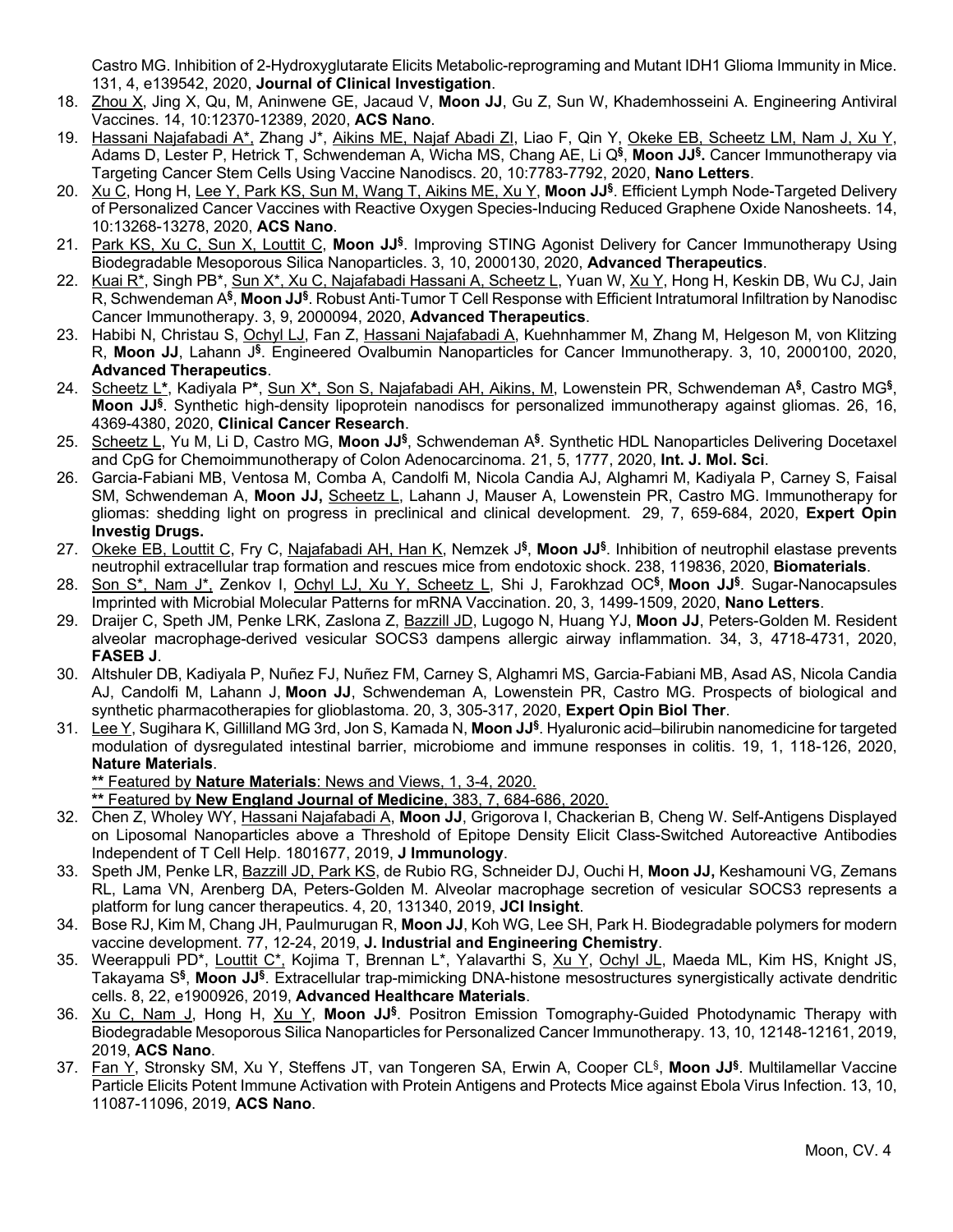- 38. Scheetz L\*, Park KS\*, Li Q, Lowenstein PR, Castro MG, Schwendeman A, **Moon JJ§**. Engineering patient-specific cancer immunotherapies. 3, 10, 768-782, 2019, **Nature Biomedical Engineering**.
- 39. Louttit C\*, Park KS\*, **Moon JJ§**. Bioinspired nucleic acid structures for immune modulation. 217, 119287, 2019, **Biomaterials**.
- 40. Nam J\*, Son S\*, Park KS, Zou W, Shea L, **Moon JJ§**. Cancer nanomedicine for combination cancer immunotherapy. 4, 398-414, 2019, **Nature Reviews Materials**.
- 41. Lee Y, Arai Y, Ahn J, Kim D, Oh S, Kang D, Lee H, **Moon JJ**, Choi B, Lee SH. Three-dimensional microenvironmental priming of human mesenchymal stem cells in hydrogels facilitates efficient and rapid retroviral gene transduction via accelerated cell cycle synchronization. 11, 27, 2019, **NPG Asia Materials.**
- 42. Wang T, Subramanian C, Yu M, White P, Kuai R, Sanchez J, **Moon JJ**, Timmermann BM, Schwendeman A, Cohen MS. Mimetic sHDL nanoparticles: A novel drug-delivery strategy to target triple-negative breast cancer. doi: 10.1016/j.surg.2019.06.010, 2019, **Surgery**.
- 43. Song Y, Kadiyala U, Weerappuli P, Valdez JJ, Yalavarthi S, Louttit C, Knight JS, **Moon JJ**, Weiss DS, VanEpps JS, and Takayama S. Antimicrobial Microwebs of DNA-Histone Inspired from Neutrophil Extracellular Traps. 13, 1807436, 2019, **Advanced Materials**.
- 44. Kadiyala P, Li D, Nuñez FM, Altshuler D, Doherty R, Kuai R, Yu M, Kamran N, Edwards M, **Moon JJ**, Lowenstein PR, Castro MG, and Schwendeman A. High-Density Lipoprotein-Mimicking Nanodiscs for Chemo-immunotherapy against Glioblastoma Multiforme. 13, 2, 1365-1384, 2019, **ACS Nano.**
- 45. Lee B, Ahn SY, Park C, **Moon JJ**, Lee JH, Luo D, Um SH, and Shin SW. Revealing the Presence of a Symbolic Sequence Representing Multiple Nucleotides Based on K-Means Clustering of Oligonucleotides. 24, 4, 348, 2019, **Molecules.**
- 46. Bazzill JD, Ochyl LJ, Giang E, Castillo S, Law M**§**, and **Moon JJ§**. Interrogation of antigen display on individual vaccine nanoparticles for achieving neutralizing antibody responses against hepatitis C virus. 18, 12, 7832–7838, 2018, **Nano Letters. §**Co-corresponding authors.
- 47. Ochyl LJ, and **Moon JJ§.** Dendritic cell membrane vesicles for activation and maintenance of antigen-specific T cells. http://doi.org/10.1002/adhm.201801091, 2018, **Advanced Healthcare Materials**.
- 48. Bazzill JD\*, Stronsky SM\*, Kalinyak LC, Ochyl LJ, Steffens JT, van Tongeren SA, Cooper CL**§**, **Moon JJ§.** Vaccine nanoparticles displaying recombinant Ebola virus glycoprotein for induction of potent antibody and polyfunctional T cell responses. doi: 10.1016/j.nano.2018.11.005., 2018, **Nanomedicine**. **§**Co-corresponding authors.
- 49. Ochyl LJ, Bazzill JD, Park C, Xu Y, Kuai R, and **Moon JJ§.** PEGylated tumor cell membrane vesicles as a new vaccine platform for cancer immunotherapy. 182, 157-166, 2018, **Biomaterials**.
- 50. Liu Z, Jiang W, Nam J, **Moon JJ§,** and Kim BYS**§.** Immunomodulating Nanomedicine for Cancer Therapy. 18, 11, 6655-6659, 2018, **Nano Letters**. **§**Co-corresponding authors.
- 51. Bose RJ, Kim BJ, Arai Y, Han IB, **Moon JJ**, Paulmurugan R, Park H, and Lee SH. Bioengineered stem cell membrane functionalized nanocarriers for therapeutic targeting of severe hindlimb ischemia. 185, 360-370, 2018, **Biomaterials**.
- 52. Mazzara JM, Ochyl LJ, Hong JKY, **Moon JJ**, Prausnitz MR, Schwendeman SP. Self-healing Encapsulation and Controlled Release of Vaccine Antigens from PLGA Microparticles and Microneedles. http://doi.org/10.1002/btm2.10103. 2018, **Bioengineering & Translational Medicine.**
- 53. **Moon JJ§,** Schwendeman SP, Schwendeman A. Nanomedicine: past, present, and future. 130, 1-2, 2018, **Adv. Drug. Deliv. Rev**. (**Editorial**)
- 54. Subramanian C, White PT, Kuai R, Kalidindi A, Castle VP, **Moon JJ**, Timmermann BN, Schwendeman A, and Cohen MS. Synthetic high-density lipoprotein nanoconjugate targets neuroblastoma stem cells, blocking migration and selfrenewal, doi: 10.1016/j.surg.2018.01.023, 2018, **Surgery**.
- 55. Kuai R, Sun X, Yuan W, Ochyl LJ, Xu Y, Hassani Najafabadi A, Scheetz L, Yu MZ, Balwani I, Schwendeman A**§**, and **Moon JJ§**. Dual TLR agonist nanodiscs as a strong adjuvant system for vaccines and immunotherapy. 282, 131-139, 2018, **J Control Release.**
- 56. **Moon JJ,** Hennink WE, Schwendeman SP, Schwendeman A. NanoDDS 2017: The 15th International Nanomedicine & Drug Delivery Symposium. 282, 1-2, 2018, **J Control Release** (**Editorial**).
- 57. Kuai R\*, Yuan W\*, Xu Y, Fan Y, Schwendeman A**§**, **Moon JJ§**. Elimination of established tumors with nanodisc-based combination chemoimmunotherapy. 4,4, eaao1736, 2018, **Science Advances.**
- 58. Nam J\*, Son S\*, Ochyl LJ, Kuai R, Schwendeman A, and **Moon JJ§**. Chemo-photothermal therapy combination elicits anti-tumor immunity against advanced metastatic cancer. 9, 1, 1074, 2018, **Nature Communications.**
- 59. Xu C, Chen F, Valdovinos HF, Jiang D, Goel S, Yu B, Sun H, Barnhart TE, **Moon JJ**, Cai W. Bacteria-like mesoporous silica-coated gold nanorods for positron emission tomography and photoacoustic imaging-guided chemo-photothermal combined therapy. 165, 56-65, 2018, **Biomaterials**.
- 60. Park HJ, Kuai R, Jeon EJ, Seo Y, Jung Y, **Moon JJ**, Schwendeman A, Cho SW. High-density lipoprotein-mimicking nanodiscs carrying peptide for enhanced therapeutic angiogenesis in diabetic hindlimb ischemia. doi: 10.1016/j.biomaterials.2018.01.027, 2018, **Biomaterials**.
- 61. Kuai R\*, Sun X\*, Yuan W, Xu Y, Schwendeman A**§**, **Moon JJ§**. Subcutaneous Nanodisc Vaccination with Neoantigens for Combination Cancer Immunotherapy. 2018 doi: 10.1021/acs.bioconjchem.7b00761, 2018, **Bioconjug Chem**.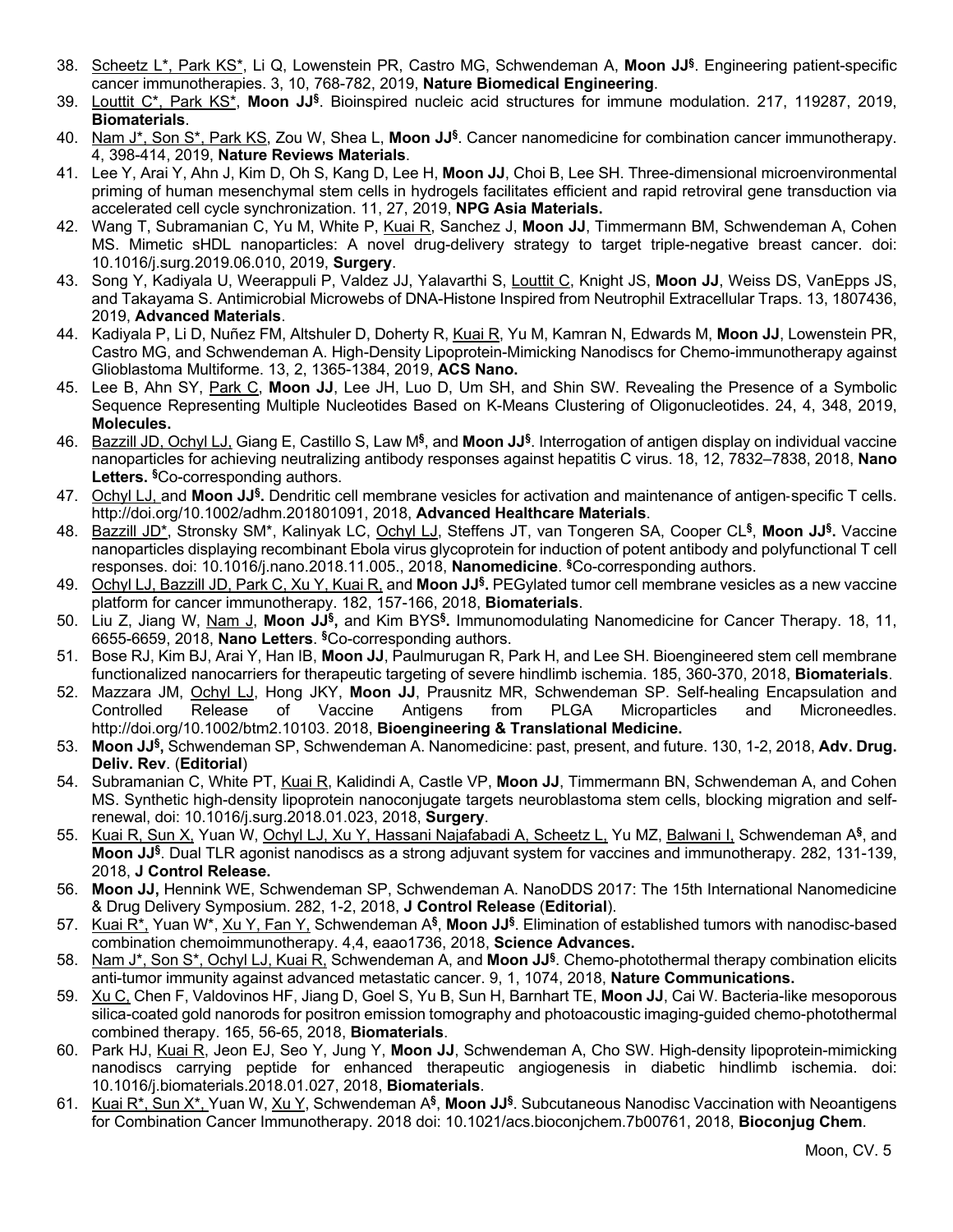- 62. Chen Z, **Moon JJ**, Cheng W. Quantitation and stability of protein conjugation on liposomes for controlled density of surface epitopes. doi: 10.1021/acs.bioconjchem.8b00033, 2018, **Bioconjug Chem.**
- 63. Bose RJ, Paulmurugan R, **Moon J**, Lee SH, Park H. Cell membrane-coated nanocarriers: the emerging targeted delivery system for cancer theranostics. doi: 10.1016/j.drudis.2018.02.001, 2018, **Drug Discov Today**.
- 64. Guo Y, Yuan W, Yu B, Kuai R, Hu W, Morin EE, Garcia-Barrio MT, Zhang J, **Moon JJ**, Schwendeman A, Eugene Chen Y. Synthetic High-Density Lipoprotein-Mediated Targeted Delivery of Liver X Receptors Agonist Promotes Atherosclerosis Regression. doi: 10.1016/j.ebiom.2017.12.021, 2018, **EBioMedicine.**
- 65. Fan Y, Kuai R, Xu Y, Ochyl LJ, Irvine DJ, and **Moon JJ§**. Immunogenic cell death amplified by co-localized adjuvant delivery for cancer immunotherapy. 17(12):7387-739, 2017, **Nano Letters**.
- 66. Kuai R, Subramanian C, White P, **Moon JJ**, Cohen MS**§**, Schwendeman A**§**. Synthetic high-density lipoproteins for targeted delivery of withalongolides to treat adrenocortical carcinoma, 12, 6581, 2017, **Int. J. Nanomedicine***.*
- 67. Nam J, Son S, **Moon JJ§.** Adjuvant-loaded spiky gold nanoparticles for activation of innate immune cells, DOI: 10.1007/s12195-017-0505-8, 2017, **Cellular and Molecular Bioengineering**.
- 68. Bailey BA, Desai KG, Ochyl LJ, Ciotti SM, **Moon JJ,** Schwendeman SP. Self-encapsulating poly(lactic-co-glycolic acid) (PLGA) microspheres for intranasal vaccine delivery, DOI: 10.1021/acs.molpharmaceut.7b00586, 2017, **Molecular Pharmaceutics**.
- 69. Tang J, Kuai R, Yuan W, Drake L, **Moon JJ§,** Schwendeman A§. Effect of size and PEGylation of liposomes and peptide-based synthetic lipoproteins on tumor targeting. 13, 1869-78, 2017, **Nanomedicine***.* **§**Co-corresponding authors.
- 70. Kuai R, Ochyl LJ, Bahjat KS, Schwendeman A§ and **Moon JJ§.** Designer vaccine nanodiscs for personalized cancer immunotherapy. 16, 4, 489-496, 2017, **Nature Materials***.* **§**Co-corresponding authors. **\*\*** Featured by Nature World News, Science Alert, Fierce Biotech, Yahoo! News, R&D, eCancer, Medical Physics Web, Nanotechweb, Technology Networks, Technology.org, C2W.nl, La Stampa, Scientias, Controlled Environments, Tech Times, STRF.ru, Business Standard, CanIndia, La Razon, Health Canal, E! Informador, My Science, Azonano, Nanowerk, Health Medicine, The Medical News, Health Medicinet
- 71. Bailey BA, Ochyl LJ, Schwendeman SP, and **Moon JJ§**. Towards a single dose vaccination strategy with selfencapsulating PLGA microspheres. doi: 10.1002/adhm.201601418, 2017, **Advanced Healthcare Materials. (most read article of the month)**

**\*\*** Featured by Advanced Science News

- 72. Gao J§, Ochyl LJ, Yang E, and **Moon JJ§**. Cationic liposomes promote antigen cross-presentation in dendritic cells by alkalizing the lysosomal pH and limiting degradation of antigens. 12, 1251-64, 2017, **International J. Nanomedicine**. **§**Co-corresponding authors.
- 73. Aikins M, Bazzill J, and **Moon JJ§**. Vaccine nanoparticles for protection against HIV infection. 12, 6, 673-782, 2017, **Nanomedicine** (Lond).
- 74. Fan Y and **Moon JJ§**. Particulate delivery systems for vaccination against bioterrorism agents and emerging infectious pathogens, doi:10.1002/wnan.1403. 2016, **WIREs Nanomedicine & Nanobiotechnology**. **(selected as the cover & one of the Top 10 most accessed articles in 2016)**

**\*\*** Featured by Materials Views, Nanotechnology Now, Today Topics, and Phys.org

- 75. Kuai R, Li D, Chen YE, **Moon JJ§,** and Schwendeman A§. High density lipoproteins: nature's multifunctional nanoparticles, 10, 3, 3015-41, 2016, **ACS Nano**. **§**Co-corresponding authors.
- 76. Fan Y and **Moon JJ§**. Nanoparticle vaccine delivery systems designed to improve cancer vaccines and immunotherapy, 3, 662-685, 2015, **Vaccines**.
- 77. Fan Y\*, Sahdev P\*, Ochyl LJ, Akerberg J, and **Moon JJ§**. Cationic liposome-hyaluronic acid hybrid nanoparticles for intranasal vaccination with subunit antigens. 208, 121-9, 2015, **J Control Release**. \*Authors contributed equally.
- 78. Subramanian C, Kuai R, Zhu Q, White P, **Moon JJ**, Schwendeman A, and Cohen MS. Synthetic high-density lipoprotein nanoparticles: a novel therapeutic strategy for adrenocortical carcinomas, 159, 1, 284-95, 2016, **Surgery**.
- 79. Kuai R\*, Ochyl LJ\*, Schwendeman A<sup>§</sup>, and **Moon JJ<sup>§</sup>.** Lipid-based nanoparticles for vaccine applications. Book chapter in Biomedical Engineering: Frontier Research and Converging Technologies. Edited by Drs. Jo, Jun, Shin, and Lee, Springer, 9, 177-197, 2016. \*Authors contributed equally. § Co-corresponding authors. (**PEER-REVIEWED BOOK CHAPTER**)
- 80. Ochyl JL and **Moon JJ§.** Whole-animal imaging and flow cytometric techniques for analysis of antigen-specific CD8+ T cell responses after nanoparticle vaccination, e52771, doi:10.3791/52771, 2015, **JoVE**.
- 81. Sahdev P, Ochyl JL, and **Moon JJ§.** Biomaterials for nanoparticle vaccine delivery systems, 31, 2563-2582, 2014, **Pharmaceutical Research**.

### **Prior to University of Michigan in 2012**

82. Li AV\*, **Moon JJ**\*, Abraham W, Elkhader J, Suh K, Yen M, Im EJ, Barouch DH, and Irvine DJ. Generation of robust effector memory T-cell-based mucosal and systemic immunity with pulmonary nanoparticle vaccination. 5, 204, 204ra130, 2013, **Science Translational Medicine**. \*Authors contributed equally. **(selected as the cover)**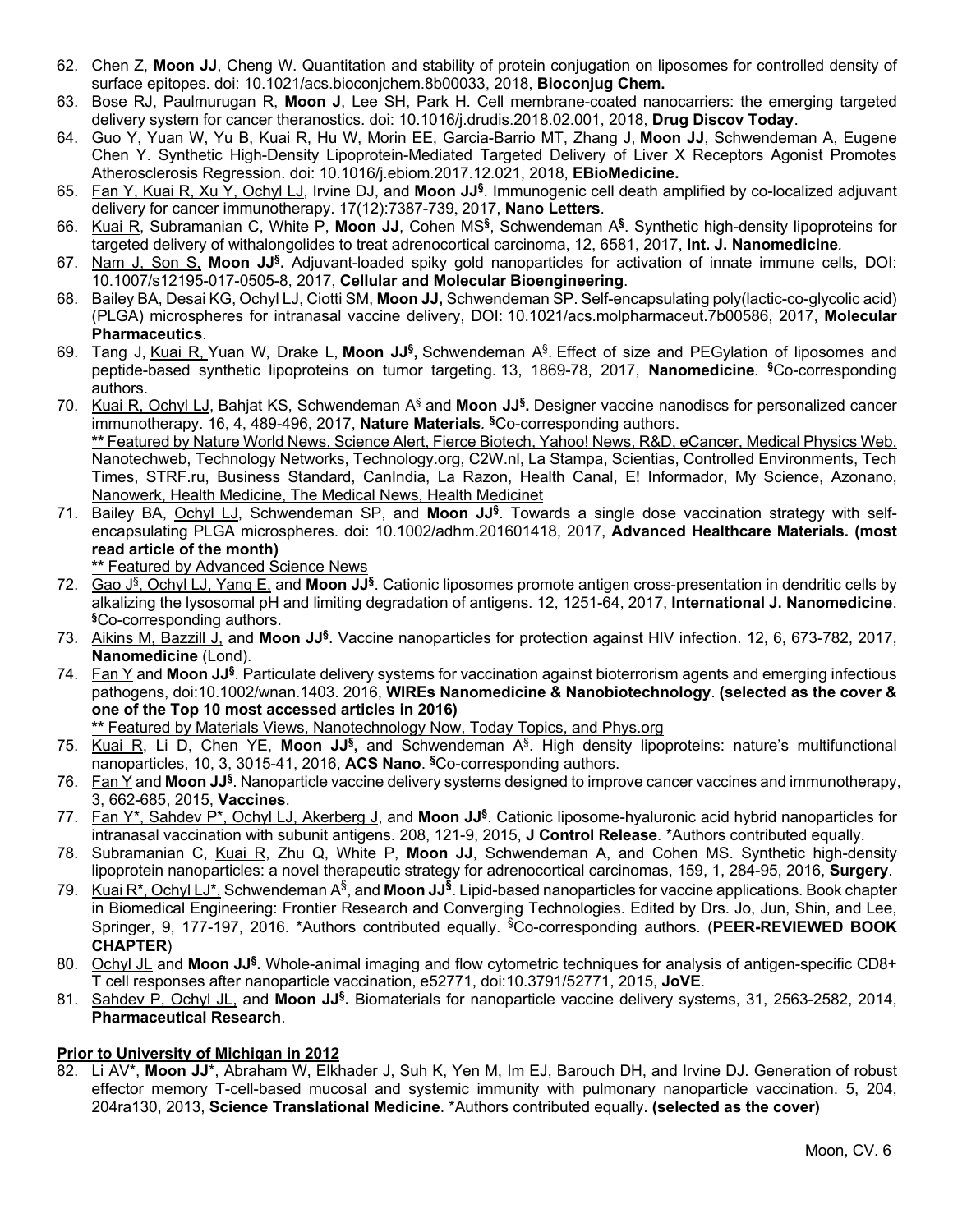**\*\*** Featured by Science News Daily, Chemistry Views, Newswise, Vaccine News, The Medical News, Medical News Today, Scicasts, MedicalXpress, LiveScience, Health Canal, and Nanowerk.

- 83. Kim M, Song L, **Moon J**, Sun ZY, Bershteyn A, Hanson M, Cain D, Goka S, Kelsoe G, Wagner G, Irvine D, Reinherz EL. Immunogenicity of membrane-bound HIV-1 gp41 MPER segments is dominated by residue accessibility and modulated by stereochemistry. 288, 44, 31888-901, 2013, **J. Biol. Chem.**
- 84. Demuth PC\*, **Moon JJ\***, Suh H, Hammond PT, and Irvine DJ, and Huang B. Releasable layer-by-layer assembly of stabilized lipid nanocapsules on microneedles for enhanced transcutaneous vaccine delivery, 6, 8041-51, 2012, **ACS Nano.** \*Authors contributed equally.
- 85. **Moon JJ**, Huang B, and Irvine DJ. Engineering nano- and micro-particles to tune immunity, 24, 3724-46*,* 2012, **Advanced Materials.**
- 86. **Moon JJ**, Suh H, Li AV, Ockenhouse CF, Yadava A, and Irvine DJ. Enhancing humoral responses to a malaria antigen with nanoparticle vaccines that expand Tfh cells and promote germinal center induction, 109, 1080-5*,* 2012, **PNAS. \*\*** Featured by **PNAS**: Commentary, 109, 999-1000, 2012.
- 87. **Moon JJ**, Suh H, Polhemus ME, Ockenhouse CF, Yadava A, and Irvine DJ. Antigen-displaying lipid-enveloped PLGA nanoparticles as delivery agent for Plasmodium vivax malaria vaccine, 7, e31472*,* 2012, **PLoS One.**
- 88. **Moon JJ**, Suh H, Bershteyn A, Stephan MT, Liu H, Huang B, Sohail M, Luo S, Um SH, Chiu W, and Irvine DJ. Interbilayer-crosslinked multilamellar vesicles for potent humoral and cellular immune responses, 10, 243-251, 2011, **Nature Materials.**

**\*\*** Featured by **Nature Materials**: News and Views, 10, 166-68, 2011, and **Nature Biotech**: Research Highlights, 29, 330, 2011.

- 89. Bershteyn A, Hanson MC, Crespo MP, **Moon JJ**, Li AV, Suh H, and Irvine DJ. Robust IgG responses to nanograms of antigen using a biomimetic lipid-coated particle vaccine, 157, 354-65, 2011, **Journal of Controlled Release.**
- 90. Stephan MT, **Moon JJ**, Um SH, Bershteyn A, and Irvine DJ. Therapeutic cell engineering with surface-conjugated synthetic nanoparticles, 16, 1035-41, 2010, **Nature Medicine.**
- 91. **Moon JJ**, Saik JE, Poche RA, Leslie-Barbick JE, Lee SH, Smith AA, Dickinson ME, and West JL. Biomimetic hydrogels with pro-angiogenic properties, 31, 3840-3847, 2010, **Biomaterials.**
- 92. Hu Y, Atukorale PU, Lu JJ, **Moon JJ**, Um SH, Cho EC, Wang Y, Chen J, and Irvine DJ. Cytosolic delivery mediated via electrostatic surface binding of protein, virus, or siRNA cargos to pH-responsive core-shell gel particles, 10, 756- 765, 2009, **Biomacromolecules.**
- 93. **Moon JJ**, Hahn MS, Kim I, Nsiah BA, and West JL. Micropatterning of poly(ethylene glycol) diacrylate hydrogels with biomolecules to regulate and guide endothelial morphogenesis, 15, 579-585, 2009, **Tissue engineering - Part A.**
- 94. Leslie-Barbick JE, **Moon JJ**, and West JL. Covalently-Immobilized Vascular Endothelial Growth Factor Promotes Endothelial Cell Tubulogenesis in Poly(ethylene glycol) Diacrylate Hydrogels, 20, 1763-1779, 2009, **Journal of biomaterials science – Polymer Edition**
- 95. **Moon JJ**, and West JL. Vascularization of engineered tissues: approaches to promote angiogenesis in biomaterials, 8, 300-310, 2008, **Current topics in medicinal chemistry.**
- 96. Lee SH\*, **Moon JJ**\*, and West JL. Three-dimensional micropatterning of bioactive hydrogels via two-photon laser scanning photolithography for guided 3D cell migration, 29, 2962-2968, 2008, **Biomaterials.** \* Authors contributed equally.
- 97. Gobin AM<sup>\*</sup>, Moon JJ<sup>\*</sup>, and West JL. EphrinA I-targeted nanoshells for photothermal ablation of prostate cancer cells, 3, 351-358, 2008, **International journal of nanomedicine.** \*Authors contributed equally.
- 98. **Moon JJ**, Lee SH, and West JL. Synthetic biomimetic hydrogels incorporated with ephrin-A1 for therapeutic angiogenesis, 8, 42-49, 2007, **Biomacromolecules.**
- 99. Lee SH, **Moon JJ**, Miller JS, and West JL. Poly(ethylene glycol) hydrogels conjugated with a collagenase-sensitive fluorogenic substrate to visualize collagenase activity during three-dimensional cell migration, 28, 3163-3170, 2007, **Biomaterials.**
- 100. Hahn MS, Taite LJ, **Moon JJ**, Rowland MC, Ruffino KA, and West JL. Photolithographic patterning of polyethylene glycol hydrogels, 27, 2519-2524, 2006, **Biomaterials.**
- 101. Lee P, Lin R, **Moon J,** and Lee LP. Microfluidic alignment of collagen fibers for in vitro cell culture, 8, 35-41, 2006, **Biomedical microdevices.** (**Undergraduate publication**)
- 102. DeLong SA, **Moon JJ**, and West JL. Covalently immobilized gradients of bFGF on hydrogel scaffolds for directed cell migration, 26, 3227-3234, 2005, **Biomaterials.**
- 103. Lee SH, Miller JS, **Moon JJ**, and West JL. Proteolytically degradable hydrogels with a fluorogenic substrate for studies of cellular proteolytic activity and migration, 21, 1736-1741, 2005, **Biotechnology Progress**
- 104. **Moon JJ**, Matsumoto M, Patel S, Lee L, Guan JL, and Li S. Role of cell surface heparan sulfate proteoglycans in endothelial cell migration and mechanotransduction, 203, 166-176, 2005, **J Cell Physiol. (selected as a cover, Undergraduate publication**)
- 105. Li S, **Moon JJ**, Miao H, Jin G, Chen BP, Yuan S, Hu Y, Usami S, and Chien S. Signal transduction in matrix contraction and the migration of vascular smooth muscle cells in three-dimensional matrix, 40, 378-388, 2003, **J Vasc Res.** (**Undergraduate publication**)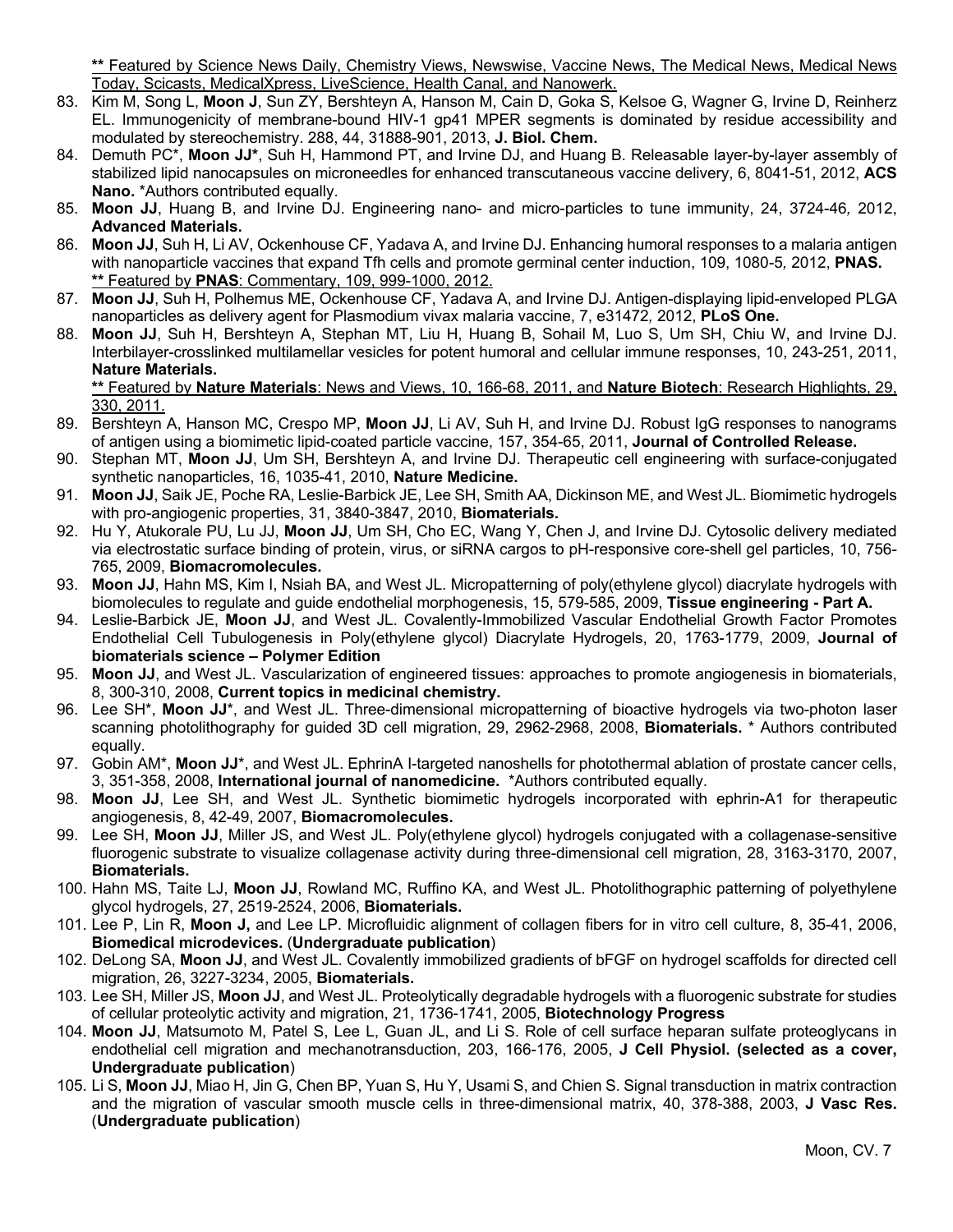# **PATENTS AND INTELLECTUAL PROPERTY FILINGS**

- 1. **Moon JJ**, Xu C, Frankel T, Scott P. Compositions and methods for treating conditions related to the hepatopancreatic anatomical region. #UM-2021-411-01, 63/227,538, 7/30/2021.
- 2. **Moon JJ**, Han K, Nagrath D. Compositions and methods for increasing the efficacy of immunotherapies and vaccines. #UM-2021-483-01, 63/213,990, 6/23/2021.
- 3. **Moon JJ**, Sun X. Cyclic dinucleotide conjugates and related methods of use thereof. U.S. Provisional Patent Application. #UM-2021-270-01, 63/165,969, 3/25/2021.
- 4. **Moon JJ**, Sun X, Park KS, Huang X. Crystalline polymorphic forms of STING agonists associated with metal ions capable of modulating an immune response. U.S. Provisional Patent Application. #UM-2021-122-01, 63/092,295, 10/15/2020.
- 5. **Moon JJ**, Schwendeman A, Najafabadi AH. Compositions and methods for treating celiac disease. U.S. Provisional Patent Application. #63/017,444, UM-2020-014-02. 4/29/2020.
- 6. **Moon JJ**, Han K, Xu J, Huang X. Compositions and methods for increasing the efficacy of immunotherapies and vaccines. U.S. Provisional Patent Application. #62/904,395, 9/23/2019.
- 7. **Moon JJ**, Schwendeman A, Najafabadi AH. Compositions and methods for treating or preventing autoimmune conditions. U.S. Provisional Patent Application. #62/876,419, UM-37921.101. 7/19/2019.
- 8. **Moon JJ**, Lee Y, and Han K. Compositions and methods for systemic delivery of hydrophilic polymer/bile acid derivative conjugates. U.S. Provisional Patent Application. #UM-36743/US-1/PRO, 6271616, 8/8/2018.
- 9. **Moon JJ**, and Sun X. Compositions and methods for metal containing formulations capable of modulating immune response. U.S. Provisional Patent Application. #UM-36440/US-1/PRO, 62/697,092, 7/12/2018. WO2020014644A1.
- 10. **Moon JJ**, and Fan Y. Compositions and methods for delivery of polymer/biomacromolecule conjugates. U.S. Provisional Patent Application. #UM-35170/US-1/PRO, 3/22/2017.
- 11. **Moon JJ**, Schwendeman A, Kuai R, and Nam J. Composition and methods for delivery of biomacromolecules agents. U.S. Patent Application. #62/248,908, 3/25/2016. WO2016154544A1. Issued #AU2016238290B2.
- 12. Peters-Golden M, **Moon JJ**. Vesicle-encapsulated signaling (SOCS) molecules. U.S. Patent Application. #62/280,418 #62/286,135, 2/29/2016. WO2017127503A2.
- 13. Takayama S, Louttit C, **Moon JJ**, Kojima T, Weerappuli P. Macromolecular structures and uses thereof. U.S. Provisional Patent Application. #62/256,321, 11/17/2015. WO2017087505A1.
- 14. **Moon JJ**, Sahdev P, Fan Y, and Bazzill J. Liposomal particles comprising biological molecules and uses thereof. U.S. Patent US10307491B2. WO2016123365A1.
- 15. Schwendeman AS, Cohen MS, **Moon JJ**, Kuai R, Subramanian C. Compositions and methods for disease treatment using nanoparticle delivered compounds. U.S. Patent Application. PCT/US2015/040404.
- 16. Irvine DJ and **Moon JJ**. Lipid compositions and method of use, US Patent 8747869 B2.
- 17. Irvine, DJ, Bershteyn A, and **Moon JJ**. Lipid-coated polymer particles for immune stimulation. U.S. Patent Application. US13053101.
- 18. Irvine DJ, Stephan MT**, Moon JJ**, and Bershteyn A. Methods and compositions for localized agent delivery. U.S. Patent US9283184B2.

### **INVITED SEMINARS/PRESENTATIONS**

- In situ modulation of the gut microbiome by an orally administered insulin gel generates systemic anti-tumor immunity, The University of Michigan Cancer & Microbes Monthly Seminar, Ann Arbor MI, 2021. (Virtual)
- 2. Engineering approaches to modulate the immune system, National Taiwan University School of Pharmacy Research Day and International Conference, Taiwan, 2021. (Virtual)
- 3. Engineering nanomaterials for cancer immunotherapy, The University of Michigan Biomedical Engineering Symposium, Ann Arbor MI, 2021. (Virtual)
- 4. Engineering strategies to modulate the immune system, The University of Michigan Center for Gastrointestinal Research Winter Retreat, Ann Arbor MI, 2021. (Virtual)
- 5. Engineering approaches to modulate the immune system, Materials Research Society, USA, 2021. (Virtual)
- 6. Engineering approaches to modulate the immune system, The Pharmaceutical Society of Korea Conference, Korea, 2021. (Virtual)
- 7. Engineering approaches to modulate the immune system, SungKyunKwan University, Korea, 2021. (Virtual)
- 8. COVID-19 Vaccine Development, Ask the EXPERTS, Controlled Release Society, Panelist, 2021 (Virtual)
- 9. *In situ* modulation of the gut microbiome for improving cancer immunotherapy, Environmental Science & Ecological Engineering, Korea University, Korea, 2021. (Virtual)
- 10. Engineering approaches to modulate the immune system, Korea Institute of Science and Technology, Korea, 2020. (Virtual)
- 11. Engineering approaches to modulate the immune system, Dongguk University, Korea, 2020. (Virtual)
- 12. Engineering strategies for combination cancer immunotherapy, Seminars in Immunology, University of California, Irvine, CA, 2020. (Virtual)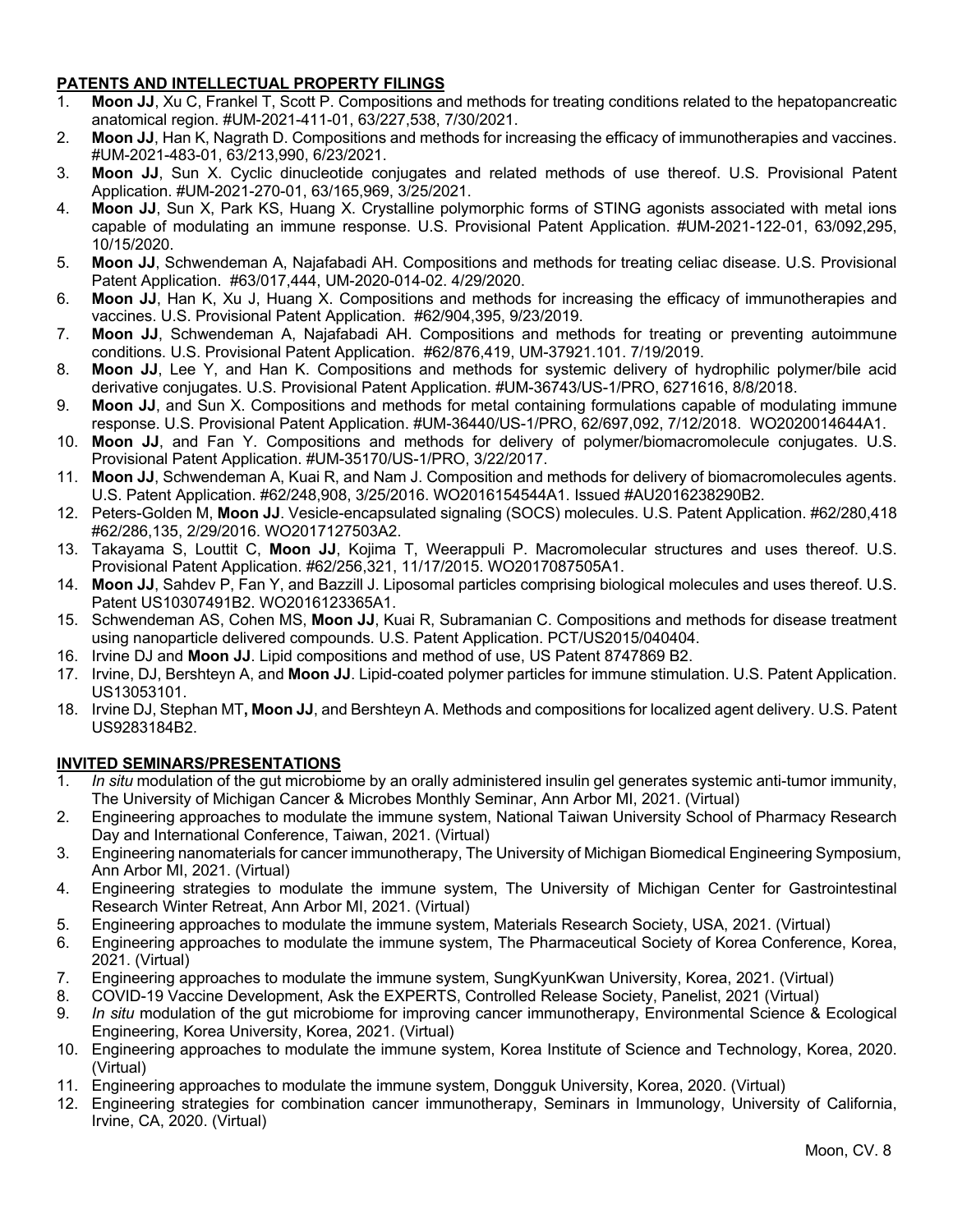- 13. Engineering approaches to modulate the immune system, The Korean Society for Biomaterials, South Korea, 2020. (Virtual)
- 14. Engineering strategies to control immune responses, Department of Pharmaceutics, Virginia Commonwealth University, VA, 2020. (Virtual)
- 15. Engineering the gut microbiome for improved cancer immunotherapy, NIH-NCI Glycans, Microbes & Cancer Workshop, MI, 2020. (Virtual)
- 16. Nanotechnology for Vaccine Applications. BSI Symposium on SARS-CoV-2 and COVID-19, University of Michigan, MI, 2020. (Virtual)
- 17. Engineering Strategies for Combination Cancer Immunotherapy, Department of Biomedical Engineering, Duke University, NC, 2020.
- 18. Engineering Strategies to Modulate the Immune System, Korean American Scientists and Engineers Association, invited by students for the annual IGNITE symposium, University of Michigan, MI, 2019.
- 19. Engineering Strategies for Modulating the Gut Microbiome, T32 Gastrointestinal Basic and Translational Research Conference, University of Michigan, MI, 2019.
- 20. Engineered Nanomaterials for Combination Cancer Immunotherapy, Bioengineering & Translational Medicine Conference, Durham, NC, 2019.
- 21. Nanomaterials for Combination Cancer Immunotherapy, Gordon Research Conference: Cancer Nanotechnology, Dover, VT, 2019.
- 22. Nanomaterials for Combination Cancer Immunotherapy, Department of Biomedical Engineering, Michigan State University, Lansing, MI, 2019.
- 23. Novel Strategies for Combination Cancer Immunotherapy, University of Michigan Rogel Cancer Center Symposium, Ann Arbor, MI, 2019.
- 24. Nanodisc Platform Technology for Personalized Cancer Vaccination, CIMT: Cancer Immunotherapy Conference, Mainz, Germany, 2019.
- 25. Nanomaterials for Combination Cancer Immunotherapy, Center for Nanotechnology in Drug Delivery, Eshelman School of Pharmacy, University of North Carolina, Chapel Hill, 2019.
- 26. Engineered Nanomaterials for Immunotherapy, Biomedical Engineering Symposium, US-Korea Conference, Chicago, IL, 2019.
- 27. Engineering Strategies to Modulate the Immune System, Korean-American Scientists and Engineers Association: Academic Career Seminar. Ann Arbor, MI, 2019.
- 28. Improving Immunotherapy with Engineered Nanomaterials, Cellular and Biotechnology Training Program Symposium, University of Michigan, Ann Arbor, 2019.
- 29. Engineered Nanomaterials for Cancer Immunotherapy, American Chemical Society Annual Meeting, Orlando, FL, 2019.
- 30. Engineered Nanomaterials for Cancer Immunotherapy, Department of Chemical Engineering, Wayne State University, Detroit, MI, 2019.
- 31. Combination Immunotherapy with Engineered Nanomaterials, Department of Bioengineering, Rice University, Houston, TX, 2018.
- 32. Nanotechnology for Improving Cancer Immunotherapy, School of Pharmacy, Seoul National University, Seoul, South Korea, 2018.
- 33. Combination Immunotherapy with Engineered Nanomaterials, KIST Immuno-Oncology Symposium, Seoul, South Korea, 2018.
- 34. Nanotechnology for Improving Cancer Immunotherapy, Applied Nanotechnology and Nanoscience International Conference, Berlin, Germany, 2018. (**Mid-Career Nanotechnology Scientific Award***).*
- 35. Towards Personalized Cancer Immunotherapy, Precision Medicine Initiative, University of Michigan, Ann Arbor, MI, 2018.
- 36. Nanodisc Platform Technology for Cancer Vaccination, CRI-CIMT-EATI-AACR International Cancer Immunotherapy Conference, NYC, NY, 2018.
- 37. Nanotechnology for vaccine applications. A Convergence Research Approach to an Effective HIV Vaccine: an NIAID/NIBIB Collaboration, Rockville, MD, 2018.
- 38. Engineered nanomaterials for vaccine applications. NanoEngineering for Medicine and Biology (NEMB), LA, CA, 2018.
- 39. Nanomaterials for combination cancer immunotherapy. Gordon Research Conference, Drug Carriers in Medicine and Biology, West Dover, VT, 2018.
- 40. Nanomaterials for cancer immunotherapy. US-Korea Conference on Science, Technology, and Entrepreneurship, Queens, NY, 2018.
- 41. Personalized cancer immunotherapy with nanovaccines. AKIA Symposium on Immunity, Infection, and Inflammation, Ann Arbor, MI, 2018.
- 42. Engineered nanomaterials for vaccine applications. NIH AIDS Vaccine Research Subcommittee, Rockville, MD, 2018.
- 43. New drug delivery strategies to improve cancer immunotherapy. The University of Michigan Board of Regents, MI, 2018. (**Selected as an exemplary faculty promotion/tenure case***).*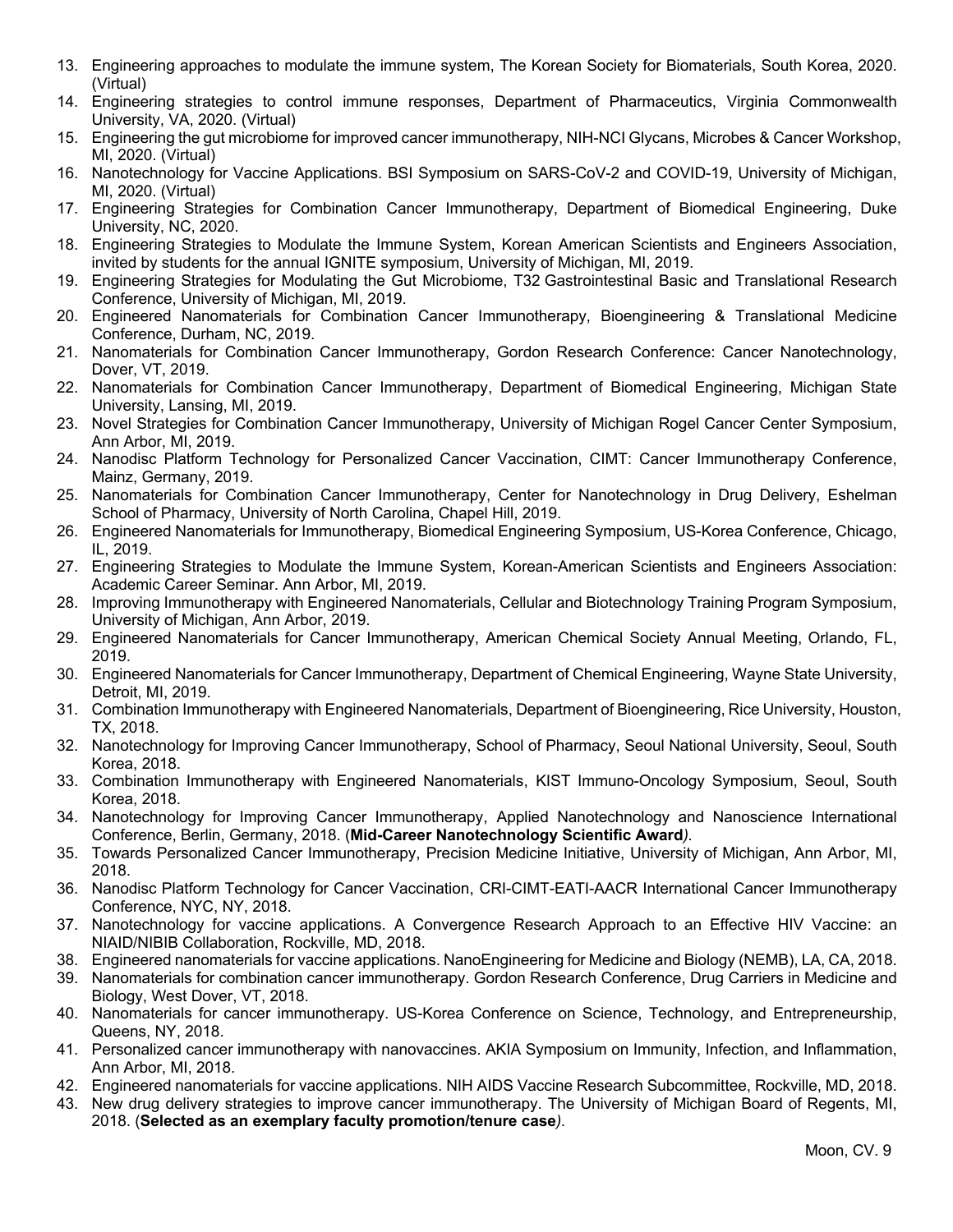- 44. Nanodisc technology for personalized cancer vaccination. Vaccine World Congress, Washington DC, 2018.
- 45. Engineered nanomaterials for cancer immunotherapy. Icahn School of Medicine at Mount Sinai, NYC, NY, 2018.
- 46. Personalized cancer immunotherapy with nanomaterials. CHA University, Korea, 2018.
- 47. Nano-vaccines for personalized cancer immunotherapy. POSTECH, Korea, 2018.
- 48. Personalized cancer immunotherapy with engineered nanomaterials. SungKyunKwan University, Korea, 2018.
- 49. Personalized cancer immunotherapy with nanomaterials. Department of Pharmaceutical Sciences, Wayne State University, Detroit, MI, 2018.
- 50. Nano-vaccines for personalized cancer immunotherapy. END2Cancer: Emerging Nanotechnology and Drug Delivery Applications for Cancer Conference, Oklahoma City, OK, 2017.
- 51. Nano-vaccine platform technology for personalized cancer vaccination. Vaccines R&D, Washington DC, 2017.
- 52. Personalized cancer immunotherapy with engineered nanomaterials. Emory University, Atlanta, GA, 2017.
- 53. Nanomaterials for combination cancer immunotherapy. CMBE Young Innovator Symposium, Biomedical Engineering Society Annual Meeting, Phoenix, AZ, 2017.
- 54. Personalized cancer immunotherapy with engineered nanomaterials. US-Korea Joint Workshop in Biomedical Engineering, Biomedical Engineering Society Annual Meeting, Phoenix, AZ, 2017
- 55. Nanomaterials for personalized cancer immunotherapy. Biomaterials Day 2017, Vanderbilt University, Nashville, TN, 2017. (**Keynote Speaker**)
- 56. Nano-vaccine delivery platform for personalized cancer vaccination. 15<sup>th</sup> Infectious Disease Summit Baltimore, GTC-Bio, MD, 2017.
- 57. Designer vaccine nanodiscs for personalized cancer immunotherapy. US-Korea Conference on Science, Technology, and Entrepreneurship, Washington DC, 2017.
- 58. EVOQ Therapeutics: A Breakthrough Technology for Cancer Immunotherapy. MTRAC Innovation Cup, Ypsilanti, MI, 2017.
- 59. Nano-vaccines for personalized cancer immunotherapy. Graduate Immunology Program Retreat, Ann Arbor, MI, 2017.
- 60. Nanomaterials for priming immunity. Biointerfaces Institute Annual Symposium, Ann Arbor, MI, 2017.
- 61. Nano-vaccine delivery platform for personalized cancer vaccination. Vaccine World Congress, Washington DC, 2017.
- 62. Designer vaccine nanodiscs for personalized cancer immunotherapy. American Chemical Society Annual Conference, San Francisco, CA, 2017.
- 63. Vaccine nanodiscs for personalized cancer immunotherapy. Melanoma Research Alliance Annual Retreat, Washington DC, 2017.
- 64. Engineered nano-vaccines for personalized cancer immunotherapy. Medical College of Wisconsin Cancer Center, Milwaukee, WI, 2016.
- 65. Personalized nanomedicine for cancer vaccination. Vaccine Antigen Delivery: New Approaches to Vaccine Development. EuroSciCon, 2016.
- 66. Lipid-based nanoparticles for vaccine delivery. Nanotechnology for HIV, RNA and Vaccine Delivery Workshop. NIH NIAID, Rockville, MD, 2016.
- 67. Nanomedicine for personalized cancer immunotherapy. Department of Pharmaceutics and Pharmaceutical Chemistry, The University of Utah, Salt Lake, Utah, 2016.
- 68. Engineered nanoparticles for personalized cancer immunotherapy. Henry Ford Cancer Institute, Detroit, MI, 2016.
- 69. Engineered nanoparticles for cancer immunotherapy. The Korean Biochip Society Annual Conference, Korea, 2016. 70. Nanodisc-based peptide vaccines for personalized cancer immunotherapy. Keystone Symposium on Cancer Vaccines,
- Whistler, Canada, 2016.
- 71. Engineered nanoparticles for personalized cancer vaccines. Translational Research Cancer Centers Consortium, Seven Springs, PA, 2016.
- 72. Elicitation of robust adaptive immune responses with lipid-based nanoparticles. US-Korea Conference on Science, Technology, and Entrepreneurship, Atlanta, GA, 2015.
- 73. Modulation of immunity with designer nanomaterials. Department of Integrative Biosciences & Biotechnology, POSTECH, Korea, 2015.
- 74. Engineering immunity with nanomaterials. Department of Biotechnology, Yonsei University, Korea, 2015.
- 75. Designer nanomaterials for modulating immunity. Department of Materials Science & Engineering, KAIST, Korea, 2015. 76. Improving cancer immunotherapy with nanomaterials. Department of Hematology & Oncology, Samsung Medical Center, SungKyunKwan University, Korea, 2015.
- 77. Engineering immunity with nanomaterials. Department of Integrative Engineering, Chung-Ang University, Korea, 2015.
- 78. Development of lipid-based vaccine nanoparticles for cancer immunotherapy. Department of Biomedical Science, CHA University, Korea, 2015.
- 79. Designing vaccine nanoparticles for cancer immunotherapy. Department of Chemical Engineering, SungKyunKwan University, Korea, 2015.
- 80. Engineering immunity with nanomaterials. Department of Chemical and Biological Engineering, Korea University, Korea, 2015.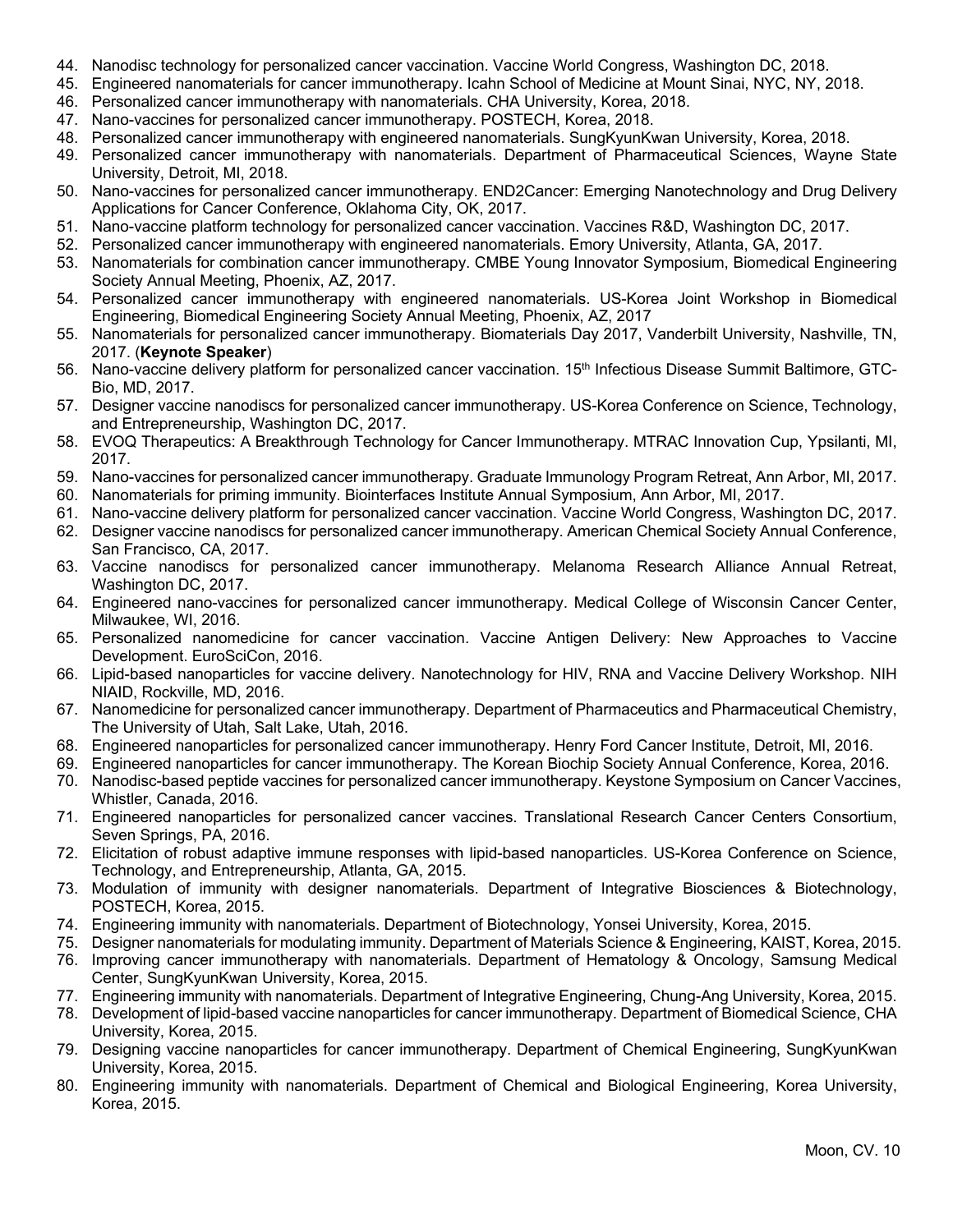- 81. Designing vaccine nanoparticles for cancer immunotherapy. University of Michigan Cancer Center, Ann Arbor, MI, 2015.
- 82. Engineering lipid-based nanoparticles for elicitation of cytotoxic CD8+ T cell responses. American Chemical Society National Meeting, Denver, CO, 2015.
- 83. Elicitation of robust cellular and humoral immunity with vaccine nanoparticles. Nanomedicine and Drug Delivery Symposium (NanoDDS'14), Chapel Hill, NC, 2014.
- 84. Nanotechnology for modulation of immune responses. IEEE-EMBS Annual Conference Pre-workshop on the topic of "Regenerative Nanomedicine", Chicago, IL, 2014.
- 85. Navigating Faculty Job Search. American Association of Pharmaceutical Sciences Student Chapter, Ann Arbor, MI, 2014.
- 86. Engineering approaches to regulate immune responses. Korean-American Scientists and Engineers Association, Ann Arbor, MI, 2014.
- 87. Nanoparticles for induction of immune responses. Biointerfaces Institute Nanomedicine Grand Challenge, University of Michigan, Ann Arbor, MI, 2014.
- 88. Regulation of immune responses with nanoparticle drug delivery platforms. Division of Thoracic Surgery, University of Michigan, Ann Arbor, MI, 2014.
- 89. Lipid-based vaccine nanoparticles for elicitation of potent cellular and humoral immune responses. Department of Pharmacology and Toxicology, University of Texas Medical Branch, TX, 2013.
- 90. Regulation of immune responses with nanoparticle drug delivery platforms. Biointerfaces Institute Nanomedicine Challenge, University of Michigan, Ann Arbor, MI, 2013.
- 91. Vaccine nanoparticles for elicitation of potent cellular and humoral immune responses. Tumor Immunology and Host Response Program, University of Michigan, Ann Arbor, MI, 2013.
- 92. Vaccine nanoparticles for elicitation of potent cellular and humoral immune responses. Division of Hematology and Oncology, University of Michigan, Ann Arbor, MI, 2013.
- 93. Drug delivery platforms to modulate immunity. Department of Pharmacology, College of Pharmacy, University of Toledo, Toledo, OH, 2013.
- 94. Elicitation of cellular and humoral immunity with vaccine nanoparticles. Michigan Nanotechnology Institute of Medicine and Biological Sciences, University of Michigan, Ann Arbor, MI, 2013.
- 95. Drug delivery platforms to modulate immunity. Department of Biomedical Science, CHA University, Republic of Korea, 2013.
- 96. Engineering approaches to regulate immunity. Department of Biomedical Engineering, University of Michigan, 2012.
- 97. Engineering approaches to regulate immunity. Microfluidics Biomedical Sciences Training Program, University of Michigan, Ann Arbor, MI, 2012.
- 98. Vascularization of synthetic, biomimetic hydrogels. IEEE-Engineering in Medicine & Biology Society, Boston, MA, 2011.
- 99. Novel lipid-based nanoparticles for antigen delivery and vaccine applications. Department of Biomedical Engineering, Ohio State University, Columbus, OH, 2011.
- 100. Novel lipid-based nanoparticles for antigen delivery and vaccine applications. Department of Bioengineering, University of Pennsylvania, Philadelphia, PA, 2010.

# **CONFERENCE PROCEEDINGS AND PRESENTATIONS IN SCIENTIFIC MEETINGS**

- 1. Son S, Nam J, Park C, Shannon B, Zou W, Shi J, Farokhzad OC, and **Moon JJ**. "Elication of antitumor Th17 immunity by pathogen-mimicking nanocapsules." Controlled Release Society Annual Meeting, Virtual, 2021. (Oral, Virtual Meeting)
- 2. Huang X, Han K, Xu J, Han K, and **Moon JJ**. "The degree of inulin polymerization affects cancer immunotherapy." Controlled Release Society Annual Meeting, Virtual, 2021. (Poster)
- 3. Aikins M, Qin Y, Najafabadi AH, Schwendeman A, Li Q, **Moon JJ**. "Immunotherapy against cancer stem cells using synthetic high-density lipoprotein nanodiscs." American Association of Pharmaceutical Scientists, Virtual 2021 (poster).
- 4. Han K, Xu J, and **Moon JJ**. "Engineering the gut microbiome for improving immune checkpoint inhibitors." Biomedical Engineering Society Annual Meeting, 2020. (Oral, Virtual Meeting)
- 5. Park C, Nam J, Son S, and **Moon JJ**. "Improving Tumor-infiltration of Circulating Tumor-specific CD8+ T cells by Nanoparticle Vaccination Combined with STING Agonists." Biomedical Engineering Society Annual Meeting, 2020. (Oral, Virtual Meeting)
- 6. Aikins M, Qin Y, Najafabadi AH, Schwendeman A, Li Q, **Moon JJ**. "Immunotherapy against cancer stem cells using synthetic high-density lipoprotein nanodiscs." American Association of Pharmaceutical Scientists, Virtual 2020 (poster).
- 7. Park C, Bazzill J, and **Moon JJ**. "Vaccination against HIV-1 with Interbilayer cross-linked multilamellar vesicles carrying SOSIP trimer." 23rd International AIDS Conference, Virtual, 2020. (Oral presentation)
- 8. Han K, Xu J, and **Moon JJ**. "Engineering the gut microbiome for improving immune checkpoint inhibitors." Controlled Release Society Annual Meeting, Virtual, 2020. (Oral presentation)
- 9. Xu J, Han K, Pudlo N, Martens E, and **Moon JJ**. "Fermentation and metabolism of prebiotics with gut commensal bacteria." Controlled Release Society Annual Meeting, Virtual, 2020. (Poster)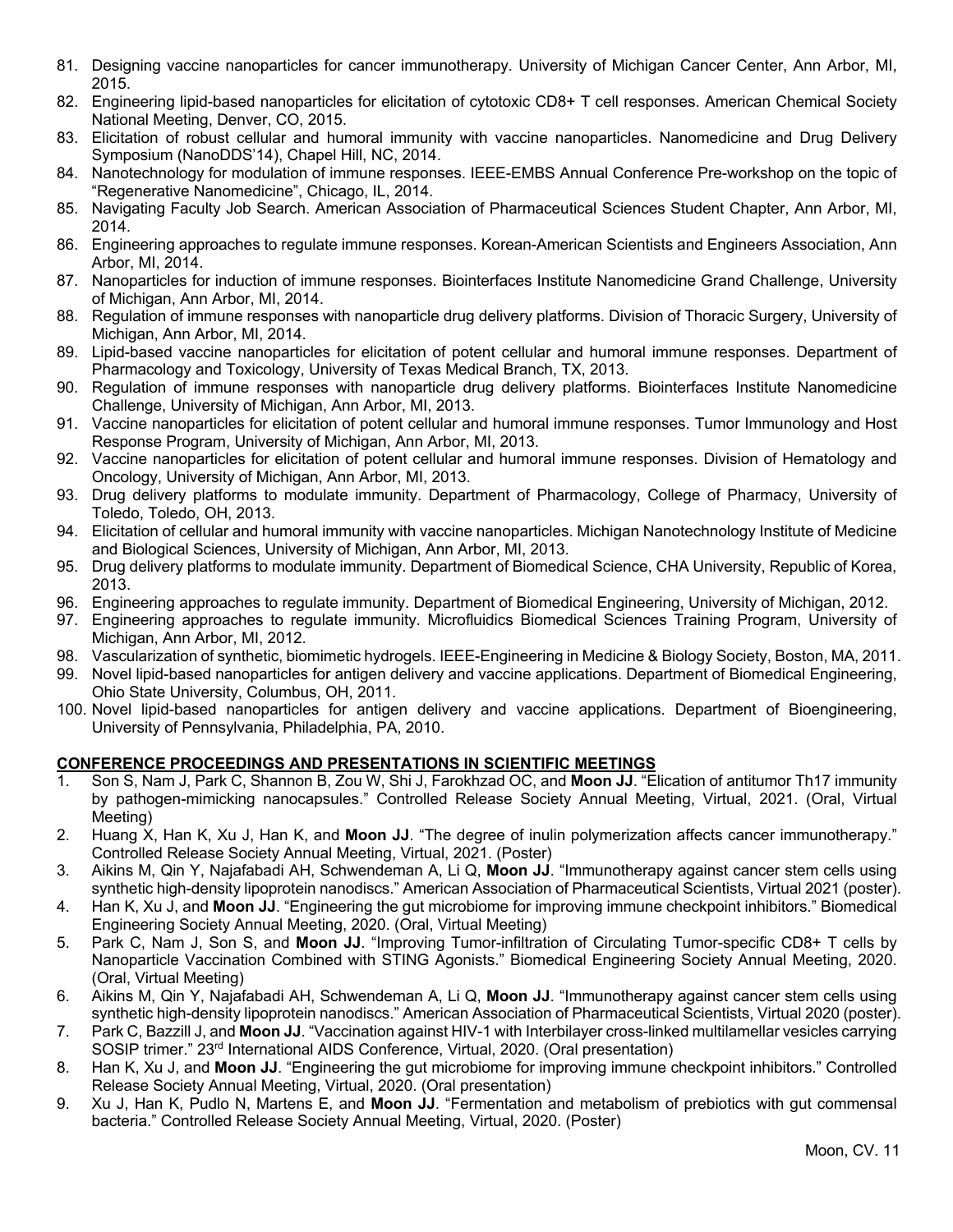- 10. Scheetz L, Sun X, Schwendeman A, and **Moon JJ**. "Synthetic high-density lipoprotein nanodiscs for personalized vaccination against glioblastoma multiforme." American Association of Pharmaceutical Scientists, San Antonio, TX, 2019 (poster and oral presentation).
- 11. Park C, Xu C, and **Moon JJ**. "Delivery of STING Agonist with Bio-degradable Silica Nanoparticles for Cancer Immunotherapy." Biomedical Engineering Society Annual Meeting, Philadelphia, PA, 2019. (Oral)
- 12. Lee Y, Sugihara K, Kamada N, and **Moon JJ**. "Hyaluronic acid-bilirubin Nanomedicine for Modulation of Dysregulated Intestinal Barrier, Microbiome, and Immune Responses in Colitis." Biomedical Engineering Society Annual Meeting, Philadelphia, PA, 2019. (Oral)
- 13. Xu C, Hong H, and **Moon JJ**. "Personalized Cancer Immunotherapy with Positron Emission Tomography-guide Photodynamic Therapy." Biomedical Engineering Society Annual Meeting, Philadelphia, PA, 2019. (Oral)
- 14. Aikins M, Schwendeman A, Bonifant C, and **Moon JJ**. "Vaccination against Acute Myeloid Leukemia using WT1 Peptide Nanodiscs." Biomedical Engineering Society Annual Meeting, Philadelphia, PA, 2019. (Poster)
- 15. Sun X, Kuai R, Schwendeman A, and **Moon JJ**. "Subcutaneous Nanodisc Vaccination with Neo-antigens and Dualadjuvants for Effective Cancer Immunotherapy." Biomedical Engineering Society Annual Meeting, Philadelphia, PA, 2019. (Poster)
- 16. Han K, and **Moon JJ**. "Peptide self-assembly for combined photodynamic therapy and immunotherapy." Gordon Research Conference: Cancer Nanotechnology, Dover, VT, 2019 (poster).
- 17. Lee Y, Kamada N, Gilliland III MG, Jon S, and **Moon JJ**. "Hyaluronic acid-bilirubin nanomedicine for modulation of dysregulated intestinal barrier, microbiome, and immune responses in colitis." Controlled Release Society Annual Meeting, Valencia, Spain, 2019 (oral and poster).
- 18. Hassani-Najafabadi A, Hendy D, Lee Y, Munie A, Duncker PC, Wilkinson N, Schwendeman A, Segal BM, and **Moon JJ**. "Myelin-based peptide-conjugated nanodiscs to promote immunological tolerance against multiple sclerosis/experimental autoimmune encephalomyelitis." Controlled Release Society Annual Meeting, Valencia, Spain, 2019 (oral and poster).
- 19. Okeke E, Louttit C, Fry C, Nemzek J, and **Moon JJ**. "Targeted inhibition of neutrophil elastase prevents neutrophil extracellular trap formation and rescues mice from endotoxic shock" Gordon Research Conference, Phagocyte functions through life. Waterville Valley, VT, 2019 (**GRC excellent poster award**)
- 20. Park C and **Moon JJ**. "Delivery of STING agonist for augmenting adoptive T cell therapy." Society for Biomaterials, Seattle, WA, 2019. (poster)
- 21. Son S, Farokhzad OC, and **Moon JJ**. "Self-adjuvanting polysaccharide nanocapsules for mRNA vaccination against cancer." Biomedical Engineering Society Annual Meeting, Atlanta, GA, 2018. (oral)
- 22. Nam J, Son S, Ochyl LJ, Kuai R, and **Moon JJ**. "Combinational chemo-photothermal immunotherapy exerts potent anti-tumor efficacy against advanced metastatic cancer." Biomedical Engineering Society Annual Meeting, Atlanta, GA, 2018. (oral)
- 23. Xu C, and **Moon JJ**. "Positron emission tomography-guided photodynamic therapy with biodegradable silica nanoparticles for personalized cancer immunotherapy" CRI-CIMT-EATI-AACR International Cancer Immunotherapy Conference, NYC, NY, 2018 (poster).
- 24. Sun X, Kuai R, Schwendeman A, and **Moon JJ**. "Subcutaneous nanodisc vaccination with dual-adjuvants for cancer immunotherapy." American Association of Pharmaceutical Scientists, Washington DC, 2018 (poster).
- 25. Scheetz L, Sun X, Schwendeman A, and **Moon JJ**. "Synthetic high-density lipoprotein nanodiscs for personalized vaccination against glioblastoma multiforme." American Association of Pharmaceutical Scientists, Washington DC, 2018 (poster).
- 26. Hassani-Najafabadi A, Kuai R, Schwendeman A, and **Moon JJ**. "Synthetic high-density lipoprotein nanodiscs loaded with myelin oligodendrocyte glycoprotein peptides for the treatment of experimental autoimmune encephalomyelitis." American Association of Pharmaceutical Scientists, Washington DC, 2018 (poster).
- 27. Lee Y, Gilliland III MG, Kamada N, and **Moon JJ**. "Novel nanoparticle system for treatment of acute colitis" Gordon Research Conference, West Dover, VT, 2018 (poster).
- 28. Son S, Farokhzad OC, and **Moon JJ**. "Self-adjuvanting polysaccharide nanocapsules for mRNA vaccination against cancer." NANO Korea, 2018 (oral).
- 29. Nam J, Son S, Ochyl LJ, Kuai R, and **Moon JJ**. "Combinational chemo-photothermal therapy using a novel nanoplatform elicits potent anti-tumor immunity against advanced metastatic cancer." NANO Korea, 2018 (oral).
- 30. Sun X, Kuai R, Schwendeman A, and **Moon JJ.** "Subcutaneous Nanodisc Vaccination with Dual-adjuvants for Cancer Immunotherapy." Society for Biomaterials, Atlanta, GA, 2018 (poster)
- 31. Scheetz L, Schwendeman A, and **Moon JJ**. "Synthetic high-density lipoprotein nanodiscs for personalized vaccination against glioblastoma multiforme." Society for Biomaterials, Atlanta, GA, 2018 (poster)
- 32. Park C, and **Moon JJ**. "Targeted Immunomodulation of CD8+ T cells with F(ab')2-conjugated liposomes." Society for Biomaterials, Atlanta, GA, 2018 (poster)
- 33. Hassani-Najafabadi A, Kuai R, Schwendeman A, and **Moon JJ**. "Nanomaterials for immunotherapy against multiple sclerosis/experimental autoimmune encephalomyelitis." Society for Biomaterials, Atlanta, GA, 2018 (poster)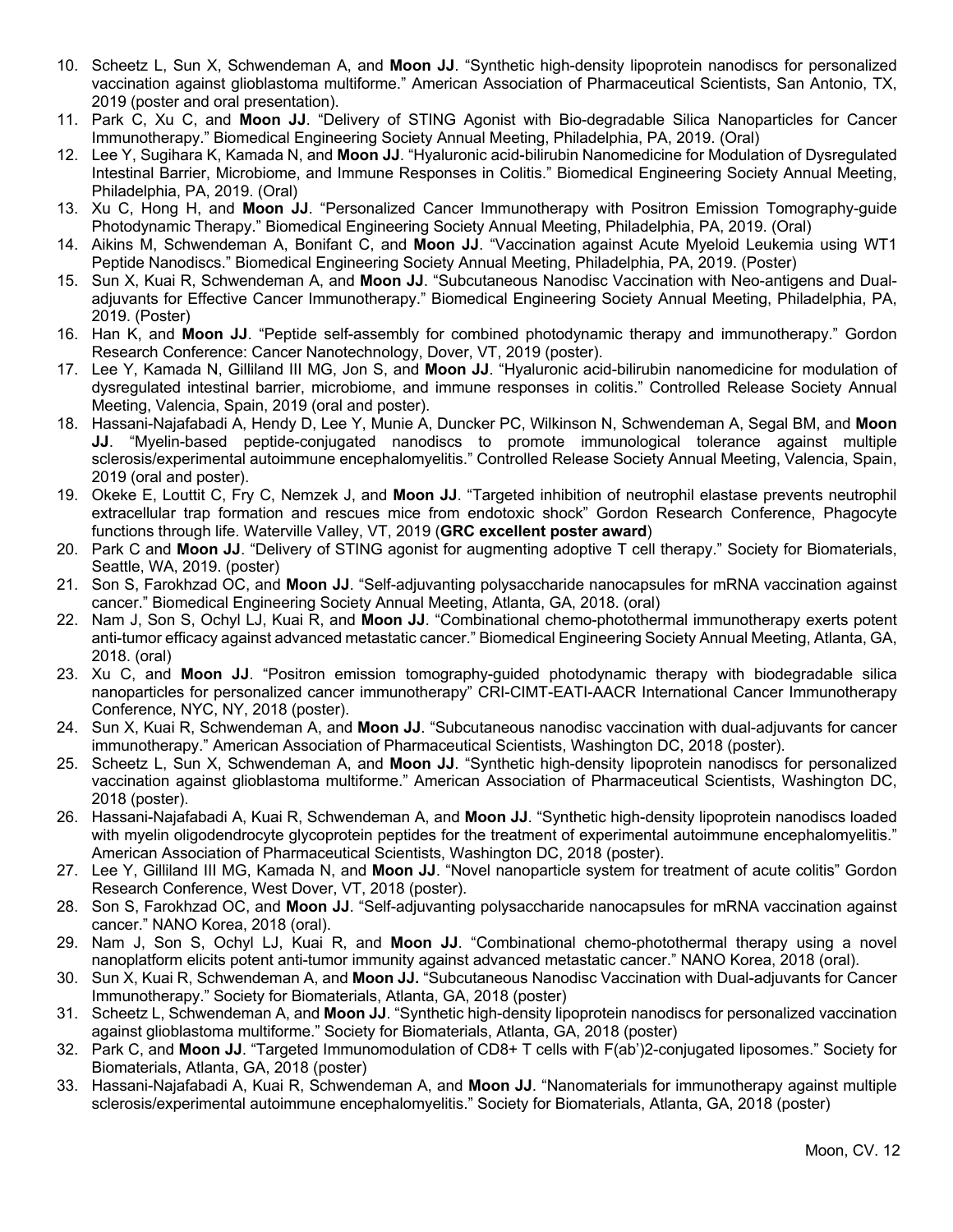- 34. Kuai R, Schwendeman A, and **Moon JJ.** "Personalized vaccine nanodiscs for elimination of established tumors" Keystone Conference, Cancer Immunotherapy: Combinations, Montreal, Canada, 2018 (poster)
- 35. Fan Y and **Moon JJ.** "Co-localized delivery of immunogenically dying tumor cells and Toll-like receptor agonists for cancer immunotherapy" NanoDDS Conference, Ann Arbor, MI, 2017 (poster)
- 36. Kuai R, Yuan W, Xu Y, Fan Y, Schwendeman A, and **Moon JJ.** "Combined Cancer Chemoimmunotherapy for Elimination of Established Tumors" NanoDDS Conference, Ann Arbor, MI, 2017 (poster)
- 37. Hassani-Najafabadi A, Kuai R, Schwendeman A, and **Moon JJ**. "Synthetic high-density lipoprotein delivery of myelin based antigen for treatment of experimental autoimmune encephalomyelitis." NanoDDS Conference, Ann Arbor, MI, 2017 (poster)
- 38. Brennan L, Louttit C, Weerappuli P, Kojima T, Yamanishi C, **Moon JJ**, Takayama S**.** "Synthetic neutrophil extracellular trap platform to study cellular and molecular interactions in conditions of vascular shear." NanoDDS Conference, Ann Arbor, MI, 2017 (poster)
- 39. Kuai R, Xu Y, Schwendeman A, and **Moon JJ.** "Cancer immunotherapy with novel vaccine nanodiscs for efficient elimination of mucosal tumors." Society for Immunotherapy of Cancer, Washington DC, 2017 (poster)
- 40. Ochyl LJ, and **Moon JJ**. "PEGylated tumor membrane nano-vesicles for eliciting adaptive immune responses against melanoma*.*" Society for Immunotherapy of Cancer, Washington DC, 2017 (poster)
- 41. Fan Y and **Moon JJ.** "Engineering immunogenically dying tumor cells for whole-cell cancer vaccination" Biomedical Engineering Society Annual Meeting, Phoenix, AZ, 2017. (oral)
- 42. Kuai R, Xu Y, Fan Y, Schwendeman A, and **Moon JJ.** "Combined cancer chemoimmunotherapy for elimination of established tumors." Biomedical Engineering Society Annual Meeting, Phoenix, AZ, 2017. (oral)
- 43. Fan Y and **Moon JJ.** "Immunogenically dying tumor cells designed to release immunostimulatory ligands for new cancer immune-chemotherapy." Controlled Release Society Annual Meeting, Boston, MA, 2017. (oral)
- 44. Kuai R, Xu Y, Schwendeman A, and **Moon JJ.** "Cancer immunotherapy with novel vaccine nanodiscs for efficient elimination of mucosal tumors." Controlled Release Society Annual Meeting, Boston, MA, 2017. (poster)
- 45. Louttit C, Weerappuli P, Kojima T, Maeda M, Song Y, Kim HS, Yamanishi C, Takayama S, and **Moon JJ.** "Synthetic DNA-based structures provide in vitro recapitulation of neutrophil extracellular traps." Controlled Release Society Annual Meeting, Boston, MA, 2017. (poster)
- 46. Kuai R, Yuan W, Xu Y, Fan Y, Schwendeman A, and **Moon JJ.** "Combined cancer chemoimmunotherapy for elimination of established tumors." Gordon Research Conference, Cancer Nanotechnology, West Dover, VT, 2017. **(GRC excellent poster award**)
- 47. Fan Y and **Moon JJ.** "Exploiting immunogenic cell death for cancer immunotherapy." Gordon Research Conference, Cancer Nanotechnology, West Dover, VT, 2017. (poster)
- 48. Bazzill J, Fan Y, Giang E, Law M, and **Moon JJ.** "Lipid-based Nanoparticles Loaded with Hepatitis C Virus Glycoproteins for Induction of Potent Humoral Responses." AAPS – National Biotechnology Conference, San Diego, CA, 2017 (poster)
- 49. Kuai R, Ochyl LJ, Schwendeman A, and **Moon JJ.** "Designer vaccine nanodiscs for personalized cancer immunotherapy." AAPS – National Biotechnology Conference, San Diego, CA, 2017 (oral)
- 50. Hassani-Najafabadi A, Kuai R, Georgiev P, Schwendeman A, and **Moon JJ**. "Development of Synthetic High-Density Lipoproteins for Treatment of Experimental Autoimmune Encephalomyelitis." AAPS – National Biotechnology Conference, San Diego, CA, 2017 (poster)
- 51. Kuai R, Ochyl LJ, Schwendeman A, and **Moon JJ.** "Nanodisc neo-antigen vaccination combined with immune checkpoint blockade efficiently eliminates established tumors." Society for Immunotherapy of Cancer, Washington, D.C., 2016 (poster)
- 52. Nam J, and **Moon JJ**. "Combinational Chemo-Immuno-Photothermal Cancer Therapeutics Based on Polydopaminecoated Spiky Gold Nanoparticles*.*" Materials Research Society, Boston, MA, 2016 (oral)
- 53. Ochyl LJ, and **Moon JJ**. "PEGylated lysate membrane vesicles for elicitation of adaptive immune responses against melanoma*.*" American Association of Pharmaceutical Scientists, Denver, CO, 2016 (poster)
- 54. Balwani I, Kuai R, Schwendeman A, and **Moon JJ**. "Stimulation of NKT cells with a novel nano-delivery system loaded with alpha-galactosylceramide*.*" American Association of Pharmaceutical Scientists, Denver, CO, 2016 (poster)
- 55. Louttit C, Weerappuli P, Kojima K, Maeda M, Yamanishi C, Takayama S, and **Moon JJ**. "Probing the Roles of Neutrophil Extracellular Trap Components with Synthetic DNA-Histone Structures*.*" Biomedical Engineering Society Annual Meeting, Minneapolis, MN, 2016 (oral)
- 56. Weerappuli P, Louttit C, Kojima K, Maeda M, Yamanishi C, Oliver CR, **Moon JJ**, and Takayama S. "Bioinspired DNA-Histone Complex to Study Metastasis-Promoting Activity of Neutrophil Extracellular Traps*.*" Biomedical Engineering Society Annual Meeting, Minneapolis, MN, 2016 (poster)
- 57. Louttit C, Weerappuli P, Kojima K, Maeda M, Takayama S, and **Moon JJ**. "Novel nanofibrous DNA-histone structures mediate reproducible, high-throughput analyses of neutrophil extracellular traps and their effects in vitro." American Association of Immunologists Annual Meeting, Seattle, WA, 2016 (**AAI Trainee Travel Award**, podium and poster)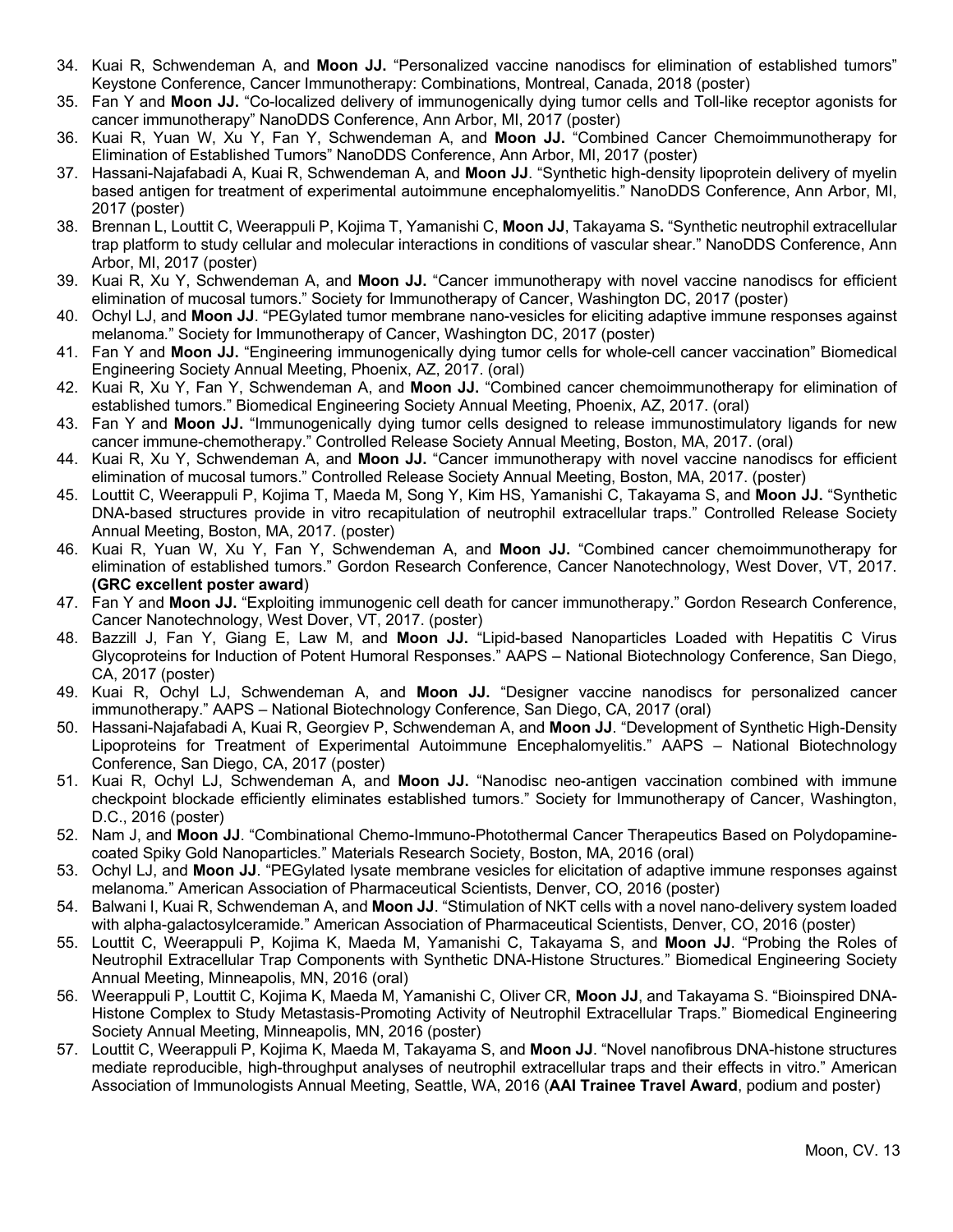- 58. Bazzill JD, Cooper CL, Fan Y, Bavari S, Stronsky SM, and **Moon JJ**. "Lipid nanoparticles incorporated with Ebola Glycoprotein for induction of humoral immunity against Ebola infection*.*" American Association of Immunologists Annual Meeting, Seattle, WA, 2016 (poster)
- 59. Kuai R, Ochyl LJ, Schwendeman A, and **Moon JJ.** "Nanodisc-based peptide vaccines for personalized cancer immunotherapy." Keystone Symposium on Cancer Vaccines, Whistler, Canada, 2016 (podium and poster)
- 60. Ochyl LJ, and **Moon JJ.** "Tumor membrane vesicles for elicitation of cellular and humoral immune responses." Keystone Symposium on Cancer Vaccines, Whistler, Canada, 2016 (poster)
- 61. Fan Y, Sahdev P, Ochyl LJ, Akerberg J, and **Moon JJ.** "Lipid-Biopolymer Hybrid Nanoparticles for Intranasal Vaccination against Infectious Pathogens." Biomedical Engineering Society Annual Meeting, Tampa, FL, 2015. (oral)
- 62. Kuai R, Schwendeman A, and **Moon JJ.** "Nanodisc vaccine platform for elicitation of anti-tumor cytotoxic CD8+ T lymphocytes." Biomedical Engineering Society Annual Meeting, Tampa, FL, 2015. (poster)
- 63. Nam J and **Moon JJ.** "Tuning Immune Activation with Adjuvant-Loaded Spiky Gold Nanoparticles." Biomedical Engineering Society Annual Meeting, Tampa, FL, 2015. (poster)
- 64. Nam J and **Moon JJ.** "Mussel-Inspired Coating of Spiky Gold Nanoparticles for Enhanced Stability and Therapeutic Efficacy." Elicitation of robust adaptive immune responses with lipid-based nanoparticles." Biomedical Engineering Society Annual Meeting, Tampa, FL, 2015. (poster)
- 65. **Moon JJ.** "Elicitation of robust adaptive immune responses with lipid-based nanoparticles." US-Korea Conference on Science, Technology, and Entrepreneurship, Atlanta, GA, 2015. (**Invited talk**)
- 66. **Moon JJ.** "Engineering lipid-based nanoparticles for elicitation of cytotoxic CD8+ T cell responses." American Chemical Society National Meeting, Denver, CO, 2015. (**Invited talk**)
- 67. Ochyl LJ, Bazzill J, and **Moon JJ.** "Engineered vaccine nanoparticles for induction of potent immune responses." Keystone Symposium, Tumor Immunology, Banff, Canada, 2015. (poster)
- 68. **Moon JJ,** Ochyl LJ, and Bazzill J. "Engineering lipid-based vaccine nanoparticles for modulation of cellular and humoral immune responses." American Association of Pharmaceutical Sciences National Meeting, San Diego, CA, 2014. (poster)
- 69. **Moon JJ.** "Elicitation of robust cellular and humoral immunity with vaccine nanoparticles." Nanomedicine and Drug Delivery Symposium (NanoDDS'14), Chapel Hill, NC, 2014. (**Invited talk**)
- 70. **Moon JJ.** "Nanotechnology for modulation of immune responses." IEEE-EMBS Annual Conference Pre-workshop on the topic of "Regenerative Nanomedicine", Chicago, IL, 2014. (**Invited talk**)
- 71. Nam J, Monroe CJ, **Moon JJ.** "Development of photothermally-active gold shell-coated lipid nanoparticles." Controlled Release Society Annual Meeting, Chicago, IL, 2014. (poster)
- 72. Kuai R, Subramaniam C, Timmermann BN, **Moon JJ**, Cohen MS, Schwendeman A. "Synthetic high density lipoproteins for targeted delivery of withalongolides to adrenocortical carcinomas." Controlled Release Society Annual Meeting, Chicago, IL, 2014. (poster)
- 73. Ochyl LJ, **Moon JJ.** "Lipid-based nanoparticles co-loaded with tumor cell lysate and immunostimulatory agents for cancer immunotherapy." Controlled Release Society Annual Meeting, Chicago, IL, 2014. (poster)
- 74. **Moon JJ.** "Lipid-based vaccine nanoparticles for induction of robust cellular and humoral immune responses against malaria and HIV antigens." American Society for Nanomedicine, Rockville, MD, 2014. (**Best Poster Award**)
- 75. **Moon JJ.** "Lipid-based vaccine nanoparticles for elicitation of robust cellular and humoral immune responses in mucosal surfaces." Keystone Symposium, HIV Vaccines: Adaptive immunity and beyond, Banff, Canada, 2014. (poster)
- 76. Ochyl LJ, **Moon JJ.** "Co-encapsulation of adjuvant and antigen into lipid-based nanoparticles for cancer immunotherapy." Annual Symposium in the Pharmacological Sciences and Bio-related Chemistry, U. of Michigan, MI, 2014. (poster)
- 77. Nam J, Monroe CJ, **Moon JJ.** "Gold shell-coated lipid nanoparticles for stable cargo delivery and photothermal release." Science Day, College of Pharmacy, U. of Michigan, MI, 2014. (poster)
- 78. Kuai R, Subramaniam C, Timmermann BN, **Moon JJ**, Cohen MS, Schwendeman A. "Synthetic high density lipoproteins for targeted delivery of withalongolides to adrenocortical carcinomas." Science Day, College of Pharmacy, U. of Michigan, MI, 2014. (oral and poster presentation)
- 79. Ochyl LJ, **Moon JJ.** "Co-encapsulation of adjuvant and antigen into lipid-based nanoparticles for cancer immunotherapy." Science Day, College of Pharmacy, U. of Michigan, MI, 2014. (poster)
- 80. **Moon JJ.** "Elicitation of robust cellular and humoral immune responses against malaria and HIV antigens with lipid nanocapsules." World Congress on Biomimetics, Artificial Muscles, and Nano-Bio, Korea, 2013. (**Invited talk**)
- 81. **Moon JJ.** "Nanoparticles for modulation of immune responses." Gordon Conference, Environmental Nanotechnology, Stowe, VT, 2013. (**Invited talk**)
- 82. **Moon JJ.** "Nanoparticle Vaccines for induction of cellular and humoral immune responses." Autumn Immunology Conference, Chicago, IL, 2012. (oral)
- 83. **Moon JJ**, Li A, Suh H, Yadava A, and Irvine DJ. "Antigen delivery via nanocapsules elicits robust cellular and humoral responses against malaria and HIV antigens." Biomedical Engineering Society Annual Meeting, Atlanta, 2012. (oral)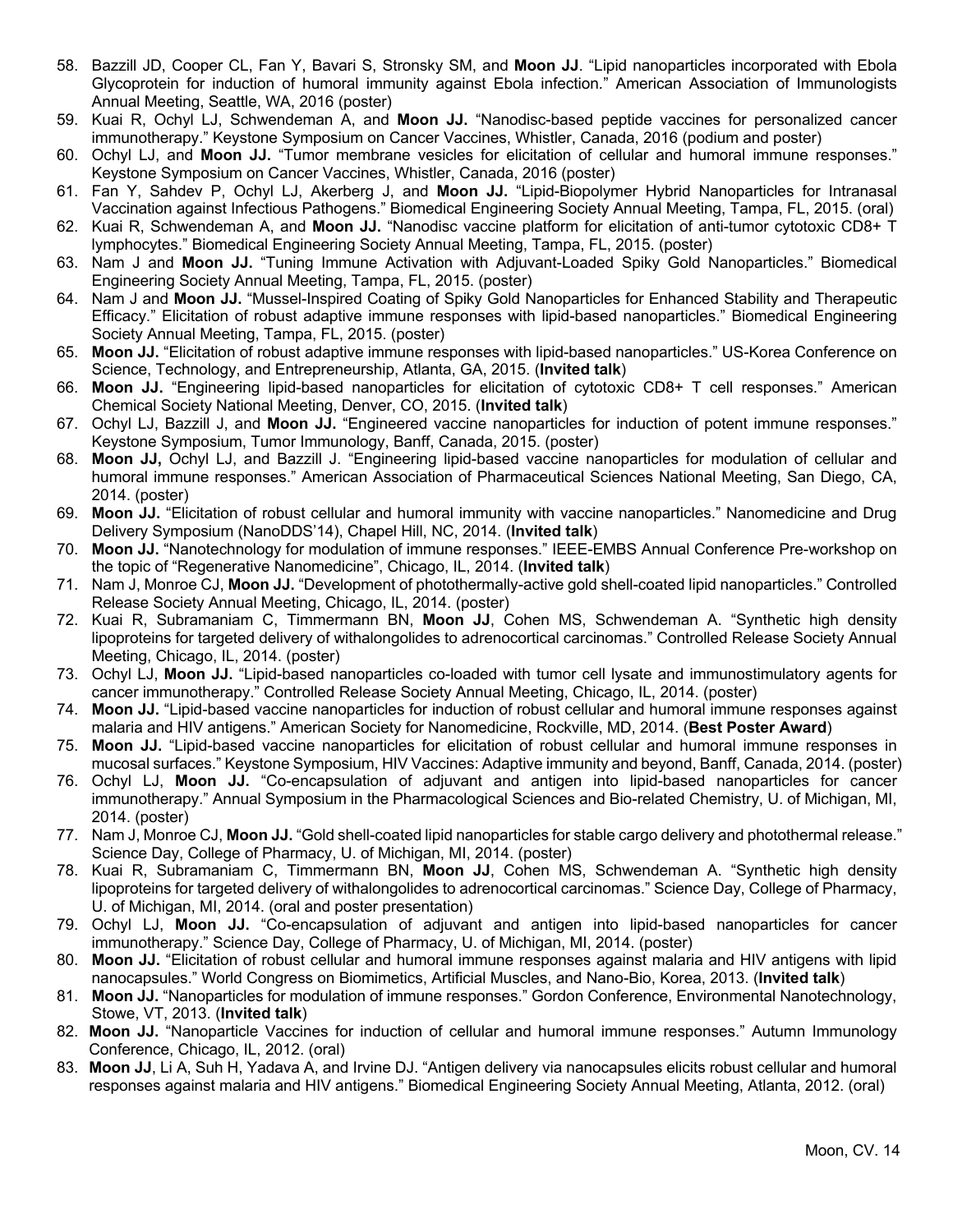- 84. Li A, **Moon JJ**, Elkhader J, Abraham W, Suh H, and Irvine DJ. "Generating long lasting mucosal and systemic CD8 Tcell responses via pulmonary vaccination with synthetic lipid nanoparticles." Biomedical Engineering Society Annual Meeting, Atlanta, 2012. (oral)
- 85. **Moon JJ**, Suh S, Li A, Yadava A, and Irvine DJ. "Nanoparticle vaccines enhance humoral responses to a malaria antigen with nanoparticle vaccines by expanding Tfh cells and inducing germinal center formation." American Association of Immunologists, Boston, MA, 2012. (**AAI Trainee Travel Award**)
- 86. **Moon JJ**, Suh S, Yadava A, and Irvine DJ. "Enhancing humoral responses to a malaria antigen with nanoparticle vaccines that expand Tfh cells and promote germinal center induction." New England Immunology Conference, Woods Hole, MA, 2012. (poster)
- 87. **Moon JJ**, Suh S, Yadava A, and Irvine DJ. "Interbilayer-crosslinked multilamellar vesicles as synthetic vaccines for potent humoral and cellular immune responses." American Institute of Chemical Engineers Annual Meeting, Minneapolis, MN, 2011. (oral)
- 88. **Moon JJ**, Suh S, Yadava A, and Irvine DJ. "Novel nanoparticle vaccines elicit robust humoral responses mediated by CD4 helper T cells." Biomedical Engineering Society Annual Meeting, Hartford, CT, 2011. (oral)
- 89. **Moon JJ**, Suh S, Yadava A, and Irvine DJ. "Interbilayer-crosslinked multilamellar vesicles as a potent vaccine platform." Biomaterials, Gordon Research Conference, Holderness, NH, 2011. **(Best Poster Award)**
- 90. **Moon JJ**, Suh S, Bershteyn A, Stephan M, Luo S, and Irvine DJ. "Development of interbilayer-crosslinked multilamellar vesicles as a potent vaccine platform." Society for Biomaterials Annual Meeting, Orlando, FL 2011. (poster)
- 91. **Moon JJ**, Suh S, Sohail M, Bershteyn A, Yadava A, and Irvine DJ. "Interbilayer-crosslinked multilamellar vesicles for vaccine delivery." Keystone Symposia, Dendritic Cells and the Initiation of Adaptive Immunity, Santa Fe, NM 2011. (poster)
- 92. **Moon JJ**, Suh S, and Irvine DJ. "Interbilayer-crosslinked multilamellar vesicles for drug delivery applications." Tissue Engineering and Regenerative Medicine International Society Annual Meeting, Orlando, FL, 2010. (oral)
- 93. **Moon JJ**, Suh S, Sohail M, Bershteyn A, Yadava A, and Irvine DJ. "Interbilayer-crosslinked multilamellar vesicles for antigen delivery and vaccine applications." Biomedical Engineering Society Annual Meeting, Austin, TX 2010. (oral)
- 94. **Moon JJ**, Suh S, Sohail M, Bershteyn A, Um SH, Stephan M, Huang B, and Irvine DJ. "Synthesis and characterization of interbilayer-crosslinked multilamellar vesicles for vaccine delivery." American Chemical Society, Boston, MA 2010. (oral)
- 95. **Moon JJ**, Um SH, Bershteyn A, Suh H, Sohail M, Stephan MT, Huang B, and Irvine DJ. "Interbilayer-crosslinked multilamellar vesicles for vaccine applications." Controlled Release Society Research Conference, Portland, OR, 2010. (oral)
- 96. **Moon JJ**, Um SH, Stephan M, and Irvine DJ. "Novel DNA-gel particles as a platform for drug delivery and vaccine development." Biomaterials, Gordon Research Conference, Holderness, NH, 2009. (poster)
- 97. **Moon JJ**, Um SH, Stephan M, Huang B, Bershteyn A, and Irvine DJ. "DNA-gel particles as a novel platform for cancer vaccines and immunotherapy." MIT Koch Cancer Institute Annual Research Forum, Watervalley, NH, 2009. (oral)
- 98. **Moon JJ**, Lee SH, Kim I, Hahn MS, Nsiah BA, and West JL. "Synthetic biomimetic hydrogels incorporated with angiogenic factors for regulated endothelial vessel formation" Biomaterials, Gordon Research Conference, Holderness, NH, 2007. (poster)
- 99. **Moon JJ**, Lee SH, Hahn MS, Nsiah BA, and West JL. "Regulation of endothelial angiogenesis and vasculogenesis in synthetic poly(ethylene glycol) hydrogels modified with biomolecules." Society for Biomaterials Annual Meeting, Chicago, IL, 2007. (oral)
- 100. **Moon JJ**, Lee SH, Kim I, Hahn MS, Nsiah BA, and West JL. "Synthetic biomimetic hydrogels incorporated with angiogenic factors for regulated endothelial vessel formation" Institute of Biosciences and Bioengineering Symposium, Houston, TX, 2007. **(Best Poster Award)**
- 101. **Moon JJ**, Lee SH, Hahn MS, Nsiah BA, and West JL. "Regulation of endothelial angiogenesis and vasculogenesis in synthetic poly(ethylene glycol) hydrogels modified with biomolecules." Experimental Biology, Washington, DC, 2007. (poster)
- 102. **Moon JJ**, Lee SH, Hahn MS, Nsiah BA, and West JL. "Modifications of PEG hydrogels to regulate endothelial vessel formation" Biomedical Engineering Society Annual Meeting, Hollywood, CA, 2007. (oral)
- 103. **Moon JJ**, Lee SH, Hahn MS, Nsiah BA, and West JL. "Regulation of endothelial angiogenesis and vasculogenesis in synthetic poly(ethylene glycol) hydrogels modified with biomolecules." Hilton Head Tissue Engineering Workshop, Hilton Head, GA, 2007. (poster)
- 104. **Moon JJ**, and West JL. "Immobilized ephrin-A1 and EphB4 on PEG hydrogel for angiogenic applications." Experimental Biology, San Francisco, CA, 2006. (oral)
- 105. **Moon JJ**, Nsiah BA, Hahn MS, and West JL. "Endothelial tubulogenesis on surface patterned poly(ethylene glycol) hydrogels." Society for Biomaterials Annual Meeting, Memphis, TN, 2006. (oral)
- 106. **Moon JJ**, and West JL. "Immobilized ephrin-A1 and EphB4 on PEG hydrogel for angiogenic applications." Society for Biomaterials Annual Meeting, Memphis, TN, 2006. (poster)
- 107. **Moon JJ**, and West JL. "Surface patterning of polyethylene glycol hydrogels for directed tubulogenesis." Houston Conference on Biomedical Engineering Research Annual Meeting, Houston, TX, 2006. (poster)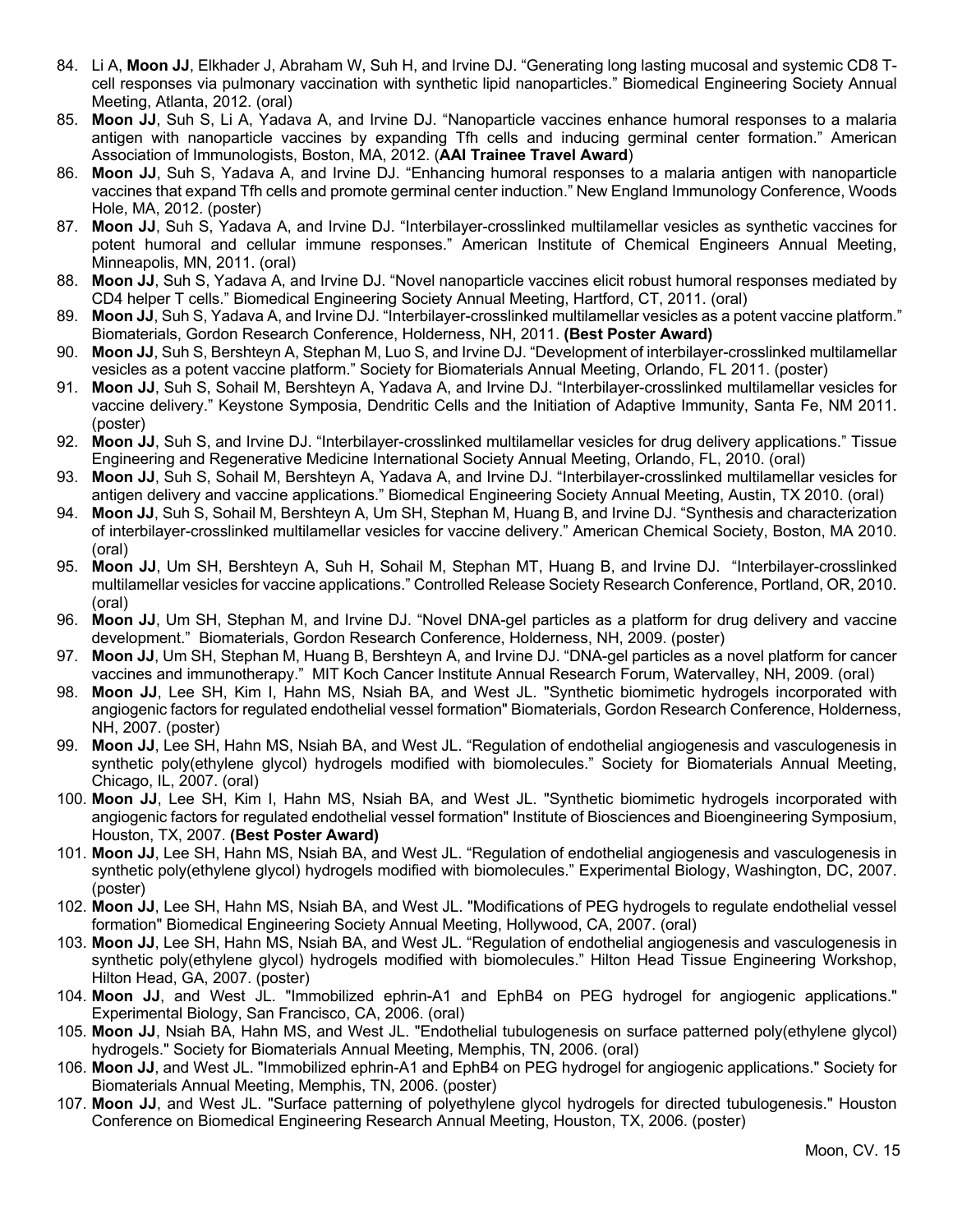- 108. **Moon JJ**, and West JL. "Immobilization of ephrin-A1 and EphB4 on PEG hydrogels for angiogenic applications." Biomedical Engineering Society Annual Meeting, Baltimore, MD, 2005. (oral)
- 109. **Moon JJ**, Lee SH, and West JL. "Biomimetic hydrogels incorporated with ephrin-A1 and EphB4 for therapeutic angiogenesis." Institute of Biosciences and Bioengineering Symposium, Houston, TX, 2005. **(Best Poster Award)**
- 110. **Moon JJ**, and West JL. "Immobilized ephrin-A1 and EphB4 on PEG hydrogel for angiogenic applications." Society for Biomaterials Annual Meeting, Memphis, TN, 2005. (oral)
- 111. **Moon JJ**, Matsumoto M, and Li S. "Heparan sulfate proteoglycan medicates cellular adhesion and migration during wound healing process via regulation of focal adhesions." American Heart Association Scientific Sessions, Orlando, FL, 2003. (oral)

## **TEACHING**

#### **University of Michigan, Ann Arbor**

|                                      | 2021 Winter PharmSci 705, Advances in Drug Delivery Technology (22 course hours)                                                                    |
|--------------------------------------|-----------------------------------------------------------------------------------------------------------------------------------------------------|
|                                      | (Q2 "Overall, the instructor was an excellent teacher," instructor evaluation = 4.60/5.00)                                                          |
|                                      | 2021 Winter PharmSci 718, Advanced Pharmaceutical Biotechnology (12 course hours, course coordinator)                                               |
|                                      | (Q1 "Overall, this was an excellent course," course evaluation = 4.53/5.00)                                                                         |
|                                      | (Q2 "Overall, the instructor was an excellent teacher," instructor evaluation = 4.75/5.00)                                                          |
|                                      | 2021 Winter PharmSci 101, Introduction to Drug Delivery (Guest lecturer)                                                                            |
|                                      | 2021 Winter ChemEng 519, Modern Pharmaceutical Engineering (Guest lecturer)                                                                         |
|                                      | 2020 Summ Responsible Conduct of Research. Collaboration with industry (Guest lecturer)                                                             |
|                                      | 2020 Winter PharmSci 101, Introduction to Drug Delivery (Guest lecturer)                                                                            |
| 2019 Fall                            | PharmSci 508, Introduction to Drug Delivery and Drugs in Solution (20 course hours)                                                                 |
|                                      | (Q2 "Overall, the instructor was an excellent teacher," instructor evaluation = 4.38/5.00)                                                          |
|                                      | 2019 Summ Responsible Conduct of Research. Collaboration with industry (Guest lecturer)                                                             |
|                                      | 2019 Winter PharmSci 705, Nanotechnology for Drug Delivery (22 course hours)                                                                        |
|                                      | (Q2 "Overall, the instructor was an excellent teacher," instructor evaluation = 4.83/5.00)                                                          |
| <b>2018 Fall</b>                     | PharmSci 508, Introduction to Drug Delivery and Drugs in Solution (23 course hours)                                                                 |
|                                      | (Q2 "Overall, the instructor was an excellent teacher," instructor evaluation = 4.34/5.00)                                                          |
|                                      | 2018 Winter Anatomy 504, Cellular Biotechnology (Guest lecturer)                                                                                    |
|                                      | 2018 Winter PharmSci 101, Introduction to Drug Delivery (Guest lecturer)                                                                            |
| 2017 Fall                            | PharmSci 702, Pharmaceutical Design, Delivery, and Targeting (15 course hours)                                                                      |
|                                      | (Q2 "Overall, the instructor was an excellent teacher," instructor evaluation = 5.00/5.00)                                                          |
| <b>2017 Fall</b>                     | PharmSci 508, Introduction to Drug Delivery and Drugs in Solution (23 course hours)                                                                 |
|                                      | $(Q2$ "Overall, the instructor was an excellent teacher," instructor evaluation = $4.16/5.00$ )                                                     |
|                                      | 2017 Winter PharmSci 101, Introduction to Drug Delivery (Guest lecturer)                                                                            |
|                                      |                                                                                                                                                     |
|                                      | 2017 Winter PharmSci 705, Nanotechnology for Drug Delivery (19 course hours)                                                                        |
|                                      | (Q2 "Overall, the instructor was an excellent teacher," instructor evaluation = 4.92/5.00)                                                          |
|                                      | 2017 Winter DAPCEP, Biotechnology for Healthy Humans **STEM outreach activity for high school students                                              |
|                                      | (Organized 6 Saturday morning workshops for 20+ local high school students)                                                                         |
| <b>2016 Fall</b>                     | PharmSci 508, Introduction to Drug Delivery and Drugs in Solution (24 course hours)                                                                 |
|                                      | $(Q2$ "Overall, the instructor was an excellent teacher," instructor evaluation = $4.56/5.00$ )                                                     |
|                                      | 2016 Winter Anatomy 504, Cellular Biotechnology (Guest lecturer)                                                                                    |
| 2015 Fall                            | PharmSci 702, Pharmaceutical Design, Delivery, and Targeting (15 course hours)                                                                      |
|                                      | (Q2 "Overall, the instructor was an excellent teacher," instructor evaluation = 4.33/5.00)                                                          |
| 2015 Fall                            | PharmSci 508, Introduction to Drug Delivery and Drugs in Solution (24 course hours)                                                                 |
|                                      | $(Q2$ "Overall, the instructor was an excellent teacher," instructor evaluation = $4.46/5.00$ )                                                     |
|                                      | 2015 Winter PharmSci 705, Nanotechnology for Drug Delivery (18 course hours)                                                                        |
|                                      | (Q2 "Overall, the instructor was an excellent teacher," instructor evaluation = 5.00/5.00)                                                          |
|                                      | 2015 Winter Anatomy 504, Cellular Biotechnology (Guest lecturer)                                                                                    |
|                                      | 2015 Winter ChemEng 519, Pharmaceutical Engineering (Guest lecturer)                                                                                |
|                                      | 2015 Winter BME 500, Biomedical Engineering Departmental Seminar (Guest lecturer)                                                                   |
| <b>2014 Fall</b>                     | MedChem 660, Responsible Conduct of Research and Scholarship (8 course hours)                                                                       |
| <b>2014 Fall</b>                     | PharmSci 508, Introduction to Drug Delivery and Drugs in Solution (13 course hours)                                                                 |
|                                      | (Q2 "Overall, the instructor was an excellent teacher," instructor evaluation = $4.07/5.00$ )                                                       |
| <b>2014 Fall</b>                     | ChemEng 696, BioMEMS and Nanotechnology for Life Sciences (Guest lecturer)                                                                          |
| 2013 Fall                            | PharmSci 702, Pharmaceutical Design, Delivery, and Targeting (Guest lecturer)                                                                       |
| 2013 Fall                            | PharmSci 508, Introduction to Drug Delivery and Drugs in Solution (13 course hours)                                                                 |
|                                      | (Q2 "Overall, the instructor was an excellent teacher," instructor evaluation = 4.03/5.00)                                                          |
| <b>2012 Fall</b><br><b>2012 Fall</b> | ChemEng 690, BioMEMS and Nanotechnology for Life Sciences (Guest lecturer)<br>BME 500, Biomedical Engineering Departmental Seminar (Guest lecturer) |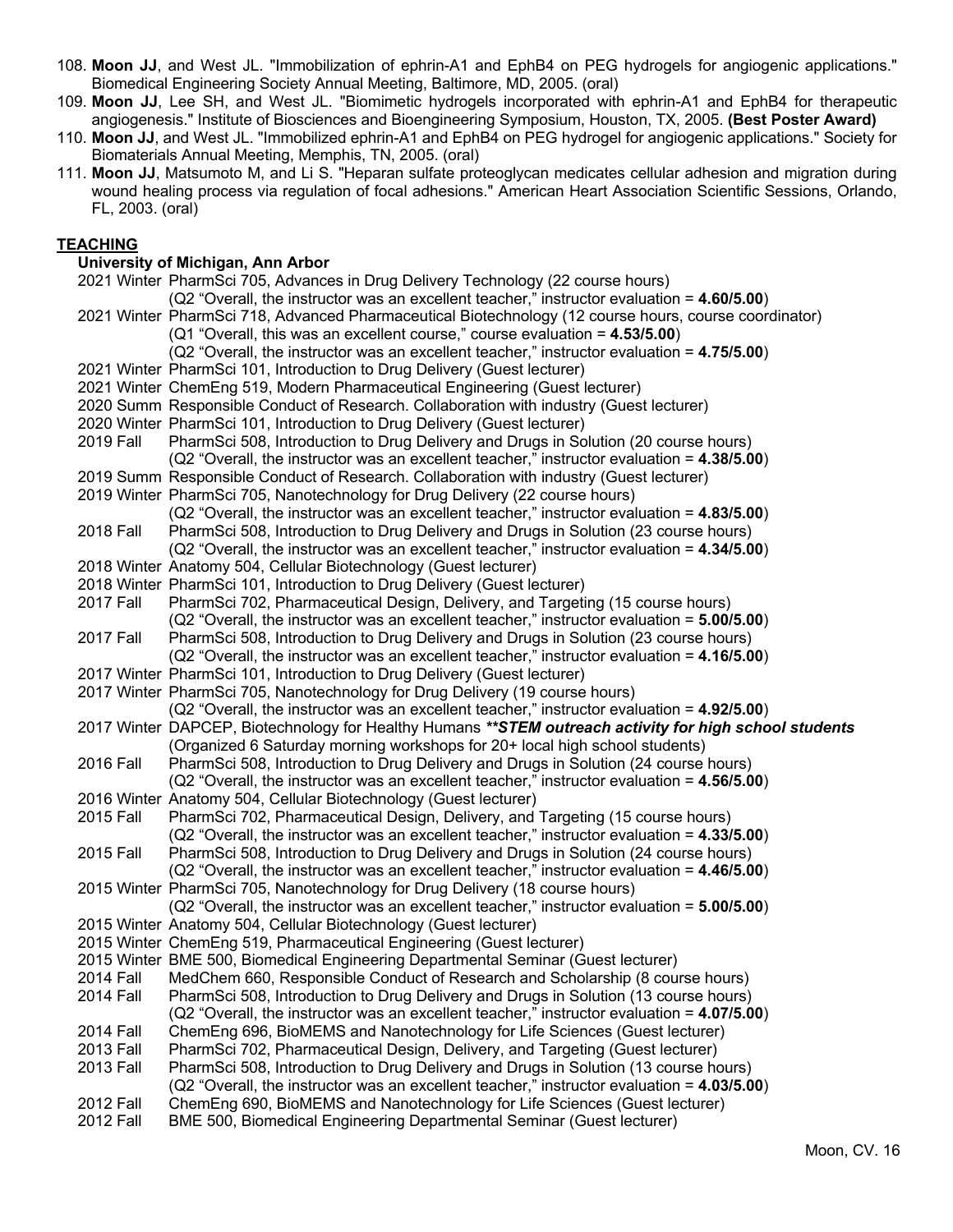2012 Fall PharmSci 462, Introduction to Drug Delivery and Drugs in Solution (5 course hours) (Q4 "Overall, the instructor was an excellent teacher," instructor evaluation = **3.42/5.00**)

### **MIT**

2010 Spring #3.014: Materials Laboratory (guest instructor)

# **Rice University**<br>2009 Fall BIC

BIOE 322, Fundamentals of Systems Physiology (Graduate student instructor) 2009 Spring BIOE 420, Biosystems Transport and Reaction Processes (Graduate student instructor) 2008 Fall BIOE 451, Bioengineering Design (Graduate student instructor)

#### **MENTORING**

# **Awards granted to trainees while actively under mentorship**

| Xiaogi Sun             | UM Rackham Pre-doctoral Fellowship, 2021.                                                   |
|------------------------|---------------------------------------------------------------------------------------------|
| Fang Xie               | UM Rackham International Student Fellowship, 2020.                                          |
| Dr. Kai Han            | Controlled Release Society, Oral Drug Delivery Trainee Award, 2020.                         |
| Dr. Emeka Okeke        | Postdoctoral Translational Scholar Program - MICHR, University of Michigan, 2020.           |
| Lindsay Scheetz        | AAPS, Best Poster Award, 2019.                                                              |
| Dr. Emeka Okeke        | Excellent Poster Award, Gordon Research Conference, 2019.                                   |
| Dr. Emeka Okeke        | Canadian Institutes of Health Research Postdoctoral Fellowship, 2019.                       |
| Dr. Sejin Son          | BMES Career Development Award, 2018.                                                        |
| Xiaogi Sun             | UM Rackham International Student Fellowship, 2018.                                          |
| Lukasz Ochyl           | 2 <sup>nd</sup> Place Poster Award, UM, College of Pharmacy, Research Forum, 2018           |
| Rui Kuai               | Chinese Government Award for Outstanding Self-financed Students Abroad, 2017.               |
| Cameron Louttit        | GAANN Fellowship, 2017.                                                                     |
| Rui Kuai               | Excellent Poster Award, Cancer Nanotechnology, Gordon Research Conference, 2017.            |
| <b>Cameron Louttit</b> | Outstanding Poster Award in the UM Cellular Biotechnology Training Program Symposium, 2017. |
| Rui Kuai               | AAPS Innovation in Biotechnology Award, 2017.                                               |
| Yuchen Fan             | UM Rackham Pre-doctoral Fellowship, 2017.                                                   |
| <b>Cameron Louttit</b> | 1st Place Poster Award in the UM Biointerfaces Institute Annual Symposium, 2017.            |
| Lukasz Ochyl           | American Foundation for Pharmaceutical Education Pre-doctoral Fellowship, 2016-2018         |
| Cameron Louttit        | American Association of Immunologist Trainee Travel Award, 2016.                            |
| Rui Kuai               | 2nd Place Poster Award in the UM PSTP Annual Symposium, 2016.                               |
| Lukasz Ochyl           | UM Rackham Pre-doctoral Fellowship, 2016.                                                   |
| <b>Charles Park</b>    | NIH T32 Tissue Engineering and Tissue Regeneration Program, 2016-2018.                      |
| Yuchen Fan             | Broomfield International Student Fellowship, 2015.                                          |
| Cameron Louttit        | NIH T32 Cellular Biotechnology Training Program, 2015-2017.                                 |
| Rui Kuai               | American Heart Association Pre-doctoral Fellowship (Percentile rank: 1.06%), 2015-2017.     |
| <b>Cameron Monroe</b>  | The Congress-Bundestag Youth Exchange for Young Professionals, 2014.                        |
| Rui Kuai               | Broomfield International Student Fellowship, 2013.                                          |

#### **University of Michigan, Ann Arbor**

#### Postdoctoral Associates:

| Kai Han, PhD, Polymer Chemistry and Physics, Wuhan University, China.                                                               |
|-------------------------------------------------------------------------------------------------------------------------------------|
| Sejin Son, PhD, Chemistry, POSTECH, Korea                                                                                           |
| Cheng Xu, PhD, Chemistry, Hunan University, China                                                                                   |
| Jutaek Nam, PhD, Chemistry, POSTECH, Korea                                                                                          |
| (Current: Assistant Professor in Chonnam University, South Korea)                                                                   |
| Emeka Okeke, PhD, Immunology, University of Manitoba, Canada                                                                        |
| (Current: Assistant Professor in SUNY Fredonia, NY)                                                                                 |
| Yonghyun Lee, PhD, Pharmaceutics, Busan National University, Korea                                                                  |
| (Current: Assistant Professor in Ewha Women's University, South Korea)                                                              |
| Preety Sahdev, PhD, Pharmaceutical Sciences, South Dakota State University<br>(Current: research scientist in Allergan, Irvine, CA) |
|                                                                                                                                     |

#### Graduate Students (PhD):

| 2021-present April Kim, Department of Pharmaceutical Sciences, University of Michigan, Ann Arbor.   |
|-----------------------------------------------------------------------------------------------------|
| 2020-present Xingwu Zhou, Department of Pharmaceutical Sciences, University of Michigan, Ann Arbor. |

2019-present Fang Xie, Department of Pharmaceutical Sciences, University of Michigan, Ann Arbor.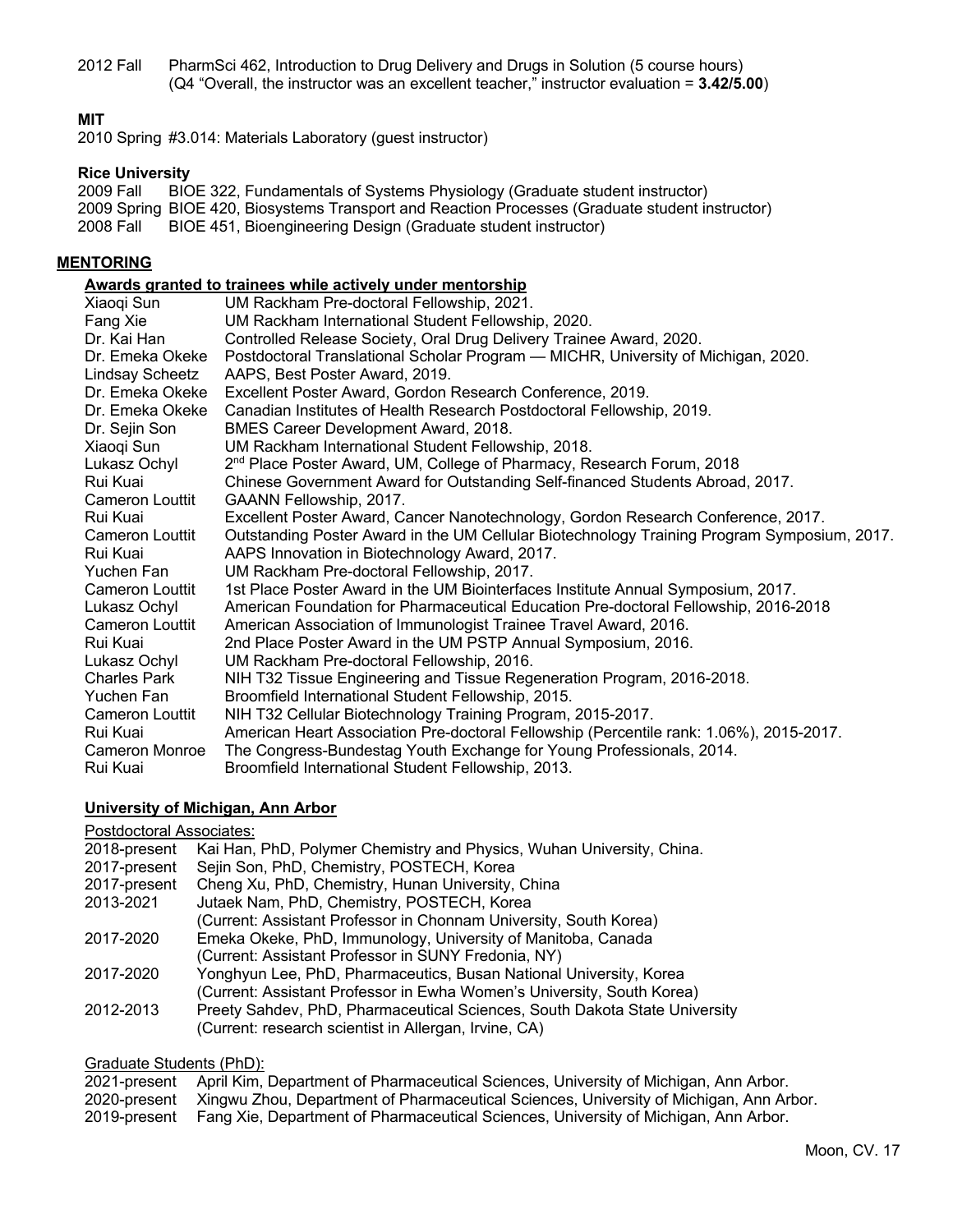| 2018-present | Jin Xu, Department of Pharmaceutical Sciences, University of Michigan, Ann Arbor.              |
|--------------|------------------------------------------------------------------------------------------------|
| 2017-present | Marisa Aikins, Department of Pharmaceutical Sciences, University of Michigan, Ann Arbor.       |
|              | Topic: Cancer immunotherapy against acute myeloid leukemia.                                    |
| 2016-2021    | Xiaoqi Sun, Department of Pharmaceutical Sciences, University of Michigan, Ann Arbor.          |
|              | Topic: Novel STING agonist formulation for cancer immunotherapy.                               |
| 2015-2021    | Charles Park, Department of Biomedical Engineering, University of Michigan, Ann Arbor.         |
|              | Topic: Immunoengineering Approaches for the Treatment of Cancer and Prevention of Infectious   |
|              | Diseases. (current: Postdoc, Harvard University)                                               |
| 2015-2020    | Alireza Hassani Najafabadi, Department of Pharmaceutical Sciences, University of Michigan, Ann |
|              | Arbor. Topic: Immune modulation with engineering nanomaterials. (current: Postdoc, Univ Conn)  |
| 2017-2019    | Lindsay Scheetz, co-advised with Prof. Anna Schwendeman, Department of Pharmaceutical          |
|              | Sciences, University of Michigan, Ann Arbor.                                                   |
|              | Topic: Cancer immunotherapy against glioblastoma multiforme. (current: Scientist, Merck)       |
| 2014-2019    | Cameron Louttit, Department of Biomedical Engineering, University of Michigan, Ann Arbor.      |
|              | Topic: Reprogramming neutrophils for targeted drug delivery. (current: Lecturer, Umich BME)    |
| 2014-2019    | Yuchen Fan, Department of Pharmaceutical Sciences, University of Michigan, Ann Arbor.          |
|              | Topic: Lipid-biopolymer hybrid nanoparticles for whole tumor cell vaccination.                 |
|              | (current: Scientist in Genentech, Inc.)                                                        |
| 2014-2018    | Joseph Bazzill, Department of Pharmaceutical Sciences, University of Michigan, Ann Arbor.      |
|              | Topic: Formulation of Lipid Nanoparticles with Viral Subunit Antigens for Vaccination.         |
|              | (current: Scientist in Segirus USA, Inc.)                                                      |
| 2013-2018    | Lukasz Ochyl, Department of Pharmaceutical Sciences, University of Michigan, Ann Arbor.        |
|              | Topic: Preparation and Characterization of Cell Membranes for Cancer Immunotherapy.            |
|              | (current: Scientist in Xencor, Inc.)                                                           |
| 2013-2018    | Rui Kuai, co-advised with Prof. Anna Schwendeman, Department of Pharmaceutical Sciences,       |
|              | University of Michigan, Ann Arbor.                                                             |
|              | Topic: Synthetic high density lipoprotein nanodiscs for cancer immunotherapy and               |
|              | chemoimmunotherapy. (current: Assistant Professor, Tsignhua University, China)                 |

## Visiting Scholar:

| 2016-2017 | Jie Gao, Ph.D., Associate Professor, shanghai Second Military Medical University, China.  |
|-----------|-------------------------------------------------------------------------------------------|
| 2016-2017 | Clemence Tarirai, Ph.D., Senior Lecturer, Tshwane University of Technology, South Africa. |
| 2015-2016 | Yanhong Shen, Ph.D., Chief Pharmacist, Hebei Chest Hospital, China.                       |

# Graduate Students (Masters, PharmD, visiting and rotation students):

| 2019-present | Xuehui Huang, Department of Materials Science and Engineering, Southwest Jiaotong University,<br>Chengdu, China. |
|--------------|------------------------------------------------------------------------------------------------------------------|
| 2021-present | Ishani Sharma, MS Candidate, Biomedical Engineering, University of Michigan, Ann Arbor.                          |
| 2021         | Xingwu Zhou, Rotation student, Pharmaceutical Sciences, University of Michigan, Ann Arbor.                       |
| 2021         | April Kim, Rotation student, Pharmaceutical Sciences, University of Michigan, Ann Arbor.                         |
| 2021         | Shuying Wang, Rotation student, Pharmaceutical Sciences, University of Michigan, Ann Arbor.                      |
| 2021         | Aishwarya Chandrashekar, Rotation student, Pharmaceutical Sciences, University of Michigan, Ann                  |
| Arbor.       |                                                                                                                  |
| 2020         | Fang Xie, Rotation student, Pharmaceutical Sciences, University of Michigan, Ann Arbor.                          |
| 2020         | Corrine Din, Rotation student, Pharmaceutical Sciences, University of Michigan, Ann Arbor.                       |
| 2020         | Tao Zheng, Rotation student, Pharmaceutical Sciences, University of Michigan, Ann Arbor.                         |
| 2019         | Luchen Zhang, Rotation student, Pharmaceutical Sciences, University of Michigan, Ann Arbor.                      |
| 2019         | Kristen Hong, Rotation, Pharmaceutical Sciences, University of Michigan, Ann Arbor.                              |
| 2018-2019    | Cameron Monroe, MS Candidate, Biomedical Engineering, University of Michigan, Ann Arbor.                         |
| 2017         | Marisa Aikins, Rotation student, Pharmaceutical Sciences, University of Michigan, Ann Arbor.                     |
| 2017         | Ghasidit Pornnoppadol, Rotation, Pharmaceutical Sciences, University of Michigan, Ann Arbor.                     |
| 2017         | Jason Albert, Rotation student, Pharmaceutical Sciences, University of Michigan, Ann Arbor.                      |
| 2017         | King Yeung Hong, Rotation student, Pharmaceutical Sciences, University of Michigan, Ann Arbor.                   |
| 2017         | Hongxiang Hu, Rotation student, Pharmaceutical Sciences, University of Michigan, Ann Arbor.                      |
| 2016         | Xiaogi Sun, Rotation student, Pharmaceutical Sciences, University of Michigan, Ann Arbor.                        |
| 2016-2017    | Ishina Balwani, MS Candidate, Medical Biotechnology, University of Illinois at Chicago.                          |
| 2016-2019    | Ai-Thuan Nguyen, PharmD Candidate, University of Michigan, Ann Arbor.                                            |
| 2015-2017    | Marisa Aikins, MS Candidate, Biomedical Engineering, University of Michigan, Ann Arbor.                          |
| 2015         | Humaira Nawer, PharmD Candidate, University of Michigan, Ann Arbor.                                              |
| 2014         | Zhilin Chen, Rotation student, Pharmaceutical Sciences, University of Michigan, Ann Arbor.                       |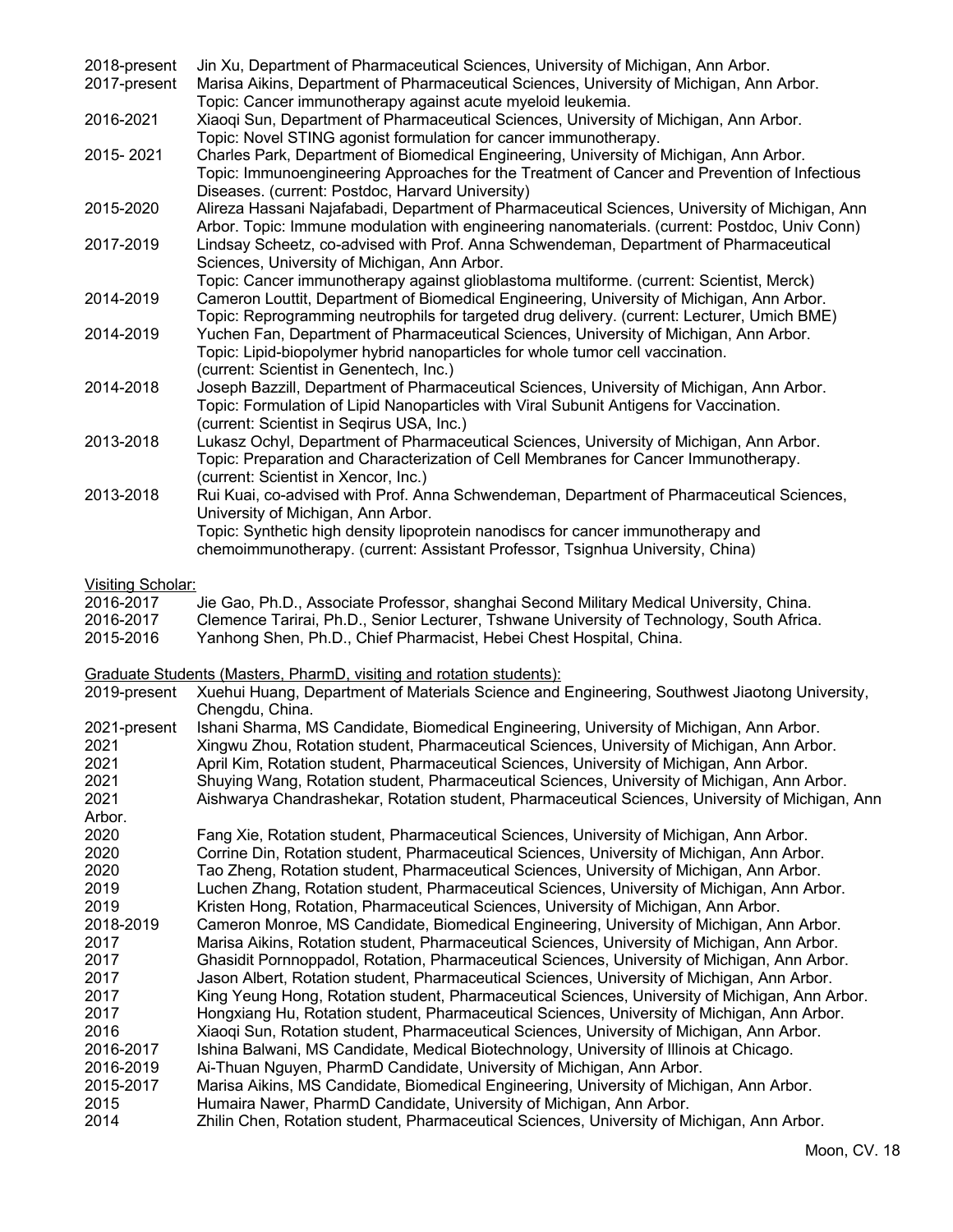| 2014 | Patrick Sinko, Rotation student, Pharmaceutical Sciences, University of Michigan, Ann Arbor.   |
|------|------------------------------------------------------------------------------------------------|
| 2014 | Ila Myers, Rotation student, Pharmaceutical Sciences, University of Michigan, Ann Arbor.       |
| 2014 | Ryan Clauson, Rotation student, Pharmaceutical Sciences, University of Michigan, Ann Arbor.    |
| 2013 | Jonathan Akerberg, Exchange student, PharmD Candidate, University of Gothenburg, Sweden.       |
| 2013 | Chang-ching Lin, Rotation student, Pharmaceutical Sciences, University of Michigan, Ann Arbor. |
| 2013 | Nicholas Waltz, Rotation student, Pharmaceutical Sciences, University of Michigan, Ann Arbor.  |
| 2013 | Morgan Giles, Rotation student, Pharmaceutical Sciences, University of Michigan, Ann Arbor.    |
| 2013 | Mari Gasparyan, Rotation student, Pharmaceutical Sciences, University of Michigan, Ann Arbor.  |
| 2013 | Isaac Dripps, Rotation student, Pharmacology PIBS, University of Michigan, Ann Arbor.          |
| 2013 | Divya Sanghvi, MS Candidate, Biomedical Engineering, University of Michigan, Ann Arbor.        |
| 2013 | Tony Koehn, PharmD Candidate, University of Michigan, Ann Arbor.                               |

Undergraduate Students:

| 2021-present | May Phoo, Biomedical Engineering, University of Michigan, Ann Arbor.                    |
|--------------|-----------------------------------------------------------------------------------------|
| 2020-2021    | Xiaoyue Shi, Pharmaceutical Sciences, University of Michigan, Ann Arbor.                |
| 2019-2020    | Mingjiao Sun, Pharmaceutical Sciences, University of Michigan, Ann Arbor.               |
| 2018-2020    | Tianrui Wang, Pharmaceutical Sciences, University of Michigan, Ann Arbor.               |
| 2018-2020    | Yu Zhang, Pharmaceutical Sciences, University of Michigan, Ann Arbor.                   |
| 2019         | Chipo Chisowa, Biological Sciences, Oakwood University, Huntsville, AL. (REU student)   |
| 2018-2019    | Dylan Hendy, Pharmaceutical Sciences, University of Michigan, Ann Arbor.                |
| 2018-2019    | Derek Ge, Pharmaceutical Sciences, University of Michigan, Ann Arbor.                   |
| 2018         | Haley Burger, REU Summer Student, Biochemistry, Pitzer College, CA.                     |
| 2016-2018    | Luke Brennan, Biomedical Engineering, University of Michigan, Ann Arbor.                |
| 2016-2017    | Pirinka Georgiev, Pharmaceutical Sciences, University of Michigan, Ann Arbor.           |
| 2015-2018    | Ellen Yang, Biochemistry, University of Michigan, Ann Arbor.                            |
| 2015-2016    | Ashley Stephenson, Biomedical Engineering, University of Michigan, Ann Arbor.           |
| 2015         | Lauren D'Cruz, Chemical Engineering, University of Michigan, Ann Arbor.                 |
| 2015         | Mananga Mutombo, SROP student, Biomedical Engineering, University of Illinois, Chicago. |
| 2015         | Hannah Pfershy, Biomedical Engineering, University of Michigan, Ann Arbor.              |
| 2015         | Amanda Fodera, Pharmaceutical Sciences, University of Michigan, Ann Arbor.              |
| 2013-2015    | Rohan Addala, Biomedical Engineering, University of Michigan, Ann Arbor.                |
| 2013-2015    | Cameron Monroe, Biomedical Engineering, University of Michigan, Ann Arbor.              |
| 2013-2014    | Ramakrishnan Jayaraman, UROP student, Neuroscience, University of Michigan, Ann Arbor.  |
| 2013-2014    | Xerxes Sanii, Biomedical Engineering, University of Michigan, Ann Arbor.                |
| 2013-2014    | Scott Mansfield, Biomedical Engineering, University of Michigan, Ann Arbor.             |
| 2013         | Alice Baek, Biochemistry, University of Michigan, Ann Arbor.                            |
|              |                                                                                         |

#### Others:

| 2017-2018 | Ishina Balwani, Research Technician, University of Michigan, Ann Arbor.     |
|-----------|-----------------------------------------------------------------------------|
|           | 2016-present Yao Xu, Laboratory manager, University of Michigan, Ann Arbor. |

# Dissertation committee member for:

| 2020-present | Brandon McClellan, Microbiology and Immunology, (Advisor: Dr. Maria Castro), UM, Ann Arbor.  |
|--------------|----------------------------------------------------------------------------------------------|
| 2020-present | Anna Mauser, Biomedical Engineering, (Advisor: Dr. Joerg Lahann), UM, Ann Arbor.             |
| 2020-present | Luchen Zhang, Pharmaceutical Sciences, (Advisor: Dr. Duxin Sun), UM, Ann Arbor.              |
| 2020-present | Yingzi Bu, Pharmaceutical Sciences, (Advisor: Dr. Duxin Sun), UM, Ann Arbor.                 |
| 2020-present | Kristen Hong, Pharmaceutical Sciences, (Advisor: Dr. Anna Schwendeman), UM, Ann Arbor.       |
| 2020-present | Manali Sawant, Pharmaceutical Sciences, (Advisor: Dr. Pete Tessier), UM, Ann Arbor.          |
| 2020-present | Anna Kopp, Chemical Engineering, (Advisor: Dr. Pete Tessier), UM, Ann Arbor.                 |
| 2020-present | Jill Coghlan, Pharmaceutical Sciences, (Advisor: Dr. Anna Schwendeman), UM, Ann Arbor.       |
| 2020-present | Emily Makowski, Pharmaceutical Sciences, (Advisor: Dr. Pete Tessier), UM, Ann Arbor.         |
| 2019-present | Harkamal Jhajj, Biomedical Engineering, (Advisor: Dr. Pete Tessier), UM, Ann Arbor.          |
| 2019-present | Jenny Choi, Cancer Biology, (Advisor: Drs. Weiping Zou and Arul Chinnaiyan), UM, Ann Arbor.  |
| 2019-2020    | Duy Luong, Pharmaceutical Sciences, (Advisor: Dr. Duxin Sun), UM, Ann Arbor.                 |
| 2019-present | Ravi Raghani, Biomedical Engineering, (Advisor: Dr. Lonnie Shea), UM, Ann Arbor.             |
| 2019-present | Zeqi Niu, Chemical Engineering, (Advisor: Dr. Sunitha Nagrath), UM, Ann Arbor.               |
| 2019-present | Jennifer Diaz, Pharmaceutical Sciences, (Advisor: Dr. Gus Rosania), UM, Ann Arbor.           |
| 2019-present | Richard Schutzman, Pharmaceutical Sciences, (Advisor: Dr. Steve Schwendeman), UM, Ann Arbor. |
| 2018-present | Hongxiang Hu, Pharmaceutical Sciences, (Advisor: Dr. Duxin Sun), UM, Ann Arbor.              |
| 2019-2020    | William Kelly, Chemical Engineering, (Advisor: Dr. Omolola Eniola-Adefeso), UM, Ann Arbor.   |
|              |                                                                                              |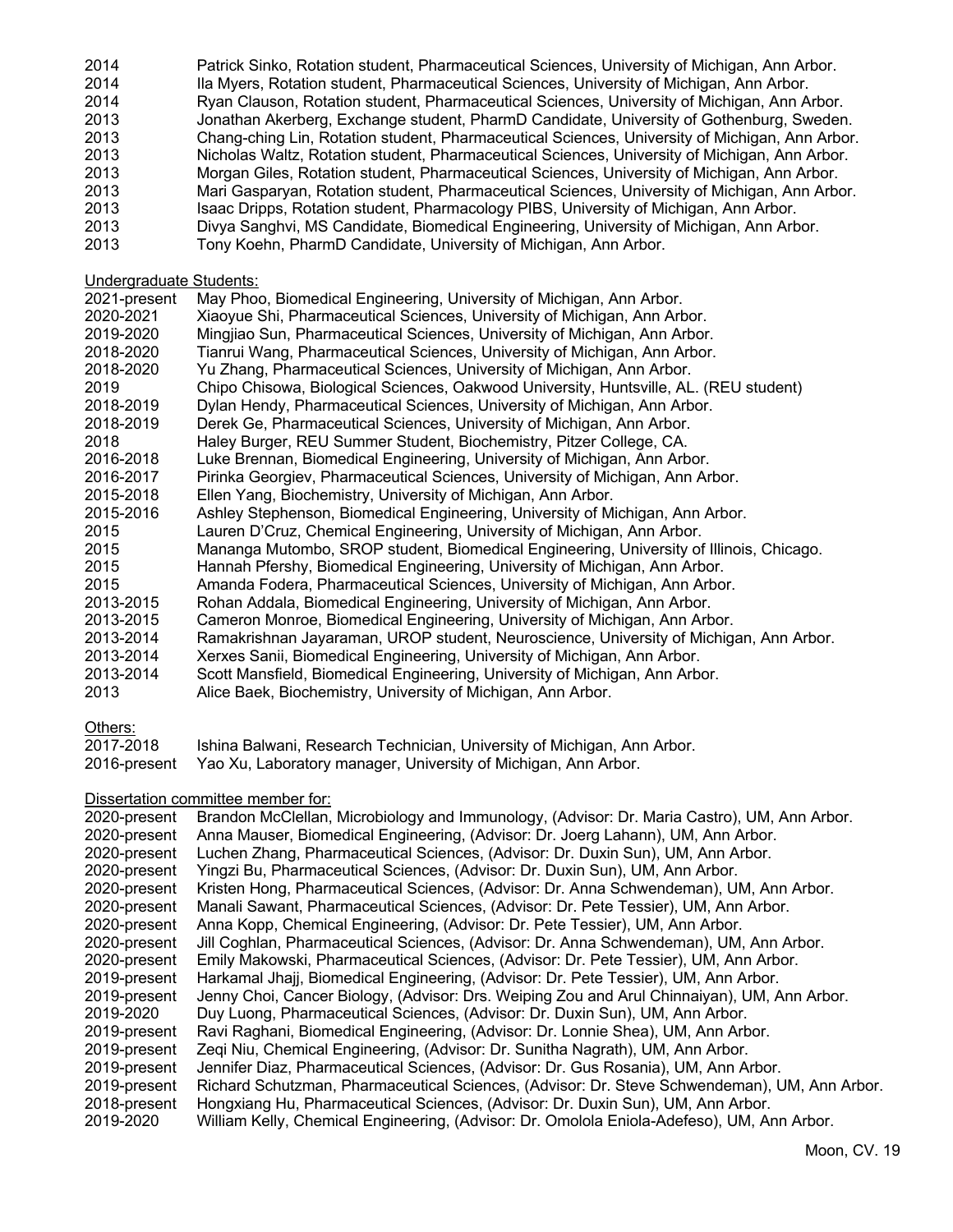| 2018-2019<br>2018-2019<br>2017-present<br>2017-present | Ryan Clauson, Pharmaceutical Sciences, (Advisor: Dr. Duxin Sun), UM, Ann Arbor.<br>Liam Casey, Chemical Engineering, (Advisor: Dr. Lonnie Shea), UM, Ann Arbor.<br>Daniel Quevedo, Biomedical Engineering, (Advisor: Dr. Joerg Lahann), UM, Ann Arbor.<br>Catherine Snyder, Materials Science and Engineering, (Advisor: Drs. Geeta Mehta and Anish Tuteja),<br>UM, Ann Arbor. |
|--------------------------------------------------------|--------------------------------------------------------------------------------------------------------------------------------------------------------------------------------------------------------------------------------------------------------------------------------------------------------------------------------------------------------------------------------|
| 2017-2021                                              | Nahal Habibi, Chemical Engineering, (Advisor: Dr. Joerg Lahann), UM, Ann Arbor.                                                                                                                                                                                                                                                                                                |
| 2017-present                                           | Jenna Walker, Pharmaceutical Sciences, (Advisor: Dr. Steve Schwendeman), UM, Ann Arbor.                                                                                                                                                                                                                                                                                        |
| 2017-2020                                              | Yining Zhang, Chemical Engineering, (Advisor: Dr. Lonnie Shea), UM, Ann Arbor.                                                                                                                                                                                                                                                                                                 |
| 2016-2017                                              | Angela Yang Wang, Chemical Engineering (Advisor: Dr. Sunitha Nagrath), UM, Ann Arbor.                                                                                                                                                                                                                                                                                          |
| 2016-2021                                              | Emine Sumeyra Turali-Emre, Biomedical Engineering, (Advisor: Dr. Nick Kotov), UM, Ann Arbor.                                                                                                                                                                                                                                                                                   |
| 2016-2019                                              | Mikhail Murashov, Pharmaceutical Sciences, (Advisor: Dr. Gus Rosania), UM, Ann Arbor.                                                                                                                                                                                                                                                                                          |
| 2016-2021                                              | Ahmet Emrehan Emre, Biomedical Engineering, (Advisor: Dr. Nick Kotov), UM, Ann Arbor.                                                                                                                                                                                                                                                                                          |
| 2016-2020                                              | Nathan Truchan, Pharmaceutical Sciences, (Advisor: Dr. Duxin Sun), UM, Ann Arbor.                                                                                                                                                                                                                                                                                              |
| 2016-2019                                              | Sang Kim, Pharmaceutical Sciences, (Advisor: Dr. Anna Schwendeman), UM, Ann Arbor.                                                                                                                                                                                                                                                                                             |
| 2015-2017                                              | Phillip Rzeczycki, Pharmaceutical Sciences, (Advisor: Dr. Gus Rosania), UM, Ann Arbor.                                                                                                                                                                                                                                                                                         |
| 2015-2019                                              | Emily Morin, Pharmaceutical Sciences, (Advisor: Dr. Anna Schwendeman), UM, Ann Arbor.                                                                                                                                                                                                                                                                                          |
| 2015-2019                                              | Ila Myers, Pharmaceutical Sciences, (Advisor: Dr. Duxin Sun), UM, Ann Arbor.                                                                                                                                                                                                                                                                                                   |
| 2015-2018                                              | Zhilin Chen, Pharmaceutical Sciences, (Advisor: Dr. Wei Cheng), UM, Ann Arbor.                                                                                                                                                                                                                                                                                                 |
| 2015-2017                                              | Robert Kuo, Biomedical Engineering, (Advisor: Dr. Lonnie Shea), UM, Ann Arbor.                                                                                                                                                                                                                                                                                                 |
| 2014-2018                                              | Chang-ching "Albert" Lin, Pharmaceutical Sciences, (Advisor: Dr. Duxin Sun), UM, Ann Arbor.                                                                                                                                                                                                                                                                                    |
| 2016                                                   | Seung Won Shin, Chemical Engineering, Sungkyunkwan University, (Advisor: Dr. Soongho Um)<br>Republic of Korea.                                                                                                                                                                                                                                                                 |
| 2014-2016                                              | Allison Matyas, Pharmaceutical Sciences, (Advisor: Dr. KD Lee), UM, Ann Arbor.                                                                                                                                                                                                                                                                                                 |
| 2013-2016                                              | Kellisa Hansen, Pharmaceutical Sciences, (Advisor: Dr. Steve Schwendeman), UM, Ann Arbor.                                                                                                                                                                                                                                                                                      |
| 2013-2016                                              | J. Max Mazzara, Pharmaceutical Sciences, (Advisor: Dr. Steve Schwendeman), UM, Ann Arbor.                                                                                                                                                                                                                                                                                      |
| 2013-2016                                              | Rhonda Jack, Chemical Engineering, (Advisor: Dr. Sunitha Nagrath), UM, Ann Arbor.                                                                                                                                                                                                                                                                                              |
| 2013-2015                                              | Oluseyi Adeniyi, Pharmaceutical Sciences, (Advisor: Dr. KD Lee), UM, Ann Arbor.                                                                                                                                                                                                                                                                                                |
| 2012-2016                                              | Brittany Agius Bailey, Pharmaceutical Sciences, (Advisor: Dr. Steve Schwendeman), UM, Ann Arbor.                                                                                                                                                                                                                                                                               |
| <b>MIT</b><br>2011-2012                                | Wuhbet Abraham, Research technician, Koch Institute, MIT                                                                                                                                                                                                                                                                                                                       |

| Wuhbet Abraham, Research technician, Koch Institute, MIT                  |
|---------------------------------------------------------------------------|
| Samantha Luo, Undergraduate student, Materials Science & Engineering, MIT |
| Sandra Bustamente, Research technician, Koch Institute, MIT               |
| Heikyung Suh, Research technician, Koch Institute, MIT                    |
| Mashaal Sohail, Undergraduate student, Biological Engineering, MIT        |
| Jose Chaparro, Undergraduate student, Biological Engineering, MIT         |
| Richard Yau, Undergraduate student, Biological Engineering, MIT           |
|                                                                           |

# **Rice University**

2007 Iris Kim, REU Program, Biomedical Engineering, University of Texas – Austin. 2006 Barbara Nsiah, REU Program, Biomedical Engineering, Georgia Institute of Technology.

# **PROFESSIONAL SOCIETIES AND SERVICES**

### Session/Meeting Organization/Chairing

2020-present Chair, Immuno Delivery, Focus Group, Controlled Release Society.

2013-present. Board Member, Korean-American Biomedical Engineering Society.

- 2019 Session Chair, US-Korea Conference on Science, Technology, and Entrepreneurship. Chicago, IL.
- 2019 Symposium Organizer, 7<sup>th</sup> Korea-US Joint Workshop in Biomedical Engineering Society Annual Meeting, Philadelphia, PA.
- 2018-2020. Vice Chair, Immuno Delivery, Focus Group, Controlled Release Society.
- 2018 Symposium Organizer, 6th Korea-US Joint Workshop in Biomedical Engineering Society Annual Meeting, Atlanta, GA.
- 2017 Conference Co-Chair and Organizer, NanoDDS, 15<sup>th</sup> International Nanomedicine & Drug Delivery Symposium, Ann Arbor, MI.
- 2017 Symposium Organizer, 5th Korea-US Joint Workshop in Biomedical Engineering Society Annual Meeting, Phoenix, AZ.
- 2016 Symposium Organizer and Session Chair, 4<sup>th</sup> Korea-US Joint Workshop in Biomedical Engineering Society Annual Meeting, Minneapolis, MN.
- 2016 Session Chair, Nano Drug Delivery Systems Annual Conference, Baltimore, MD.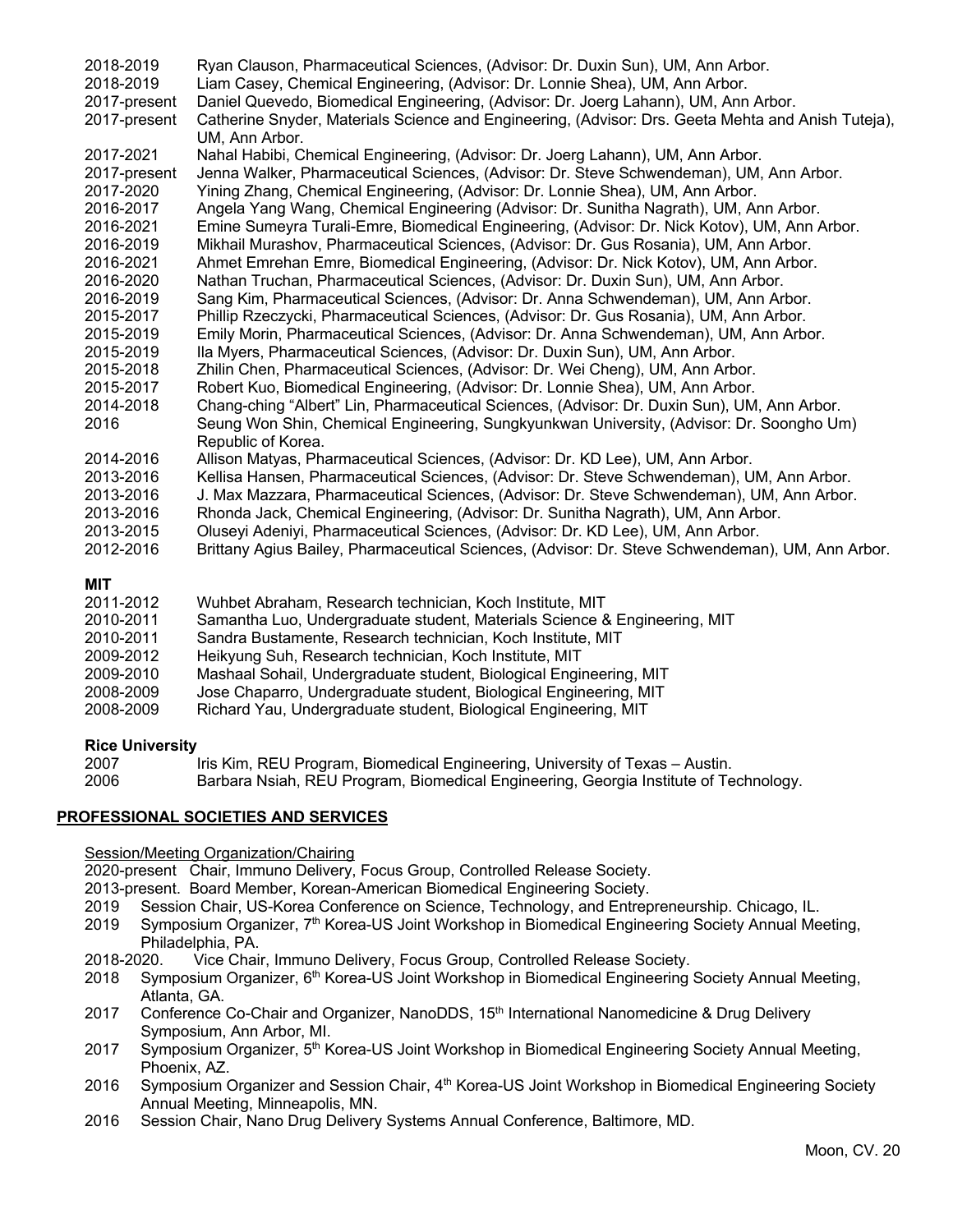- 2015 Session Chair in multiple tracks in Drug delivery, Biomedical Engineering Society Annual Meeting.
- 2015 Symposium Organizer, 3rd Korea-US Joint Workshop in Biomedical Engineering Society Annual Meeting, Tampa, FL.
- 2015 Session Chair, Interacting with the Immune System using Polymeric Systems, American Chemical Society Meeting.
- 2015 Abstract Reviewer, Biomedical Engineering Society Annual Meeting.
- 2014 Session Chair, Innovations in Micro- and Nano-based Delivery, Controlled Release Society Annual Meeting.
- 2014 Abstract Reviewer, Controlled Release Society Annual Meeting.
- 2014 Abstract Reviewer, Society for Biomaterials Annual Meeting.
- 2014 Symposium Organizer, 2<sup>nd</sup> Korea-US Joint Workshop in Biomedical Engineering Society Annual Meeting, San Antonio, TX.
- 2012 Session Chair, Biomaterials for delivery of siRNA, Biomedical Engineering Society Annual Meeting.

Reviewer for Scientific Journals (reviewed 406 journal manuscripts, as of 6/2021)

*AAPS Journal*

*ACS Applied Mat & Interfaces ACS Biomaterials Science & Engineering ACS Central Science ACS Nano Acta Biomaterialia Advanced Materials Advanced Drug Delivery Systems Advanced Sciences Advanced Therapeutics Annals of Biomedical Engineering Bioconjugate Chemistry Bioengineering & Translational Medicine Biomaterials Biomaterials Research BioMed Res International Cancer Immunology, Immunotherapy ChemMedChem Current Drug Therapy Integrative Biology JACS Journal of Biomedical Nanotech Journal of Controlled Release Journal of Materials Chemistry B Journal of NanoSci & Nanotech Langmuir*

*Molecular Biotechnology Molecular Pharmaceutics Molecular Therapy Nano Letters Nanomedicine Nanomedicine and Nanotechnology Nanoscale Nature Biomedical Engineering Nature Biotechnology Nature Communications Nature Materials Nature Nanotechnology New England Journal of Medicine (News) Oncotarget PLoS ONE Regenerative Medicine Science Advances Science Immunology Scientific Reports Scientific Translational Medicine Theranostics Therapeutic Delivery Tissue Engineering Trends in Biotechnology Vaccine* 

Services as Editorial Board Member

| 2021- current | Associate Editor for Drug Delivery and Translational Research                       |
|---------------|-------------------------------------------------------------------------------------|
| 2020-current  | Associate Editor for Advanced Drug Delivery Systems                                 |
| 2020-current  | <b>Associate Editor for Pharmaceutics</b>                                           |
| 2021          | Guest Editor for Journal Controlled Release: RNA therapeutics                       |
| 2021          | Guest Editor for Advanced Therapeutics: Next-generation immunotherapies             |
| 2020-2021     | Guest Editor for Frontiers in Immunology: Emerging Therapeutics in Immune Tolerance |
| 2020          | Guest Editor for Accounts of Chemical Research: Cancer immunotherapy                |
| 2018          | Guest Editor for Advanced Drug Delivery Systems: Nanomedicine                       |
| 2018          | Guest Editor for Journal of Controlled Release: Nanomedicine                        |
| 2014-2018     | Associate Editor for Annals of Biomedical Engineering                               |
|               |                                                                                     |

Services for the University of Michigan, Ann Arbor

| 2020-current | Steering Committee Member, Michigan Center for Infectious Disease Threats (MCIDT) |
|--------------|-----------------------------------------------------------------------------------|
| 2020-current | Co-chair, Cancer & Microbes Work Group, UM Rogel Cancer Center                    |
| 2018-2019    | Microscopy Core Facility Committee                                                |
| 2018-2019    | BioMedical Innovation Council                                                     |

Services for College of Pharmacy, University of Michigan, Ann Arbor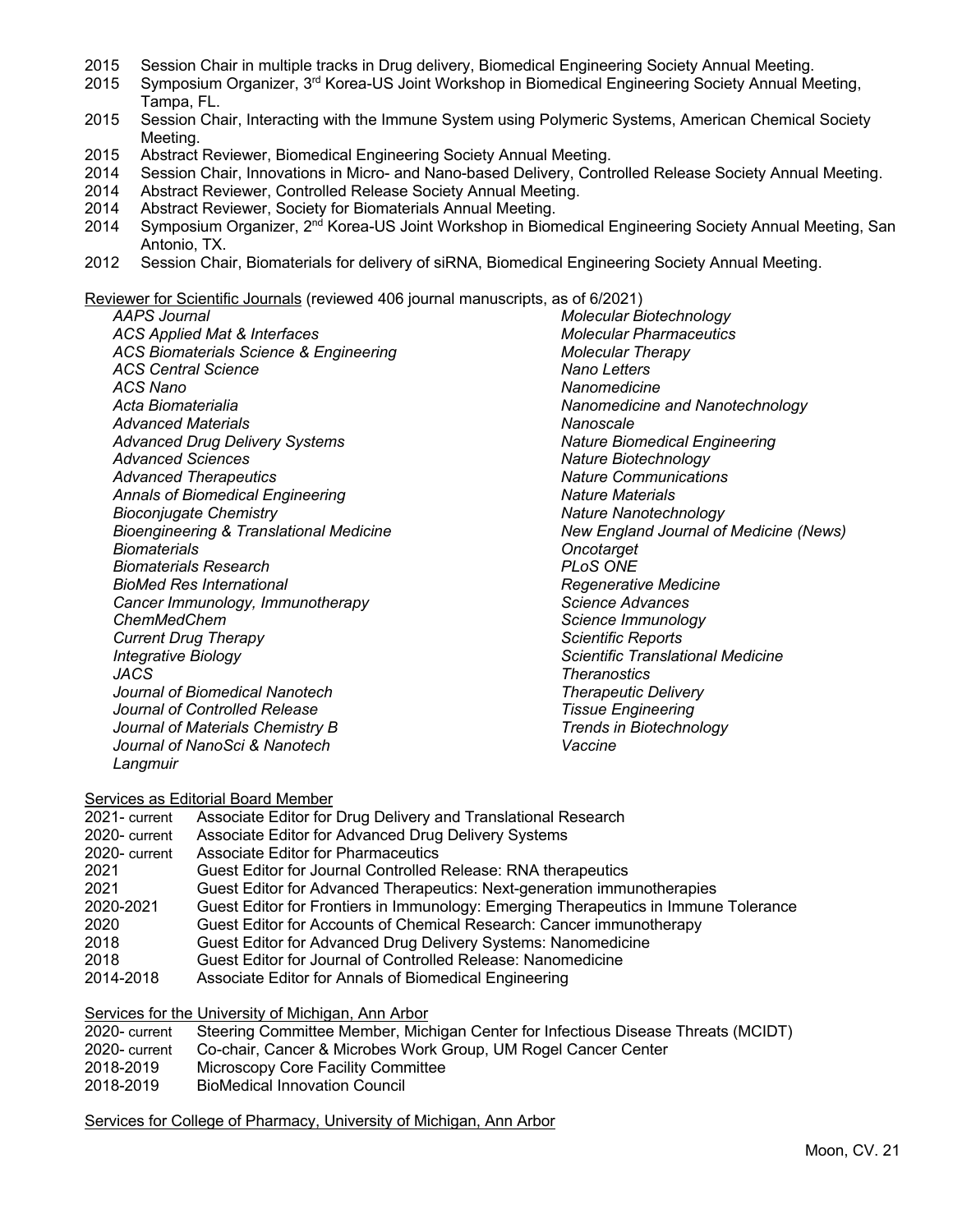| 2020-current<br>2015-current<br>2014-2017<br>2013-2017<br>2013-2015                                  | Executive Committee Member, College of Pharmacy<br><b>Safety Committee</b><br>Faculty mentor for College of Pharmacy Graduate Student Organization<br>Pharm.D. Investigations Committee<br><b>Faculty Development Committee</b>                                                                                                                                            |                          |
|------------------------------------------------------------------------------------------------------|----------------------------------------------------------------------------------------------------------------------------------------------------------------------------------------------------------------------------------------------------------------------------------------------------------------------------------------------------------------------------|--------------------------|
| 2012-current<br>2019-current<br><b>2014 Fall</b><br>2014-2015                                        | Services for Departmental Committees, University of Michigan, Ann Arbor<br>Chair, Graduate Admissions and Recruitment Committee, Pharmaceutical Sciences<br>Co-chair, Faculty Search Committee, Pharmaceutical Sciences<br>Faculty Search Committee, Biomedical Engineering<br>Bachelor of Sciences in Pharmaceutical Sciences Advisory Committee, Pharmaceutical Sciences |                          |
| <b>RESEARCH SUPPORT</b><br><b>ACTIVE</b>                                                             |                                                                                                                                                                                                                                                                                                                                                                            |                          |
| PI: Moon<br><b>NIH R01 CA210273</b>                                                                  | <b>Engineering Nanomaterials to Prime Immunity</b>                                                                                                                                                                                                                                                                                                                         | 12/15/2016 - 11/30/2021  |
| PI: Moon                                                                                             | NIH R01 CA210273 (Diversity Supplement)<br>Nanomaterials for eliciting anti-tumor T-Cells-Diversity Supplement                                                                                                                                                                                                                                                             | 12/1/2017 - 11/30/2021   |
| Pls: Moon (contact PI) and Kamada<br><b>NIH R01 DK125087</b><br>Novel biomaterials for IBD treatment |                                                                                                                                                                                                                                                                                                                                                                            | 4/1/2020-3/31/2025       |
| Pls: Moon (contact PI) and Lei<br><b>NIH R01 DE030691</b>                                            | New Engineering Strategy for Harnessing Immune System against Head and Neck Cancer                                                                                                                                                                                                                                                                                         | 07/01/2021 - 04/30/2026  |
| Pls: Moon (contact PI) and Castro<br><b>NIH R01 NS122536</b>                                         | Novel nano-vaccine technology for inducing immunity against gliomas                                                                                                                                                                                                                                                                                                        | 07/15/2021 - 04/30/2026  |
| PI: Luker<br><b>NIH U01 CA210152</b>                                                                 | Environmental Regulation of Cancer Stem Cell Plasticity in Metastasis                                                                                                                                                                                                                                                                                                      | 9/01/2016 - 8/31/2021    |
| PI: Peters-Golden<br>NIH R35 HL144979                                                                | Novel Functions of Lung Macrophages and Fibroblasts in Pulmonary Inflammation and Fibrosis                                                                                                                                                                                                                                                                                 | 3/25/19-02/28/26         |
| PI: You                                                                                              | NIH R01CA223804-01 FP11970 Medical College of Wisconsin<br>Chemoimmunoprevention of EGFR-Driven Non-Small Cell Lung Cancer                                                                                                                                                                                                                                                 | 06/07/2018 - 05/31/2023  |
| <b>COMPLETED</b><br>PI: James J. Moon                                                                | NIAID Research Scholar Development K22 Award AI097291<br>Delivery of Particle Vaccines to Control Trafficking Patterns of T Cells                                                                                                                                                                                                                                          | 1/1/2013-12/31/2014      |
|                                                                                                      | Co-PI: James J. Moon, Anna Schwendeman, and Mariana Kaplan<br><b>MCubed program - University of Michigan</b><br>Therapeutic application of synthetic HDL for treatment of autoimmune diseases                                                                                                                                                                              | 2/1/2013-1/31/2014       |
| PI: James J. Moon                                                                                    | <b>MICHR/CTSA Pilot Grant Programs - University of Michigan</b><br>Elicitation of cancer stem cell-specific CD8 <sup>+</sup> T cell responses with nanoparticle-DC vaccination                                                                                                                                                                                             | $6/01/2013 - 11/30/2014$ |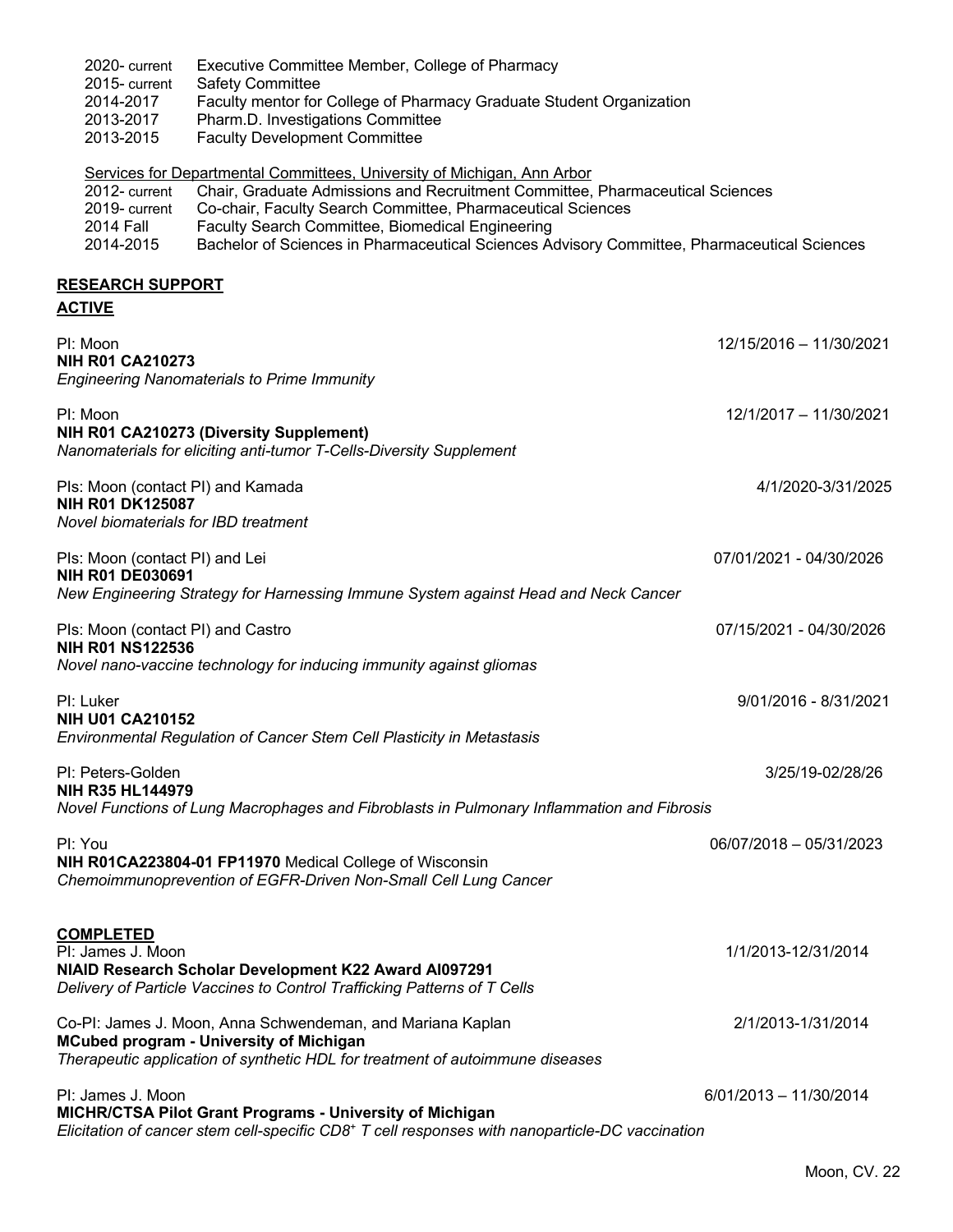| PI: Qiao Li, Co-I: James J. Moon                                                                                                                                                                               | 7/01/2013 - 6/30/2014    |
|----------------------------------------------------------------------------------------------------------------------------------------------------------------------------------------------------------------|--------------------------|
| <b>Cancer Center Innovation Grant - University of Michigan</b><br>Therapeutic efficacy of a novel cancer stem cell antigen-loaded dendritic cell vaccine using a new adjuvant nanoparticle<br>system           |                          |
| PI: Maria Castro<br>Biointerfaces Institute: Grand Challenge in Nanomedicine - University of Michigan<br>Novel drug delivery platforms for glioma therapeutics                                                 | 02/01/2014 - 01/31/2015  |
| PI: Jean Nemzek<br>Michigan Center for integrative Research in Critical Care: Grand Challenge in Sepsis - University of Michigan<br>Immunotherapy and immunophenotyping for treatment of sepsis                | 09/01/2014 - 07/28/2015  |
| PI: James J. Moon<br><b>MICHR/CTSA Pilot Grant Programs - University of Michigan</b><br>Targeted delivery of anti-retroviral drugs for prevention of HIV spread                                                | 1/01/2015 - 12/31/2015   |
| Co-PI: James J. Moon, Maria Castro and Pedro Lowenstein<br>John S. and Suzanne C. Munn Cancer Fund - University of Michigan<br>Novel therapeutic vaccination strategy for treatment of glioblastoma multiforme | 12/01/2014 - 11/30/2015  |
| PI: Moon<br>HHSN261201100046C<br>NCI Fee-for-service: proprietary lung cancer vaccine nanodiscs                                                                                                                | $9/16/2016 - 12/15/2016$ |
| Co-PI: Wei Cheng, James Moon, and Irina Grigorova<br><b>MCubed program - University of Michigan</b><br>Impact of Envelope Glycoprotein Density on B Cell Activation                                            | 4/29/2015-4/29/2016      |
| PI: Lundy<br>NIH R21 AI115117<br>B Cell Exosome and Nanoparticle Treatment of Allergic Asthma                                                                                                                  | 07/01/2015 - 06/30/2017  |
| PI: Moon<br>Melanoma Research Alliance Young Investigator Award (348774)<br>Novel approaches for immunotherapy against melanoma                                                                                | 5/01/2015-4/30/2018      |
| PI: Moon<br>University of Michigan Forbes Institute for Cancer Discovery<br><b>Towards Precision Cancer Immunotherapy</b>                                                                                      | 03/01/2017-02/28/2018    |
| Co-PI: Moon, Anna Schwendeman<br><b>MTRAC Life Sciences Hub - State of Michigan</b><br>A novel nano-vaccine technology for cancer immunotherapy                                                                | 2/01/2017-1/31/2018      |
| PI: Moon<br>DoD CDMRP CA150068: Career Development Award<br>A New Vaccination Strategy for Treatment of Melanoma                                                                                               | 7/15/2016 - 7/14/2019    |
| PI: Moon<br><b>Emerald Foundation</b><br><b>Distinguished Investigator Award</b>                                                                                                                               | 09/01/2017-08/31/2019    |
| PI: Peters-Golden<br><b>NIH R01HL125555</b><br>Secreted SOCS Proteins as Vectors of Lung Macrophage to Epithelial Cell Crosstalk                                                                               | $07/01/2015 - 3/24/19$   |
| PI: Chen<br><b>UM Office of Research</b><br>Enhancing CD8+ T-Cell Activation via Bispecific liposomes to Deliver PD-L1 mAb to TDLNs                                                                            | 4/15/19-4/14/20          |